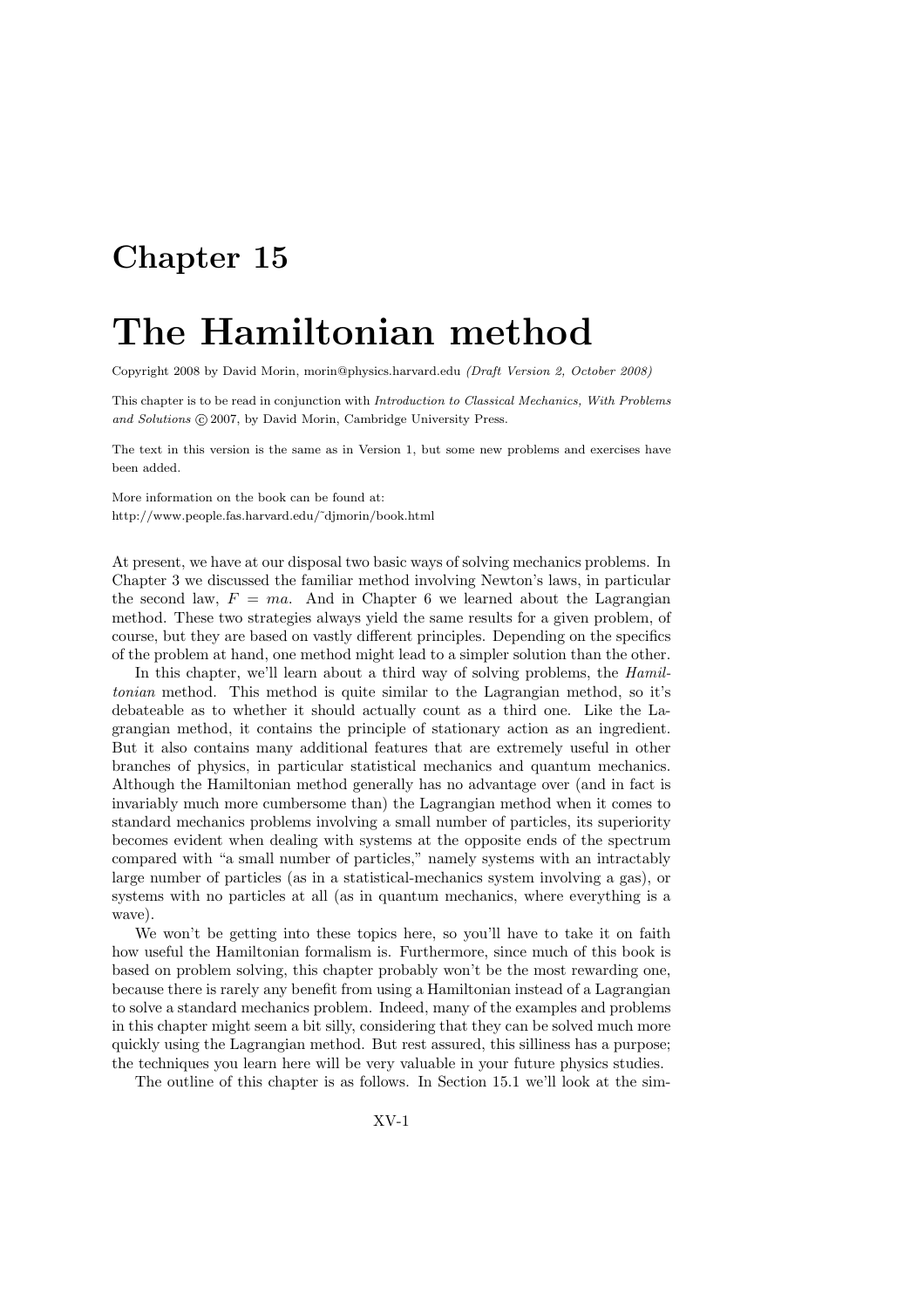ilarities between the Hamiltonian and the energy, and then in Section 15.2 we'll rigorously define the Hamiltonian and derive Hamilton's equations, which are the equations that take the place of Newton's laws and the Euler-Lagrange equations. In Section 15.3 we'll discuss the Legendre transform, which is what connects the Hamiltonian to the Lagrangian. In Section 15.4 we'll give three more derivations of Hamilton's equations, just for the fun of it. Finally, in Section 15.5 we'll introduce the concept of phase space and then derive Liouville's theorem, which has countless applications in statistical mechanics, chaos, and other fields.

# 15.1 Energy

In Eq. (6.52) in Chapter 6 we defined the quantity,

$$
E \equiv \left(\sum_{i=1}^{N} \frac{\partial L}{\partial \dot{q}_i} \dot{q}_i\right) - L,\tag{15.1}
$$

which under many circumstances is the energy of the system, as we will see below. We then showed in Claim 6.3 that  $dE/dt = -\partial L/\partial t$ . This implies that if  $\partial L/\partial t = 0$ (that is, if t doesn't explicitly appear in  $L$ ), then  $E$  is constant in time. In the present chapter, we will examine many other properties of this quantity  $E$ , or more precisely, the quantity  $H$  (the Hamiltonian) that arises when  $E$  is rewritten in a certain way explained in Section 15.2.1.

But before getting into a detailed discussion of the actual Hamiltonian, let's first look at the relation between  $E$  and the energy of the system. We chose the letter  $E$  in Eq. (6.52/15.1) because the quantity on the right-hand side often turns out to be the total energy of the system. For example, consider a particle undergoing 1-D motion under the influence of a potential  $V(x)$ , where x is a standard Cartesian coordinate. Then  $L \equiv T - V = m\dot{x}^2/2 - V(x)$ , which yields

$$
E \equiv \frac{\partial L}{\partial \dot{x}} \dot{x} - L = (m\dot{x})\dot{x} - L = 2T - (T - V) = T + V,\tag{15.2}
$$

which is simply the total energy. By performing the analogous calculation, it likewise follows that  $E$  is the total energy in the case of Cartesian coordinates in  $N$ dimensions:  $\overline{a}$  $\mathbf{r}$ 

$$
L = \left(\frac{1}{2}m\dot{x}_1^2 + \dots + \frac{1}{2}m\dot{x}_N^2\right) - V(x_1, \dots, x_N)
$$
  
\n
$$
\implies E = \left((m\dot{x}_1)\dot{x}_1 + \dots + (m\dot{x}_N)\dot{x}_N\right) - L
$$
  
\n
$$
= 2T - (T - V)
$$
  
\n
$$
= T + V.
$$
\n(15.3)

In view of this, a reasonable question to ask is: Does  $E$  always turn out to be the total energy, no matter what coordinates are used to describe the system? Alas, the answer is no. However, when the coordinates satisfy a certain condition,  $E$  is indeed the total energy. Let's see what this condition is.

Consider a slight modification to the above 1-D setup. We'll change variables from the nice Cartesian coordinate x to another coordinate q defined by, say,  $x(q) =$  $Kq^5$ , or equivalently  $q(x) = (x/K)^{1/5}$ . Since  $\dot{x} = 5Kq^4\dot{q}$ , we can rewrite the Lagrangian  $L(x, \dot{x}) = m\dot{x}^2/2 - V(x)$  in terms of q and  $\dot{q}$  as

$$
L(q, \dot{q}) = \left(\frac{25K^2mq^8}{2}\right)\dot{q}^2 - V(x(q)) \equiv F(q)\dot{q}^2 - V_u(q),\tag{15.4}
$$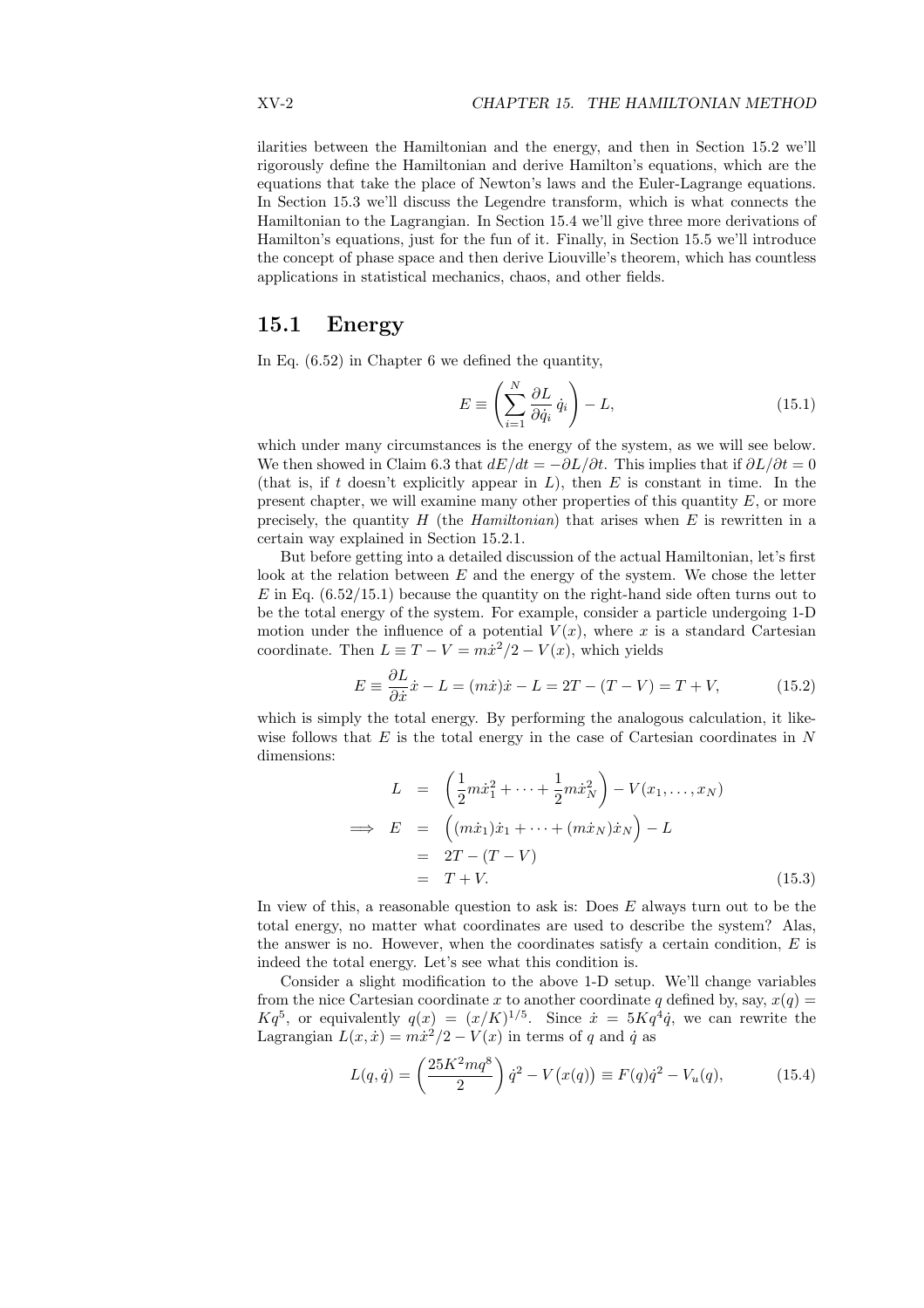#### 15.1. ENERGY XV-3

where  $F(q) \equiv 25K^2mq^8/2$  (so the kinetic energy is  $T = F(q)\dot{q}^2$ ). The quantity E is then

$$
E \equiv \frac{\partial L}{\partial \dot{q}} \dot{q} - L = (2F(q)\dot{q})\dot{q} - L = 2T - (T - V) = T + V, \tag{15.5}
$$

which again is the total energy. So apparently it is possible for (at least some) non-Cartesian coordinates to yield an E equaling the total energy.

We can easily demonstrate that in 1-D,  $E$  equals the total energy if the new coordinate  $q$  is related to the old Cartesian coordinate x by any general functional dependence of the form,  $x = x(q)$ . The reason is that since  $\dot{x} = (dx/dq)\dot{q}$  by the chain rule, the kinetic energy always takes the form of  $\dot{q}^2$  times some function of q. That is,  $T = F(q)\dot{q}^2$ , where  $F(q)$  happens to be  $(m/2)(dx/dq)^2$ . This function  $F(q)$ just goes along for the ride in the calculation of  $E$ , so the result of  $T + V$  arises in exactly the same way as in Eq. (15.5).

What if instead of the simple relation  $x = x(q)$  (or equivalently  $q = q(x)$ ) we also have time dependence? That is,  $x = x(q, t)$  (or equivalently  $q = q(x, t)$ )? The task of Problem 15.1 is to show that  $L(q, \dot{q}, t)$  yields an E that takes the form,

$$
E = T + V - m\left(\left(\frac{\partial x}{\partial q}\right)\left(\frac{\partial x}{\partial t}\right)\dot{q} + \left(\frac{\partial x}{\partial t}\right)^2\right),\tag{15.6}
$$

which is *not* the total energy,  $T + V$ , due to the  $\partial x(q, t)/\partial t \neq 0$  assumption. So a necessary condition for  $E$  to be the total energy is that there is no time dependence when the Cartesian coordinates are written in terms of the new coordinates (or vice versa).

Likewise, you can show that if there is  $\dot{q}$  dependence, so that  $x = x(q, \dot{q})$ , the resulting E turns out to be a very large mess that doesn't equal  $T + V$ . However, this point is moot, because as we did in Chapter 6, we will assume that the transformation between two sets of coordinates never involves the time derivatives of the coordinates.

So far we've dealt with only one variable. What about two? In terms of Cartesian coordinates, the Lagrangian is  $L = (m/2)(\dot{x}_1^2 + \dot{x}_2^2) - V(x_1, x_2)$ . If these coordinates are related to new ones (call them  $q_1$  and  $q_2$ ) by  $x_1 = x_1(q_1, q_2)$  and  $x_2 = x_2(q_1, q_2)$ , then we have  $\dot{x}_1 = (\partial x_1/\partial q_1)\dot{q}_1 + (\partial x_1/\partial q_2)\dot{q}_2$ , and similarly for  $\dot{x}_2$ . Therefore, when written in terms of the  $q$ 's, the kinetic energy takes the form,

$$
T = \frac{m}{2}(A\dot{q}_1^2 + B\dot{q}_1\dot{q}_2 + C\dot{q}_2^2),\tag{15.7}
$$

where A, B, and C are various functions of the  $q$ 's (but not the  $\dot{q}$ 's), the exact forms of which won't be necessary here. So in terms of the new coordinates, we have

$$
E = \frac{\partial L}{\partial \dot{q}_1} \dot{q}_1 + \frac{\partial L}{\partial \dot{q}_2} \dot{q}_2 - L
$$
  
\n
$$
= m \Big( A \dot{q}_1 + (B/2) \dot{q}_2 \Big) \dot{q}_1 + m \Big( (B/2) \dot{q}_1 + C \dot{q}_2 \Big) \dot{q}_2 - L
$$
  
\n
$$
= m \Big( A \dot{q}_1^2 + B \dot{q}_1 \dot{q}_2 + C \dot{q}_2^2 \Big) - L
$$
  
\n
$$
= 2T - (T - V)
$$
  
\n
$$
= T + V,
$$
\n(15.8)

which is the total energy. This reasoning quickly generalizes to  $N$  coordinates,  $q_i$ . The kinetic energy has only two types of terms: ones that involve  $\dot{q}_i^2$  and ones that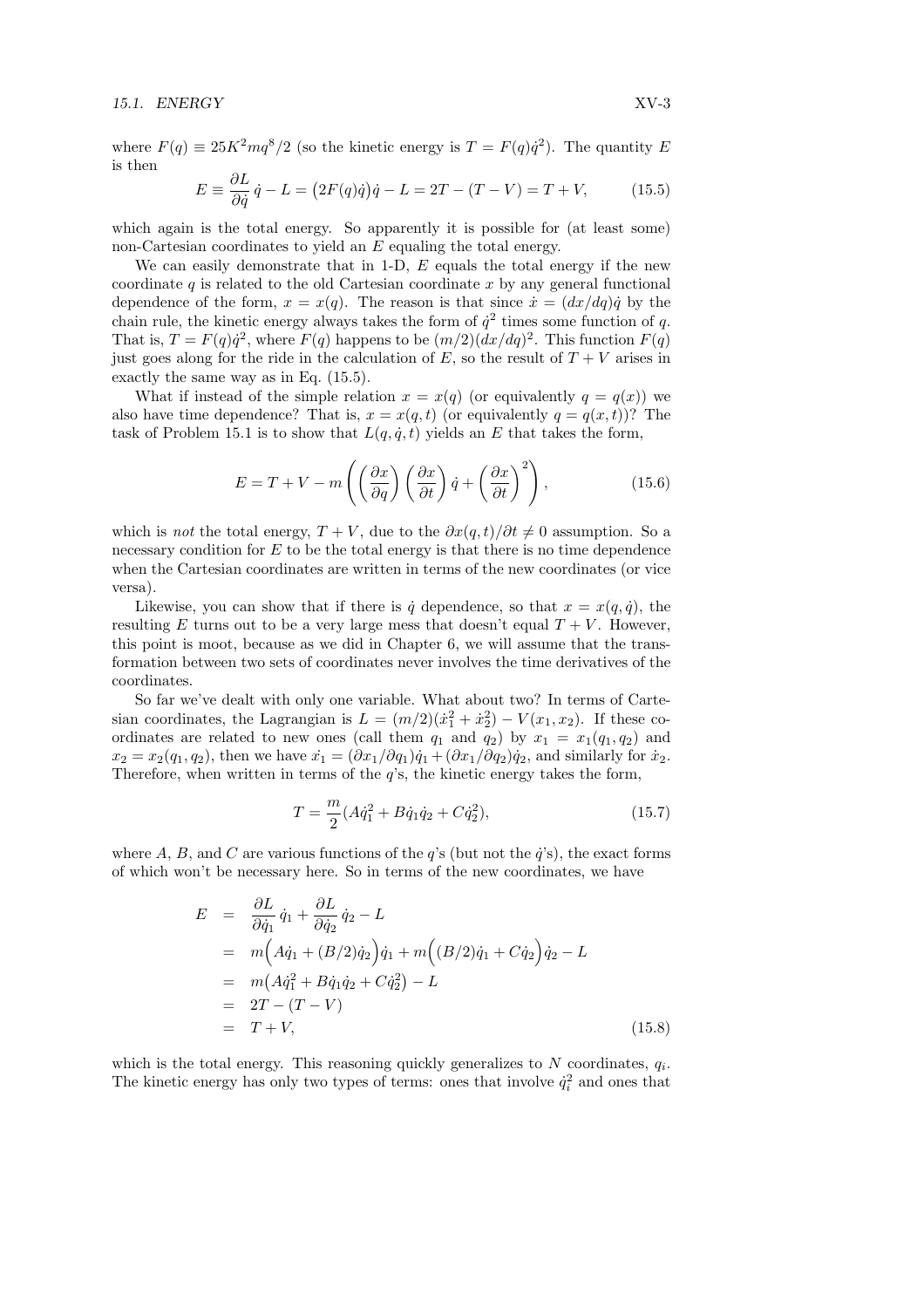involve  $\dot{q}_i\dot{q}_j$ . These both pick up a factor of 2 (as either a 2 or a 1 + 1, as we just saw in the 2-D case) in the sum  $\sum (\partial L/\partial \dot{q}_i)\dot{q}_i$ , thereby yielding 2T.

As in the 1-D case, time dependence in the relation between the Cartesian coordinates and the new coordinates will cause  $E$  to not be the total energy, as we saw in Eq. (15.6) for the 1-D case. And again,  $\dot{q}_i$  dependence will also have this effect, but we are excluding such dependence. We can sum up all of the above results by saying:

**Theorem 15.1** A necessary and sufficient condition for the quantity  $E$  to be the total energy of a system whose Lagrangian is written in terms of a set of coordinates  $q_i$  is that these  $q_i$  are related to a Cartesian set of coordinates  $x_i$  via expressions of the form,

$$
x_1 = x_1(q_1, q_2, \ldots),
$$
  
\n
$$
\vdots
$$
  
\n
$$
x_N = x_N(q_1, q_2, \ldots).
$$
 (15.9)

That is, there is no t or  $\dot{q}_i$  dependence.

In theory, these relations can be inverted to write the  $q_i$  as functions of the  $x_i$ .

REMARK: It is quite permissible for the number of  $q_i$ 's to be smaller than the number of Cartesian  $x_i$ 's (N in Eq. (15.9)). Such is the case when there are constraints in the system. For example, if a particle is constrained to move on a plane inclined at a given angle  $\theta$ , then (assuming that the origin is chosen to be on the plane) the Cartesian coordinates  $(x, y)$  are related to the distance along the plane, r, by  $x = r \cos \theta$  and  $y = r \sin \theta$ . Because  $\theta$  is given, we therefore have only one  $q_i$ , namely  $q_1 \equiv r$ <sup>1</sup>. The point is that even if there  $\theta$  is given, we therefore have only one  $q_i$ , namely  $q_1 \equiv r$ . The point is that even if there are fewer than N  $q_i$ 's, the kinetic energy still takes the form of  $(m/2) \sum \dot{x}_i^2$  in terms of Cartesian coordinates, and so it still takes the form (in the case of two  $q_i$ 's) given in Eq. (15.7) once the constraints have been invoked and the number of coordinates reduced (so that the Lagrangian can be expressed in terms of independent coordinates, which is a requirement in the Lagrangian formalism). So  $E$  still ends up being the energy (assuming there is no t or  $\dot{q}_i$  dependence in the transformations).

Note that if the system is describable in terms of Cartesian coordinates (which means that either there are no constraints, or the constraints are sufficiently simple), and if we do in fact use these coordinates, then as we showed in Eq.  $(15.3)$ , E is always the energy. ♣



Figure 15.1

**Example 1 (Particle in a plane):** A particle of mass *m* moves in a horizontal plane. It is connected to the origin by a spring with spring constant *k* and relaxed length zero (so the potential energy is 
$$
kr^2/2 = k(x^2 + y^2)/2
$$
), as shown in Fig. 15.1. Find *L* and *E* in terms of Cartesian coordinates, and then also in terms of polar coordinates. Verify that in both cases, *E* is the energy and it is conserved.

Solution: In Cartesian coordinates, we have

$$
L = T - V = \frac{m}{2}(\dot{x}^2 + \dot{y}^2) - \frac{k}{2}(x^2 + y^2),
$$
\n(15.10)

<sup>&</sup>lt;sup>1</sup>A more trivial example is a particle constrained to move in the x-y plane. In this case, the Cartesian coordinates  $(x, y, z)$  are related to the "new" coordinates  $(q_1, q_2)$  in the plane (which we will take to be equal to x and y) by the relations:  $x = q_1, y = q_2$ , and  $z = 0$ .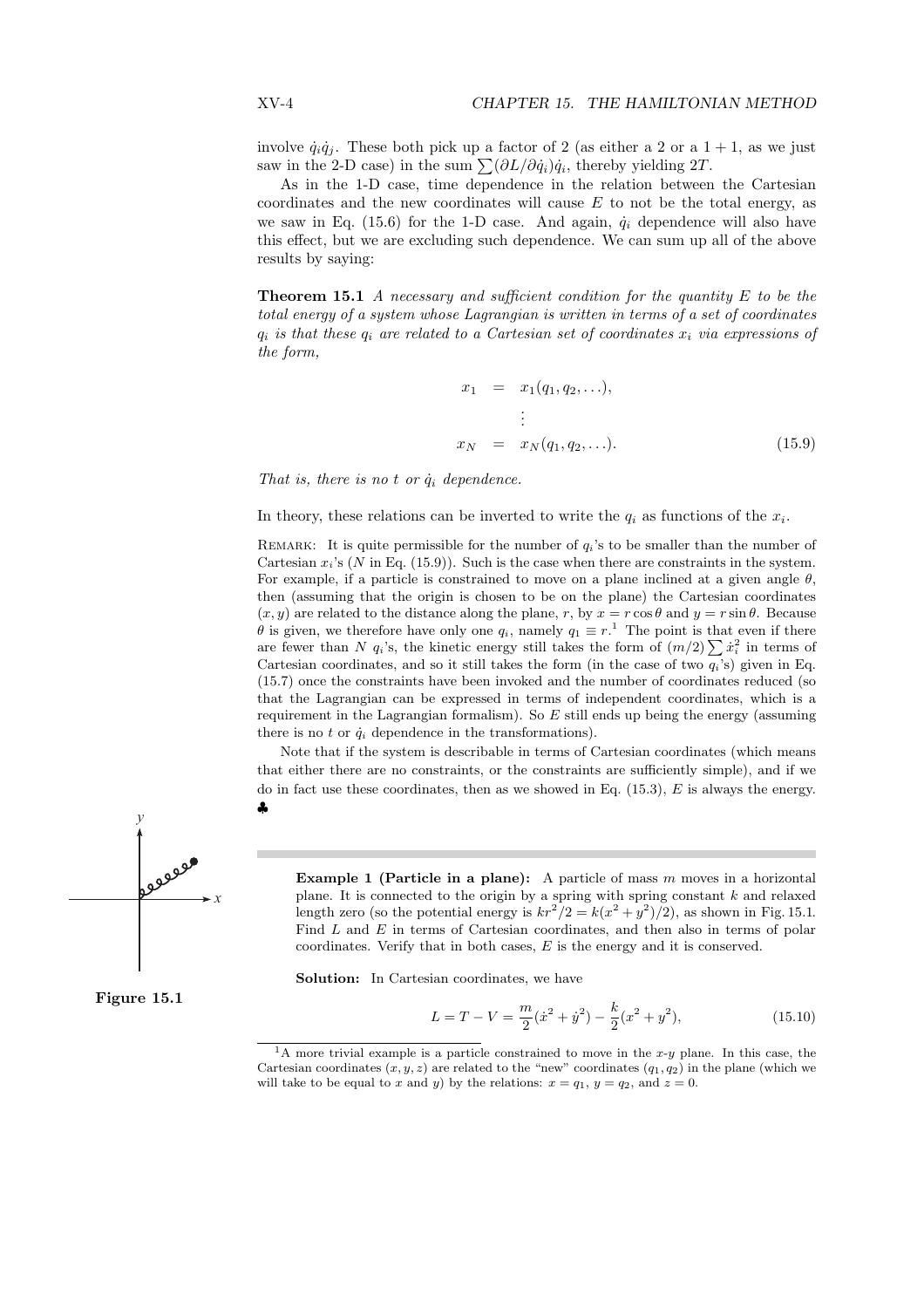#### 15.1. ENERGY XV-5

and so

$$
E = \frac{\partial L}{\partial \dot{x}} \dot{x} + \frac{\partial L}{\partial \dot{y}} \dot{y} - L = \frac{m}{2} (\dot{x}^2 + \dot{y}^2) + \frac{k}{2} (x^2 + y^2), \tag{15.11}
$$

which is indeed the energy.

In polar coordinates, we have

$$
L = T - V = \frac{m}{2}(\dot{r}^2 + r^2\dot{\theta}^2) - \frac{kr^2}{2},
$$
\n(15.12)

and so

$$
E = \frac{\partial L}{\partial \dot{r}} \dot{r} + \frac{\partial L}{\partial \dot{\theta}} \dot{\theta} - L = \frac{m}{2} (\dot{r}^2 + r^2 \dot{\theta}^2) + \frac{kr^2}{2},
$$
\n(15.13)

which is again the energy. As mentioned above, the Cartesian-coordinate  $E$  is always the energy. The fact that the polar-coordinate  $E$  is also the energy is consistent with Eq. (15.9), because the Cartesian coordinates are functions of the polar coordinates:  $x = r \cos \theta$  and  $y = r \sin \theta$ . In both cases, E is conserved because L has no explicit t dependence (see Claim 6.3 in Chapter 6).

**Example 2 (Bead on a rod):** A bead of mass  $m$  is constrained to move along a massless rod that is pivoted at the origin and arranged (via an external torque) to rotate with constant angular speed  $\omega$  in a horizontal plane. A spring with spring constant k and relaxed length zero lies along the rod and connects the mass to the origin, as shown in Fig. 15.2. Find  $L$  and  $E$  in terms of the polar coordinate  $r$ , and show that  $E$  is conserved but it is not the energy.

Solution: The kinetic energy comes from both radial and tangential motion, so the Lagrangian is

$$
L = \frac{m}{2}(\dot{r}^2 + r^2\omega^2) - \frac{kr^2}{2}.
$$
 (15.14)

 $E$  is then

$$
E = \frac{\partial L}{\partial \dot{r}} \dot{r} - L = \frac{m}{2} (\dot{r}^2 - r^2 \omega^2) + \frac{kr^2}{2}.
$$
 (15.15)

Since  $L$  has no explicit  $t$  dependence, Claim 6.3 tells us that  $E$  is conserved. However, E is not the energy, due to the minus sign in front of the  $r^2\omega^2$  term. This is consistent with the above discussion, because the relations between the Cartesian coordinates and the coordinate r (namely  $x = r \cos \omega t$  and  $y = r \sin \omega t$ ) involve t and are therefore not of the form of Eq. (15.9).

**Example 3 (Accelerating rod):** A bead of mass  $m$  is constrained to move on a horizontal rod that is accelerated vertically with constant acceleration a, as shown in Fig. 15.3. Find  $L$  and  $E$  in terms of the Cartesian coordinate  $x$ . Is  $E$  conserved? Is  $E$  the energy?

**Solution:** Since  $\dot{y} = at$  and  $y = at^2/2$ , the Lagrangian is

$$
L = \frac{m}{2} (\dot{x}^2 + (at)^2) - mg \left(\frac{at^2}{2}\right).
$$
 (15.16)

 $E$  is then

$$
E = \frac{\partial L}{\partial \dot{x}} \dot{x} - L = \frac{m}{2} (\dot{x}^2 - (at)^2) + mg \left(\frac{at^2}{2}\right).
$$
 (15.17)

 $E$  is not conserved, due to the explicit t dependence in  $L$ . Also,  $E$  is not the energy, due to the minus sign in front of the  $(at)^2$  term. This is consistent with the fact that the transformations from the single coordinate along the rod,  $x$ , to the two Cartesian coordinates  $(x, y)$  are  $x = x$  and  $y = 0 \cdot x + at$ , and the latter involves t.



Figure 15.2



Figure 15.3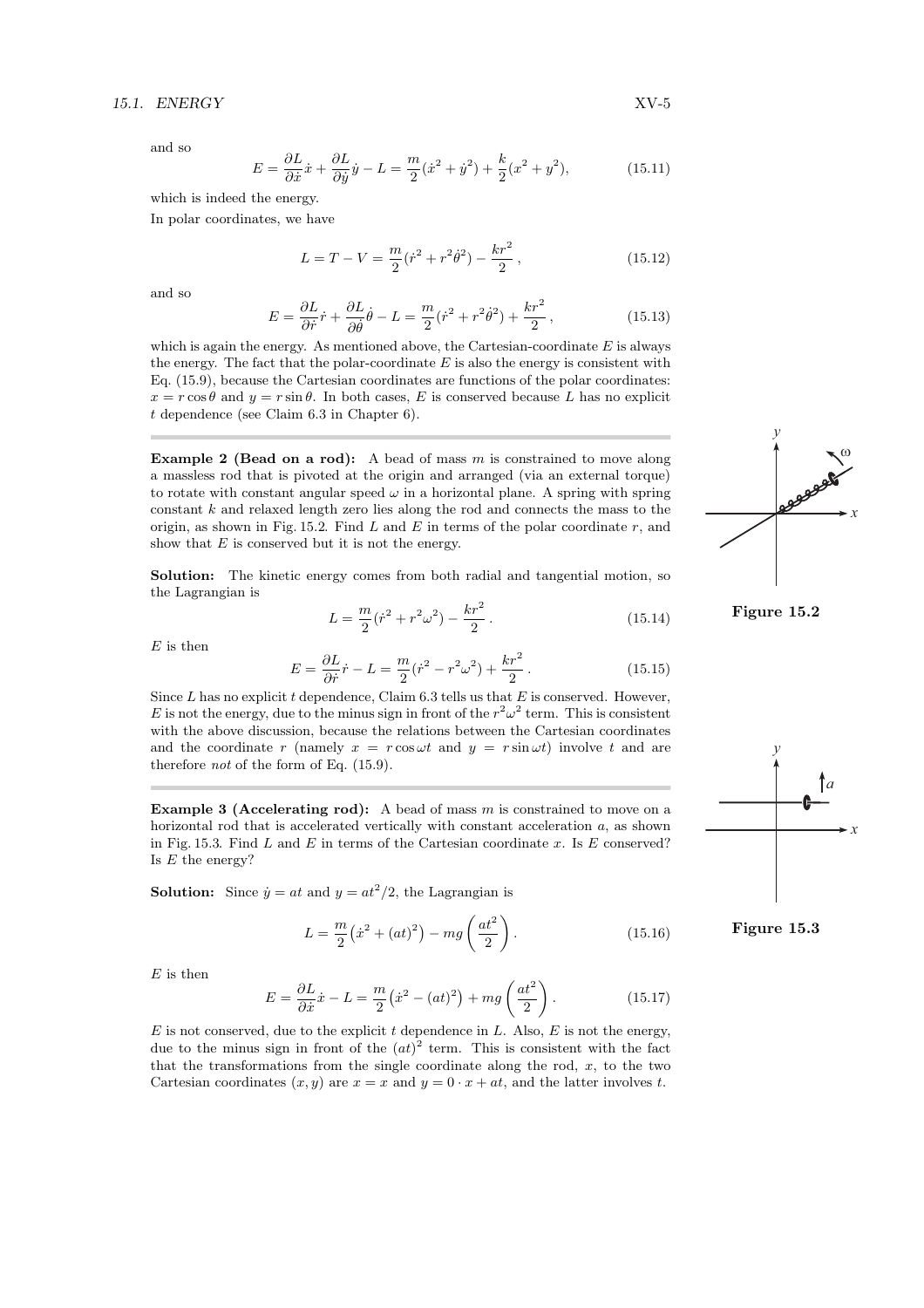REMARKS: In this third example, the  $t$  dependence in the transformation between the two sets of coordinates (which caused  $E$  to not be the energy) in turn brought about the t dependence in  $L$  (which caused  $E$  to not be conserved, by Claim 6.3). However, this "bringing about" isn't a logical necessity, as we saw in the second example above. There, the  $t$  dependence in the transformation didn't show up in  $L$ , because all the  $t$ 's canceled out in the calculation of  $\dot{x}^2 + \dot{y}^2$ , leaving only  $\dot{r}^2 + r^2\omega^2$ .

The above three examples cover three of the four possible permutations of  $E$  equalling or not equalling the energy, and E being conserved or not conserved. An example of the fourth permutation (where  $E$  is the energy, but it isn't conserved) is the Lagrangian  $L = m\dot{x}^2/2 - V(x,t)$ . This yields  $E = m\dot{x}^2/2 + V(x,t)$ , which is the energy. But E isn't conserved, due to the t dependence in  $V(x, t)$ .

# 15.2 Hamilton's equations

# 15.2.1 Defining the Hamiltonian

Our goal in this section is to rewrite  $E$  in a particular way that will lead to some very useful results, in particular Hamilton's equations in Section 15.2.2 and Liouville's theorem in Section 15.5. To start, note that L (and hence  $E$ ) is a function of q and  $\dot{q}$ . We'll ignore the possibility of t dependence here, since it is irrelevant for the present purposes. Also, we'll work in just 1-D for now, to concentrate on the main points. Let's be explicit about the q and  $\dot{q}$  dependence and write E as

$$
E(q, \dot{q}) \equiv \frac{\partial L(q, \dot{q})}{\partial \dot{q}} \dot{q} - L(q, \dot{q}).
$$
\n(15.18)

Our strategy for rewriting E will be to exchange the variable  $\dot{q}$  for the variable  $p$ , defined by

$$
p \equiv \frac{\partial L}{\partial \dot{q}}\,. \tag{15.19}
$$

We already introduced  $p$  in Section 6.5.1; it is called the *generalized momentum* or the *conjugate momentum* associated with the coordinate  $q$ . It need not, however, have the units of standard linear momentum, as we saw in the examples in Section 6.5.1. Once we exchange  $\dot{q}$  for p, the variables in E will be q and p, instead of q and  $\dot{q}$ . Unlike q and  $\dot{q}$  (where one is simply the time derivative of the other), the variables q and  $p$  are truly independent; we'll discuss this below at the end of Section 15.4.1.

In order to make this exchange, we need to be able to write  $\dot{q}$  in terms of q and p. We can do this (at least in theory) by inverting the definition of p, namely  $p \equiv$  $\partial L/\partial \dot{q}$ , to solve for  $\dot{q}$  in terms of q and p. In many cases this inversion is simple. For example, the linear momentum associated with the Lagrangian  $L = m\dot{x}^2/2 - V(x)$ is  $p = \partial L/\partial \dot{x} = m\dot{x}$ , which can be inverted to yield  $\dot{x} = p/m$  (which happens to involve  $p$  but not  $x$ ), as we well know. And the angular momentum associated with the central-force Lagrangian  $L = m(\dot{r}^2 + r^2\dot{\theta}^2)/2 - V(r)$  is  $p_\theta = \partial L/\partial \dot{\theta} = mr^2\dot{\theta}$ (we're including the subscript  $\theta$  just so that this angular momentum isn't mistaken for a standard linear momentum), which can be inverted to yield  $\dot{\theta} = p_{\theta}/mr^2$  (which involves both  $p_{\theta}$  and r). However, in more involved setups this inversion can be complicated, or even impossible.

Having written  $\dot{q}$  in terms of q and p (that is, having produced the function  $\dot{q}(q, p)$ ), we can now replace all the  $\dot{q}$ 's in E with  $q$ 's and p's, thereby yielding a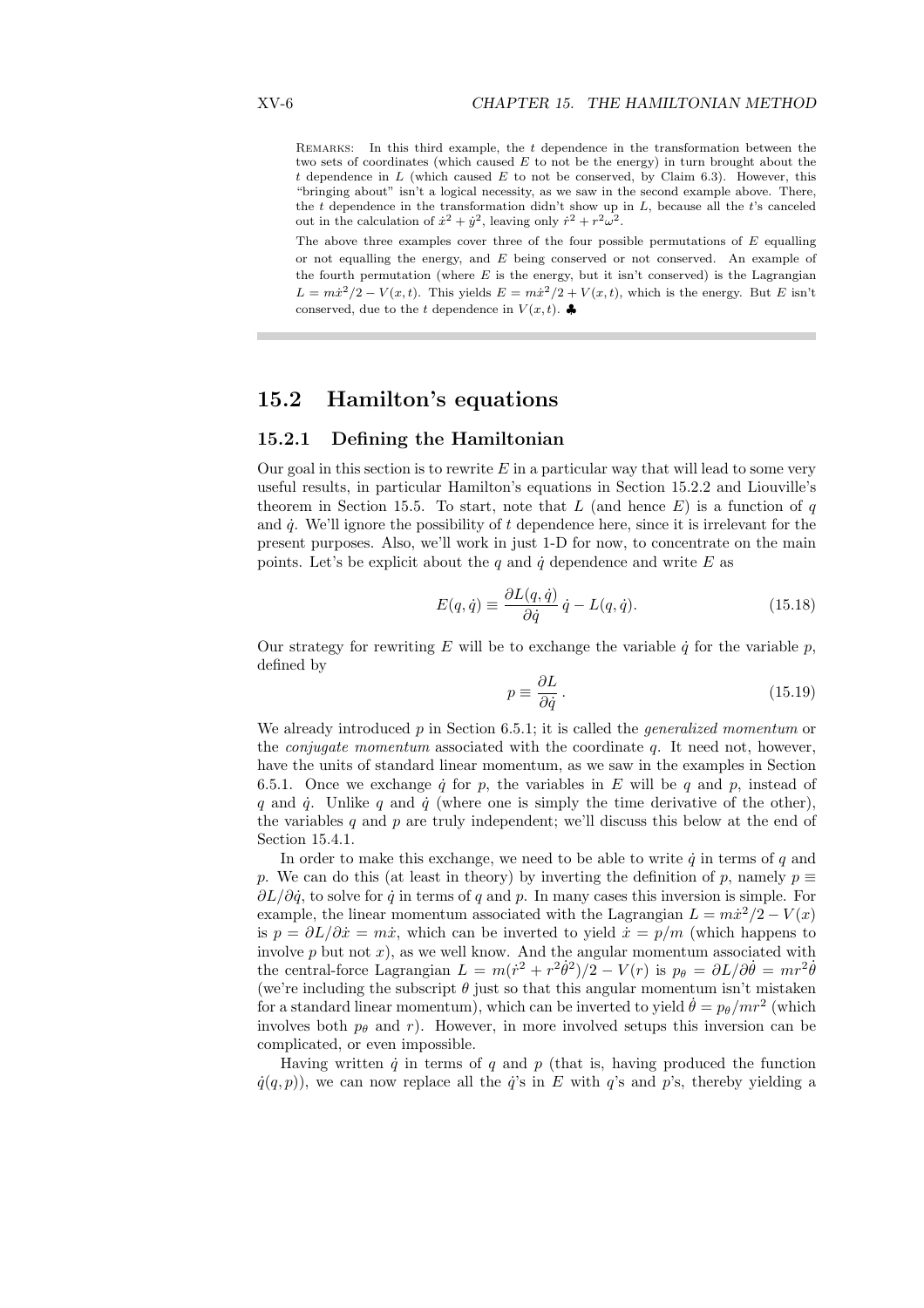function of only  $q$ 's and  $p$ 's. When written in this way, the accepted practice is to use the letter  $H$  (for Hamiltonian) instead of the letter  $E$ . So it is understood that H is a function of only q and p, with no  $\ddot{q}$ 's. Written explicitly, we have turned the  $E$  in Eq. (15.18) into the Hamiltonian given by

$$
H(q, p) \equiv p \dot{q}(q, p) - L(q, \dot{q}(q, p)).
$$
\n(15.20)

This point should be stressed: a Lagrangian is a function of  $q$  and  $\dot{q}$ , whereas a Hamiltonian is a function of q and p. This switch from  $\dot{q}$  to p isn't something we've done on a whim simply because we like one letter more than another. Rather, there are definite motivations (and rewards) for using  $(q, p)$  instead of  $(q, \dot{q})$ , as we'll see at the end of Section 15.3.3.

If we have N coordinates  $q_i$  instead of just one, then from Eq. (15.1) the Hamiltonian is !<br>.

$$
H(q, p) \equiv \left(\sum_{i=1}^{N} p_i \dot{q}_i(q, p)\right) - L(q, \dot{q}(q, p)),
$$
\n(15.21)

where

$$
p_i \equiv \frac{\partial L}{\partial \dot{q}_i} \,. \tag{15.22}
$$

The arguments  $(q, p)$  above are shorthand for  $(q_1, \ldots, q_N, p_1, \ldots, p_N)$ . (And likewise for the  $\dot{q}$  in the last term.) So H is a function of (in general) 2N coordinates. And possibly the time t also (if L is a function of t), in which case the arguments  $(q, p)$ simply become  $(q, p, t)$ 

Example (Harmonic oscillator): Consider a 1-D harmonic oscillator described by the Lagrangian  $L = m\dot{x}^2/2 - kx^2/2$ . The conjugate momentum is  $p = \partial L/\partial \dot{x} =$  $m\dot{x}$ , which yields  $\dot{x} = p/m$ . So the Hamiltonian is

$$
H = p\dot{x} - L = p\dot{x} - \left(\frac{m}{2}\dot{x}^2 - \frac{k}{2}x^2\right)
$$
  
=  $p\left(\frac{p}{m}\right) - \frac{m}{2}\left(\frac{p}{m}\right)^2 + \frac{k}{2}x^2$   
=  $\frac{p^2}{2m} + \frac{kx^2}{2}$ , (15.23)

where we now have H in terms of x and p, with no  $\dot{x}$ 's. H is simply the energy, expressed in terms of  $x$  and  $p$ .

Example (Central force): Consider a 2-D central-force setup described by the Lagrangian  $L = m(r^2 + r^2\dot{\theta}^2)/2 - V(r)$ . The two conjugate momenta are

$$
p_r \equiv \frac{\partial L}{\partial \dot{r}} = m\dot{r} \implies \dot{r} = \frac{p_r}{m},
$$
  
\n
$$
p_\theta \equiv \frac{\partial L}{\partial \dot{\theta}} = mr^2 \dot{\theta} \implies \dot{\theta} = \frac{p_\theta}{mr^2}.
$$
\n(15.24)

So the Hamiltonian is

$$
H = \left(\sum p_i \dot{q}_i\right) - L
$$
  
\n
$$
= p_r \dot{r} + p_\theta \dot{\theta} - \left(\frac{m}{2}(\dot{r}^2 + r^2 \dot{\theta}^2) - V(r)\right)
$$
  
\n
$$
= p_r \left(\frac{p_r}{m}\right) + p_\theta \left(\frac{p_\theta}{mr^2}\right) - \frac{m}{2} \left(\frac{p_r}{m}\right)^2 - \frac{mr^2}{2} \left(\frac{p_\theta}{mr^2}\right)^2 + V(r)
$$
  
\n
$$
= \frac{p_r^2}{2m} + \frac{p_\theta^2}{2mr^2} + V(r).
$$
 (15.25)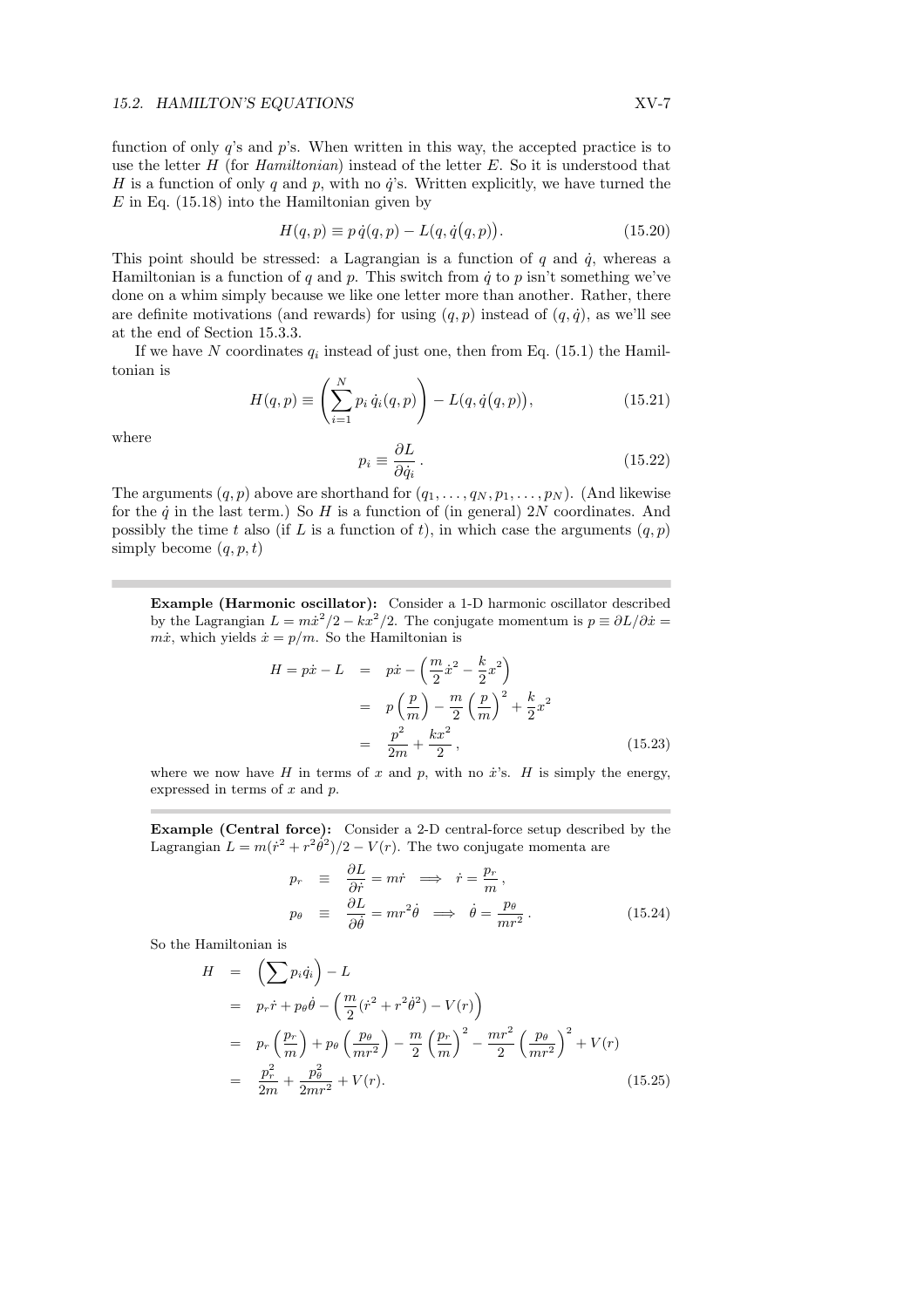$H$  expresses the energy (it is indeed the energy, by Theorem 15.1, because the transformation from Cartesian to polar coordinates doesn't involve  $t$ ) in terms of  $r$ ,  $p_r$ , and  $p_\theta$ . It happens to be independent of  $\theta$ , and this will have consequences, as we'll see below in Section 15.2.3.

Note that in both of these examples, the actual form of the potential energy is irrelevant. It simply gets carried through the calculation, with only a change in sign in going from  $L$  to  $H$ .

# 15.2.2 Derivation of Hamilton's equations

Having constructed  $H$  as a function of the variables  $q$  and  $p$ , we can now derive two results that are collectively known as Hamilton's equations. And then we'll present three more derivations in Section 15.4, in the interest of going overboard. As in the previous section, we'll ignore the possibility of t dependence (because it wouldn't affect the discussion), and we'll start by working in just 1-D (to keep things from getting too messy).

Since  $H$  is a function of  $q$  and  $p$ , a reasonable thing to do is determine how H depends on these variables, that is, calculate the partial derivatives  $\partial H/\partial q$  and  $\partial H/\partial p$ . Let's look at the latter derivative first. From the definition  $H \equiv p \dot{q} - L$ , we have ¡ ¢

$$
\frac{\partial H(q,p)}{\partial p} = \frac{\partial (p \dot{q}(q,p))}{\partial p} - \frac{\partial L(q, \dot{q}(q,p))}{\partial p}, \qquad (15.26)
$$

where we have explicitly indicated the  $q$  and  $p$  dependences. In the first term on the right-hand side,  $p \dot{q}(q, p)$  depends on p partly because of the factor of p, and partly because q depends on p. So we have  $\partial (p \dot{q}(q, p)) / \partial p = \dot{q} + p(\partial \dot{q}/\partial p)$ . In the second term,  $L(q, \dot{q}(q, p))$  depends on p only through its dependence on  $\dot{q}$ , so we have

$$
\frac{\partial L(q, \dot{q}(q, p))}{\partial p} = \frac{\partial L(q, \dot{q})}{\partial \dot{q}} \frac{\partial \dot{q}(q, p)}{\partial p}.
$$
\n(15.27)

But  $p \equiv \partial L(q, \dot{q})/\partial \dot{q}$ . If we substitute these results into Eq. (15.26), we obtain (dropping the  $(q, p)$  arguments)

$$
\frac{\partial H}{\partial p} = \left(\dot{q} + p \frac{\partial \dot{q}}{\partial p}\right) - p \frac{\partial \dot{q}}{\partial p} \n= \dot{q}.
$$
\n(15.28)

This nice result is no coincidence. It is a consequence of the properties of the Legendre transform (as we'll see in Section 15.3), which explains the symmetry between the relations  $p \equiv \partial L/\partial \dot{q}$  and  $\dot{q} = \partial H/\partial p$ .

Let's now calculate  $\partial H/\partial q$ . From the definition  $H \equiv p \dot{q} - L$ , we have

$$
\frac{\partial H(q,p)}{\partial q} = \frac{\partial (p \dot{q}(q,p))}{\partial q} - \frac{\partial L(q, \dot{q}(q,p))}{\partial q}.
$$
\n(15.29)

In the first term on the right-hand side,  $p \dot{q}(q, p)$  depends on q only through its dependence on  $\dot{q}$ , so we have  $\partial (p \dot{q}(q, p)) / \partial q = p(\partial \dot{q}/\partial q)$ . In the second term,  $L(q, \dot{q}(q, p))$  depends on q partly because q is the first argument, and partly because  $\dot{q}$  depends on  $q$ . So we have

$$
\frac{\partial L(q, \dot{q}(q, p))}{\partial q} = \frac{\partial L(q, \dot{q})}{\partial q} + \frac{\partial L(q, \dot{q})}{\partial \dot{q}} \frac{\partial \dot{q}(q, p)}{\partial q}.
$$
(15.30)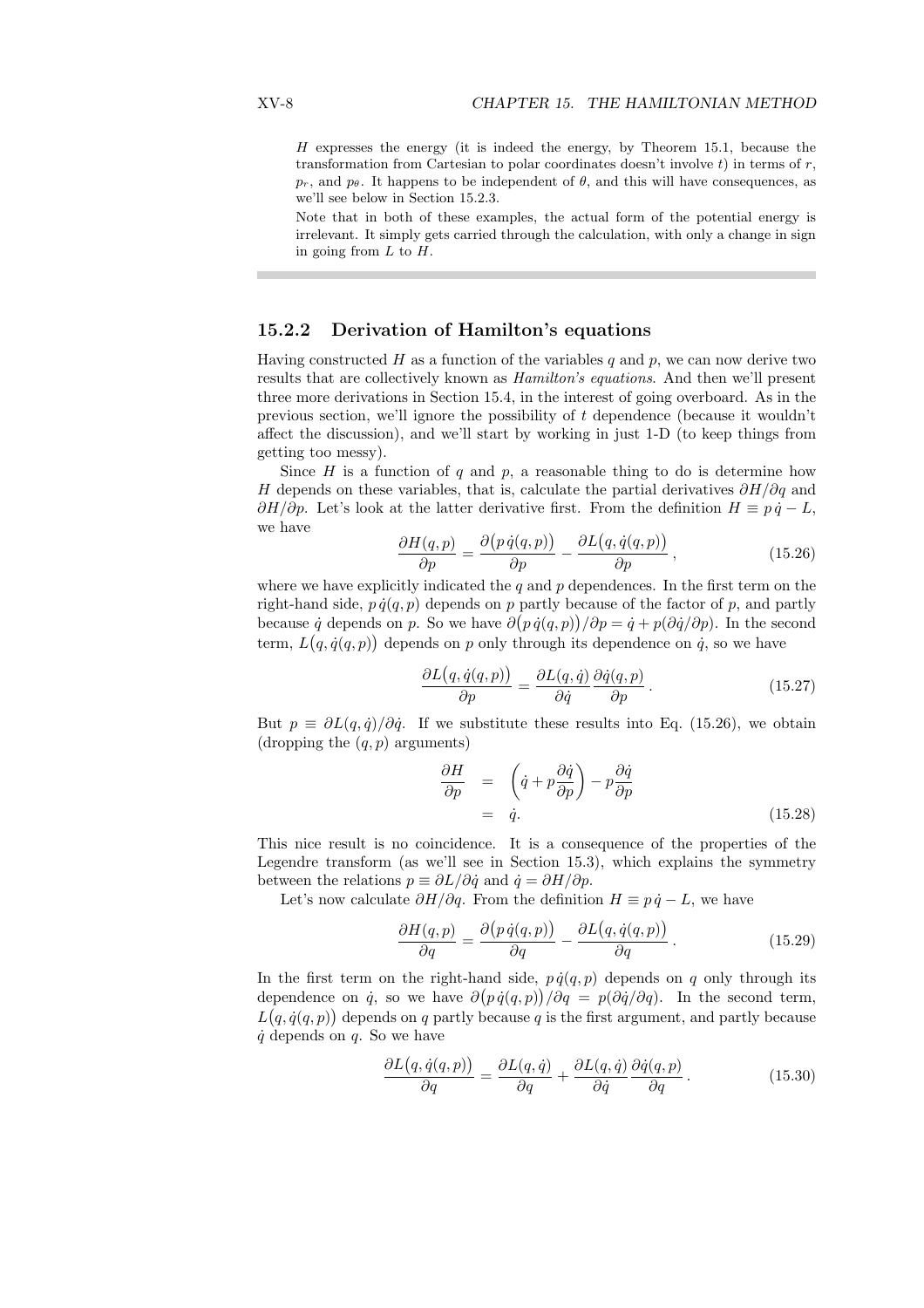As above, we have  $p \equiv \partial L(q, \dot{q})/\partial \dot{q}$ . But also, the Euler-Lagrange equation (which holds, since we're looking at the actual classical motion of the particle) tells us that

$$
\frac{d}{dt}\left(\frac{\partial L(q,\dot{q})}{\partial \dot{q}}\right) = \frac{\partial L(q,\dot{q})}{\partial q} \implies \dot{p} = \frac{\partial L(q,\dot{q})}{\partial q}.
$$
\n(15.31)

If we substitute these results into Eq.  $(15.29)$ , we obtain (dropping the  $(q, p)$  arguments)

$$
\frac{\partial H}{\partial q} = p \frac{\partial \dot{q}}{\partial q} - \left( \dot{p} + p \frac{\partial \dot{q}}{\partial q} \right) \n= -\dot{p}.
$$
\n(15.32)

Note that we needed to use the E-L equation to derive Eq. (15.32) but not Eq. (15.28). Putting the two results together, we have Hamilton's equations (bringing back in the  $(q, p)$  arguments):

$$
\dot{q} = \frac{\partial H(q, p)}{\partial p}
$$
, and  $\dot{p} = -\frac{\partial H(q, p)}{\partial q}$ . (15.33)

In the event that L (and hence H) is a function of t, the arguments  $(q, p)$  simply become  $(q, p, t)$ .

Remarks:

- 1. Some of the above equations look a bit cluttered due to all the arguments of the functions. But things can get confusing if the arguments aren't written out explicitly. For example, the expression  $\partial L/\partial q$  is ambiguous, as can be seen by looking at Eq. For example, the expression  $\partial L/\partial q$  is ambiguous, as can be seen by looking at Eq. (15.30). Does  $\partial L/\partial q$  refer to the  $\partial L(q, \dot{q}(q, p))/\partial q$  on the left-hand side, or the  $\partial L(q, \dot{q})/\partial q$  on the right-hand side? These two partial derivatives aren't equal; they differ by the second term on the right-hand side. So there is no way to tell what  $\partial L/\partial q$  means without explicitly including the arguments.
- 2. Hamilton's equations in Eq. (15.33) are two first-order differential equations in the variables  $q$  and  $p$ . But you might claim that the first one actually isn't a differential equation, since we already know what  $\dot{q}$  is in terms of q and p (because we previously needed to invert the expression  $p \equiv \partial L(q, \dot{q})/\partial \dot{q}$  to solve for the function  $\dot{q}(q, p)$ ), which means that we can simply write  $\dot{q}(q, p) = \partial H(q, p)/\partial p$  for the first equation, which has only  $q$ 's and  $p$ 's, with no time derivatives. It therefore seems like we can use this to quickly solve for  $q$  in terms of  $p$ , or vice versa.

However, this actually doesn't work, because the equation  $\dot{q}(q, p) = \partial H(q, p)/\partial p$ is *identically* true (equivalent to  $0 = 0$ ) and thus contains no information. The reason for this is that the function  $\dot{q}(q, p)$  is derived from the definitional equation  $p \equiv \partial L(q, \dot{q})/\partial \dot{q}$ . And as we'll see in Section 15.3, this equation contains the same information as the equation  $\dot{q}(q, p) = \partial H(q, p)/\partial p$ , due to the properties of the Legendre transform. So no new information is obtained by combining them. This will be evident in the examples below, where the first of Hamilton's equations always simply reproduces the definition of p.

Similarly, if you want to use the E-L equation, Eq. (15.31), to substitute  $\partial L(q, \dot{q})/\partial q$ for  $\dot{p}$  in the second of Hamilton's equations (and then plug in  $\dot{q}(q, p)$  for  $\dot{q}$  after taking this partial derivative, because you're interested in  $\partial L(q, \dot{q})/\partial q$  and not  $\partial L(q, \dot{q}(q, p))/\partial q$ , then you will find that you end up with  $0 = 0$  after simplifying. This happens because the equation  $\partial L(q, \dot{q})/\partial q = -\partial H(q, p)/\partial q$  is identically true (see Eq.  $(15.43)$  below).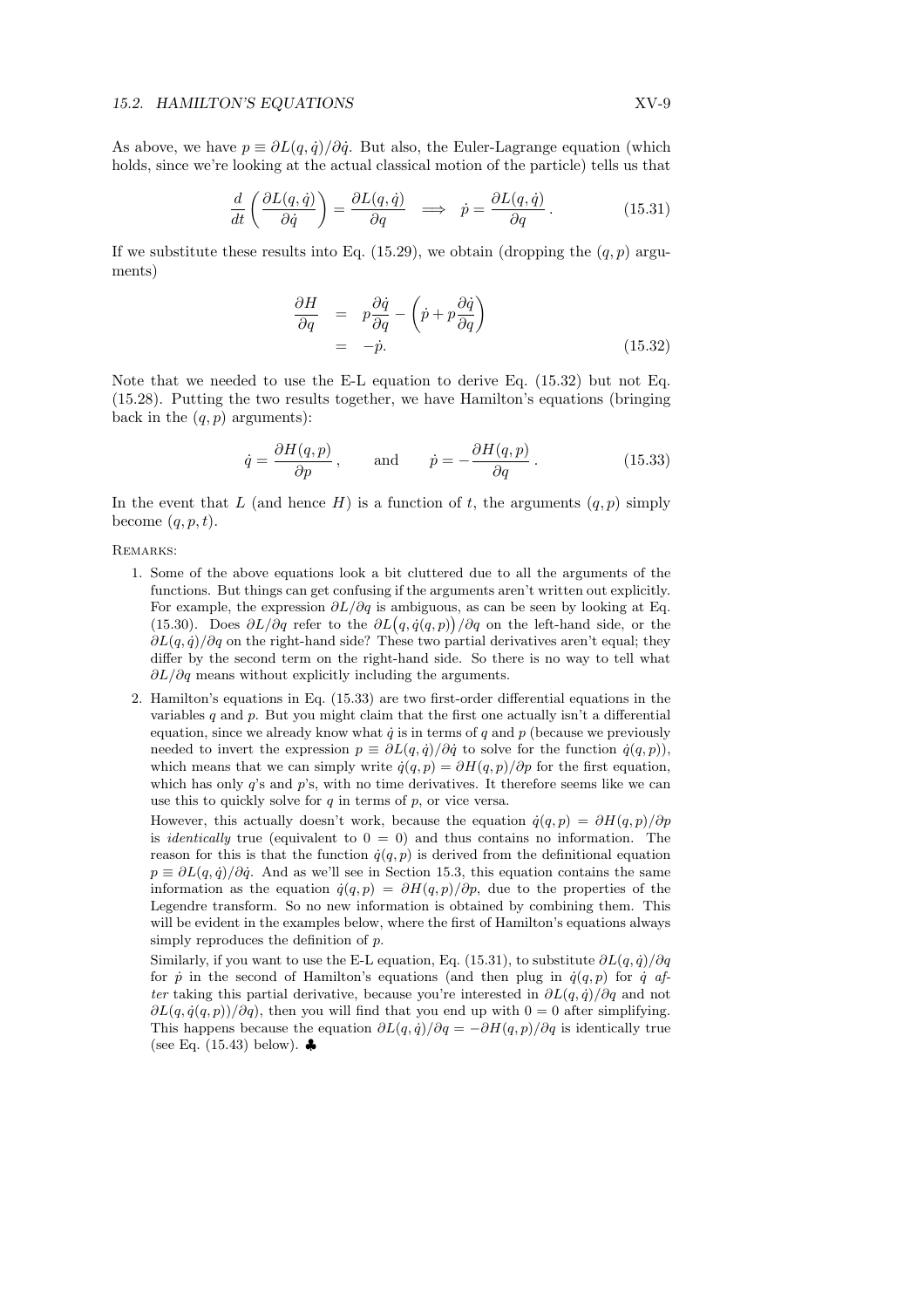Example (Harmonic oscillator): From the example in Section 15.2.1, the Hamiltonian for a 1-D harmonic oscillator is

$$
H = \frac{p^2}{2m} + \frac{kx^2}{2}.
$$
\n(15.34)

Hamilton's equations are then

$$
\dot{x} = \frac{\partial H}{\partial p} \implies \dot{x} = \frac{p}{m}, \text{ and}
$$
  

$$
\dot{p} = -\frac{\partial H}{\partial x} \implies \dot{p} = -kx.
$$
 (15.35)

The first of these simply reproduces the definition of p (namely  $p \equiv \partial L/\partial \dot{x} = m\dot{x}$ ). The second one, when  $m\dot{x}$  is substituted for p, yields the  $F = ma$  equation,

$$
\frac{d(m\dot{x})}{dt} = -kx \implies m\ddot{x} = -kx.
$$
 (15.36)

#### Many variables

As with the Lagrangian method, the nice thing about the Hamiltonian method is that it quickly generalizes to more than one variable. That is, Hamilton's equations in Eq. (15.33) hold for each coordinate  $q_i$  and its conjugate momentum  $p_i$ . So if there are N coordinates  $q_i$  (and hence N momenta  $p_i$ ), then we end up with 2N equations in all.

The derivation of Hamilton's equations for each  $q_i$  and  $p_i$  proceeds in exactly the same manner as above, with the only differences being that the index  $i$  is tacked on to  $q$  and  $p$ , and certain terms become sums (but these cancel out in the end). We'll simply write down the equations here, and you can work out the details in Problem 15.4. The  $2N$  equations for the Hamiltonian in Eq. (15.21) are:

$$
\dot{q}_i = \frac{\partial H(q, p)}{\partial p_i}
$$
, and  $\dot{p}_i = -\frac{\partial H(q, p)}{\partial q_i}$ , for  $1 \le i \le N$ . (15.37)

The arguments  $(q, p)$  above are shorthand for  $(q_1, \ldots, q_N, p_1, \ldots, p_N)$ . And as in the 1-D case, if L (and hence  $H$ ) is a function of t, then a t is tacked on to these 2N variables.

Example (Central force): From the example in Section 15.2.1, the Hamiltonian for a 2-D central force setup is

$$
H = \frac{p_r^2}{2m} + \frac{p_\theta^2}{2mr^2} + V(r).
$$
 (15.38)

The four Hamilton's equations are then

$$
\dot{r} = \frac{\partial H}{\partial p_r} \implies \dot{r} = \frac{p_r}{m},
$$
\n
$$
\dot{p}_r = -\frac{\partial H}{\partial r} \implies \dot{p}_r = \frac{p_\theta^2}{mr^3} - V'(r),
$$
\n
$$
\dot{\theta} = \frac{\partial H}{\partial p_\theta} \implies \dot{\theta} = \frac{p_\theta}{mr^2},
$$
\n
$$
\dot{p}_\theta = -\frac{\partial H}{\partial \theta} \implies \dot{p}_\theta = 0.
$$
\n(15.39)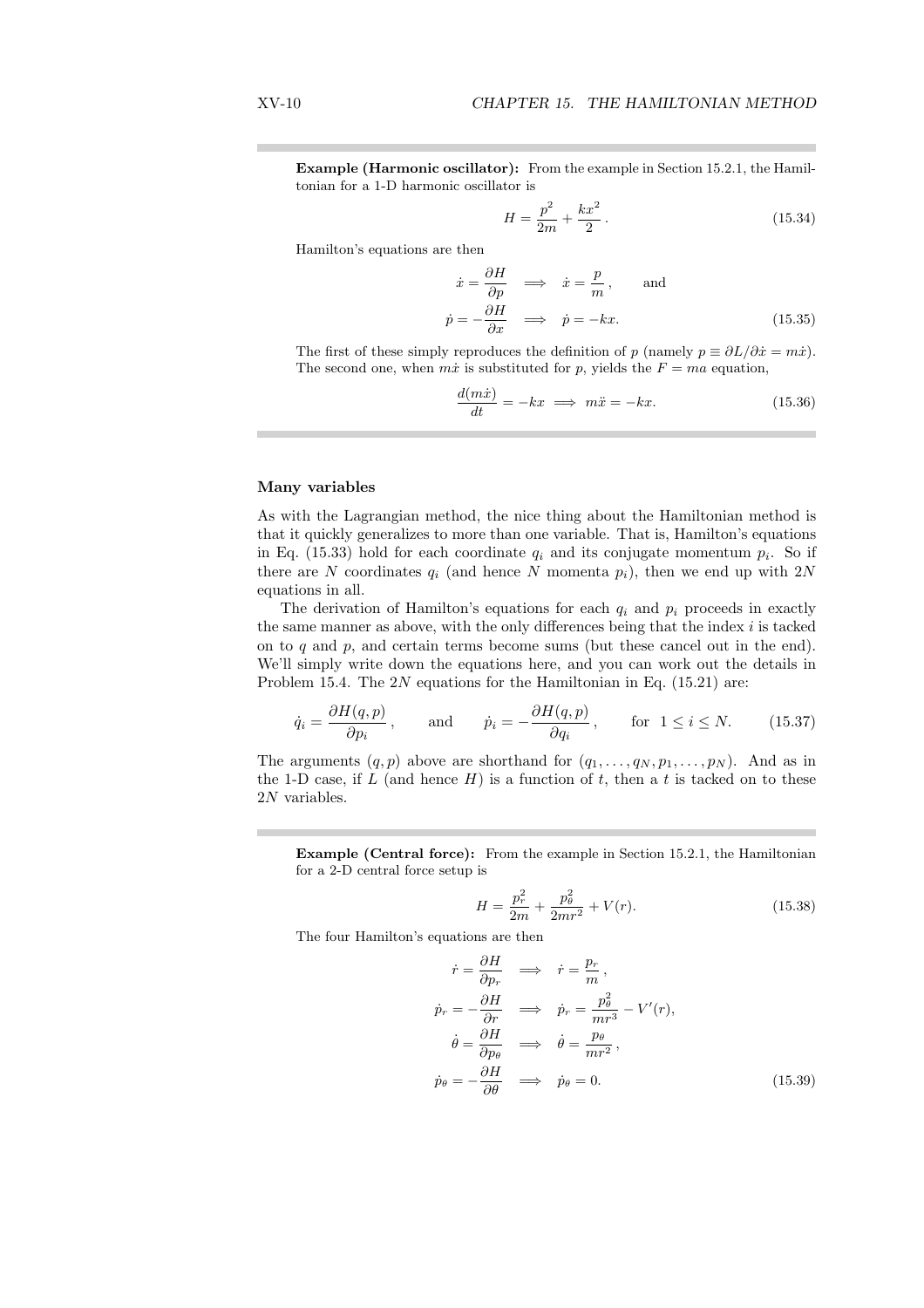The first and third of these simply reproduce the definitions of  $p_r$  and  $p_\theta$ . The second equation, when  $m\dot{r}$  is substituted for  $p_r$ , yields the equation of motion for r, namely

$$
m\ddot{r} = \frac{p_{\theta}^2}{mr^3} - V'(r). \tag{15.40}
$$

This agrees with Eq. (7.8) with  $p_{\theta} \leftrightarrow L$ . And the fourth equation is the statement that angular momentum is conserved. If  $mr^2\dot{\theta}$  is substituted for  $p_{\theta}$ , it says that

$$
\frac{d(mr^2\dot{\theta})}{dt} = 0.\t(15.41)
$$

Conservation of angular momentum arises because  $\theta$  is a cyclic coordinate, so let's talk a little about these. . .

#### 15.2.3 Cyclic coordinates

In the Lagrangian formalism, the E-L equation tells us that

$$
\frac{d}{dt}\left(\frac{\partial L}{\partial \dot{q}}\right) = \frac{\partial L}{\partial q} \implies \dot{p} = \frac{\partial L}{\partial q}.
$$
\n(15.42)

Therefore, if a given coordinate q is cyclic (that is, it doesn't appear) in  $L(q, \dot{q})$ , then  $\partial L(q, \dot{q})/\partial q = 0$ , and so  $\dot{p} = 0$ . That is, p is conserved. In the Hamiltonian formalism, this conservation comes about from the fact that  $q$  is also cyclic in  $H(q, p)$ , which means that  $\partial H(q, p)/\partial q = 0$ , and so the Hamilton equation  $\dot{p} =$  $-\partial H(q, p)/\partial q$  yields  $\dot{p} = 0$ .

To show that everything is consistent here, we should check that a coordinate q is cyclic in  $H(q, p)$  if and only if it is cyclic in  $L(q, \dot{q})$ . This must be the case, of course, in view of the fact that both the Lagrangian and Hamiltonian formalisms are logically sound descriptions of classical mechanics. But let's verify it, just to get more practice throwing partial derivatives around.

We'll calculate  $\partial H(q, p)/\partial q$  in terms of  $\partial L(q, \dot{q})/\partial q$ . This calculation is basically a repetition of the one leading up to Eq. (15.32). We'll stick to 1-D (the calculation in the case of many variables is essentially done in Problem 15.4), and we'll ignore any possible  $t$  dependence (since it would simply involve tacking a  $t$  on to the arguments below). From the definition  $H(q, p) \equiv p \dot{q}(q, p) - L(q, \dot{q}(q, p))$ , we have

$$
\frac{\partial H(q,p)}{\partial q} = \frac{\partial (p \dot{q}(q,p))}{\partial q} - \frac{\partial L(q, \dot{q}(q,p))}{\partial q} \n= p \frac{\partial \dot{q}(q,p)}{\partial q} - \left( \frac{\partial L(q, \dot{q})}{\partial q} + \frac{\partial L(q, \dot{q})}{\partial \dot{q}} \frac{\partial \dot{q}(q,p)}{\partial q} \right) \n\equiv p \frac{\partial \dot{q}(q,p)}{\partial q} - \left( \frac{\partial L(q, \dot{q})}{\partial q} + p \frac{\partial \dot{q}(q,p)}{\partial q} \right) \n= -\frac{\partial L(q, \dot{q})}{\partial q}.
$$
\n(15.43)

Therefore, if one of the partial derivatives is zero, then the other is also, as we wanted to show.

REMARK: Beware of the following incorrect derivation of the  $\partial H/\partial q = -\partial L/\partial q$  result: From the definition  $H \equiv p \dot{q} - L$ , we have  $\partial H/\partial q = \partial (p \dot{q})/\partial q - \partial L/\partial q$ . Since neither p nor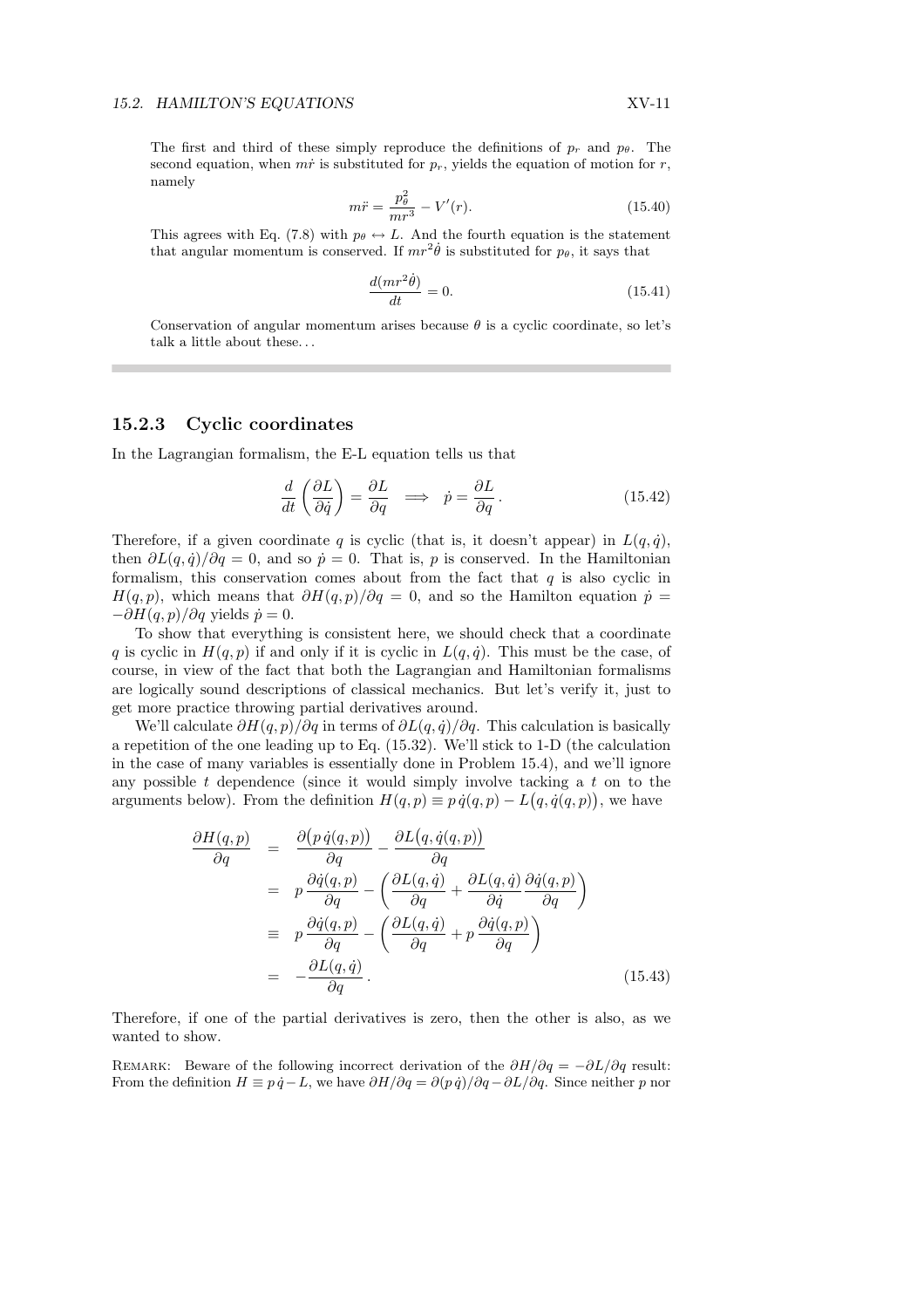$\dot{q}$  depends on  $q$ , the first term on the right-hand side is zero, and we arrive at the desired result,  $\partial H/\partial q = -\partial L/\partial q$ .

The error in this reasoning is that  $\dot{q}$  does depend on q, because it is understood that when writing down  $H$ ,  $\dot{q}$  must be eliminated and written in terms of  $q$  and  $p$ . So the first term on the right-hand side is in fact not equal to zero. Of course, now you might ask how we ended up with the correct result of  $\partial H/\partial q = -\partial L/\partial q$  if we made an error in the process. The answer is that we actually  $\text{d}idn't$  end up with the correct result, because if we include the arguments of the functions, what we really derived rect result, because if we include the arguments of the functions, what we really derived<br>was  $\partial H(q,p)/\partial q = -\partial L(q,\dot{q}(q,p))/\partial q$ , which is *not* correct. The correct statement is  $\partial H(q, p)/\partial q = -\partial L(q, \dot{q})/\partial q$ . These two  $\partial L/\partial q$  partial derivatives are not equal, as mentioned in the first remark following Eq. (15.33). When the calculation is done correctly, tioned in the first remark following Eq. (15.33). When the calculation is done correctly,<br>the "extra" term in  $\partial L(q, \dot{q}(q, p)) / \partial q$  (the last term in the third line of Eq. (15.43)) cancels the  $\partial (p \dot{q})/\partial q$  contribution that we missed, and we end up with only the  $\partial L(q, \dot{q})/\partial q$ term, as desired. Failure to explicitly write down the arguments of the various functions, especially L, often leads to missteps like this, so the arguments should always be included in calculations of this sort. ♣

### 15.2.4 Solving Hamilton's equations

Assuming we've written down Hamilton's equations for a given problem, we still need to solve them, of course, to obtain the various coordinates as functions of time. But we need to solve the equations of motion in the Lagrangian and Newtonian formalisms, too. The difference is that for n coordinates, we now have  $2n$  firstorder differential equations in 2n variables (n coordinates  $q_i$ , and n momenta  $p_i$ ), instead of *n* second-order differential equations in the *n* coordinates  $q_i$  (namely, the  $n E$ -L equations or the  $n F = ma$  equations).

In practice, the general procedure for solving the  $2n$  Hamilton's equations is to eliminate the *n* momenta  $p_i$  in favor of the *n* coordinates  $q_i$  and their derivatives  $\dot{q}_i$ . This produces n second-order differential equations in the coordinates  $q_i$  (as we found in the harmonic-oscillator and central-force examples above), which means that we're basically in the same place we would be if we simply calculated the  $n \text{ E-L}$ equations or wrote down the  $n \ F = ma$  equations. So certainly nothing is gained, at least in the above two examples, by using the Hamiltonian formalism over the Lagrangian method or  $F = ma$ .

As mentioned in the introduction to this chapter, this is invariably the case with systems involving a few particles; nothing at all is gained (and usually much is lost, at least with regard to speed and simplicity) when using the Hamiltonian instead of the Lagrangian formalism. In the latter, you write down the Lagrangian and then calculate the E-L equations. In the former, you write down the Lagrangian, and then go through a series of other steps, and then finally arrive back at the E-L (or equivalent) equations. However, in other branches in physics, most notably statistical mechanics and quantum mechanics, the Hamiltonian formalism ranges from being extremely helpful for understanding what is going on, to being absolutely necessary for calculating anything useful.

When solving ordinary mechanics problems with the Hamiltonian formalism, you should keep in mind that the purpose is not to gain anything in efficiency, but rather to become familiar with a branch of physics that has numerous indispensable applications to other branches. Having said all this, we'll list here the concrete steps that you need to follow when using the Hamiltonian method:

1. Calculate T and V, and write down the Lagrangian,  $L \equiv T - V$ , in terms of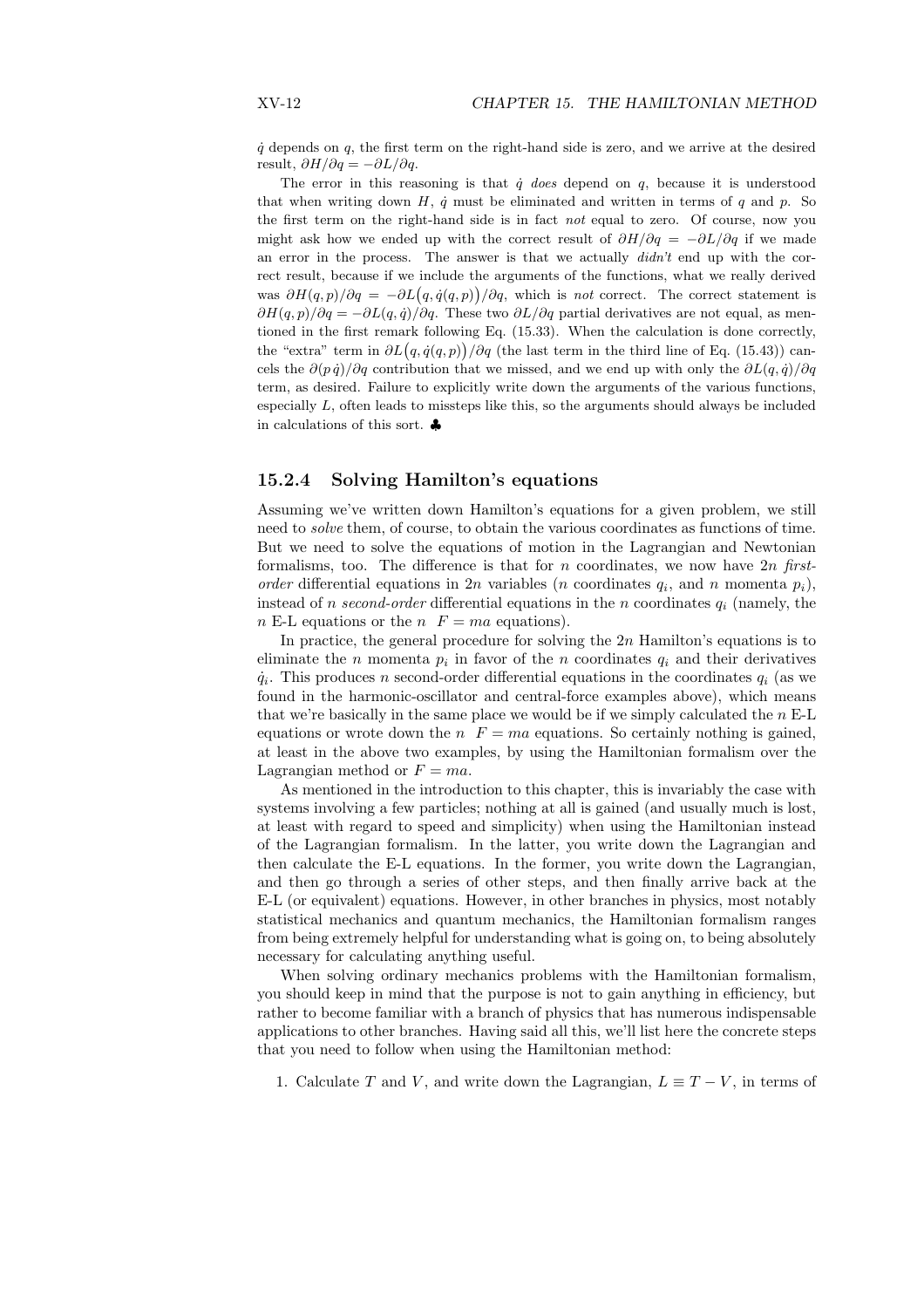whatever coordinates  $q_i$  (and their derivatives  $\dot{q}_i$ ) you find convenient.

- 2. Calculate  $p_i \equiv \partial L/\partial \dot{q}_i$  for each of the N coordinates.
- 3. Invert the expressions for the N  $p_i$  to solve for the N  $\dot{q}_i$  in terms of the  $q_i$  and  $p_i.^2$
- 4. Write down the Hamiltonian,  $H \equiv \left(\sum p_i \dot{q}_i\right) L$ , and then eliminate all the  $\dot{q}_i$ in favor of the  $q_i$  and  $p_i$ , as indicated in Eq. (15.21).
- 5. Write down Hamilton's equations, Eq. (15.37); two of them for each of the N coordinates.
- 6. Solve Hamilton's equations; the usual goal is to obtain the N functions  $q_i(t)$ . This generally involves eliminating the  $p_i$  in favor of the  $\dot{q}_i$ . This will turn the  $2N$  first-order differential Hamilton's equations into  $N$  second-order differential equations. These will be equivalent, in one way or another, to what you would have obtained if you had simply written down the E-L equations after step (1) above.

# 15.3 Legendre transforms

### 15.3.1 Formulation

The definition of E in Eq. (15.1), or equivalently H in Eq. (15.20), may seem a bit arbitrary to you. However, there is in fact a definite motivation for it, and this motivation comes from the theory of Legendre transforms. The  $H$  defined in Eq.  $(15.20)$  is called the *Legendre transform* of L, and we'll now give a review of this topic.

To isolate the essentials, let's forget about  $H$  and  $L$  for now and consider a function of just one variable,  $F(x)$ . The derivative of  $F(x)$  is  $dF(x)/dx \equiv F'(x)$ , but for notational convenience let's relabel  $F'(x)$  as  $s(x)$  (s for "slope"). So we have  $dF(x)/dx \equiv s(x)$ . Note that we can (at least in principle; and at least locally, assuming s isn't constant) invert the function  $s(x)$  to solve for x as a function of s, yielding  $x(s)$ . For example, if  $F(x) = x^3$ , then  $s(x) \equiv F'(x) = 3x^2$ . Inverting this gives  $x(s) = (s/3)^{1/2}$ .

The purpose of the Legendre transform is to construct another function (call it  $G$ ) that reverses the roles of x and s. That is, the goal is to construct a function  $G(s)$  with the property that

$$
\frac{dG(s)}{ds} = x(s). \tag{15.44}
$$

 $G(s)$  is then called the Legendre transform of  $F(x)$ . Now, the most obvious way to find  $G(s)$  is to simply integrate this equation. In the case of  $F(x) = x^3$ , we're looking for a function  $G(s)$  whose derivative is  $(s/3)^{1/2}$ . Integrating this, we quickly see that the desired function is  $G(s) = 2(s/3)^{3/2}$ . So this is the Legendre transform of  $F(x) = x^3$ . However, it turns out that there is another method that doesn't involve the task of integrating. The derivation of this method is as follows.

If such a G exists, then we can add the two equations,  $dF = s dx$  and  $dG = x ds$ , to obtain  $d(F+G) = s dx + x ds \implies d(F+G) = d(sx)$ . This implies that

<sup>&</sup>lt;sup>2</sup>In some cases the expressions for the  $p_i$  may be "coupled" (that is, a given  $\dot{q}_i$  may appear in more than one of them), thereby making the inversion difficult (or impossible). But in most cases the equations are uncoupled and easily invertible, as they were in the harmonic-oscillator and central-force examples above.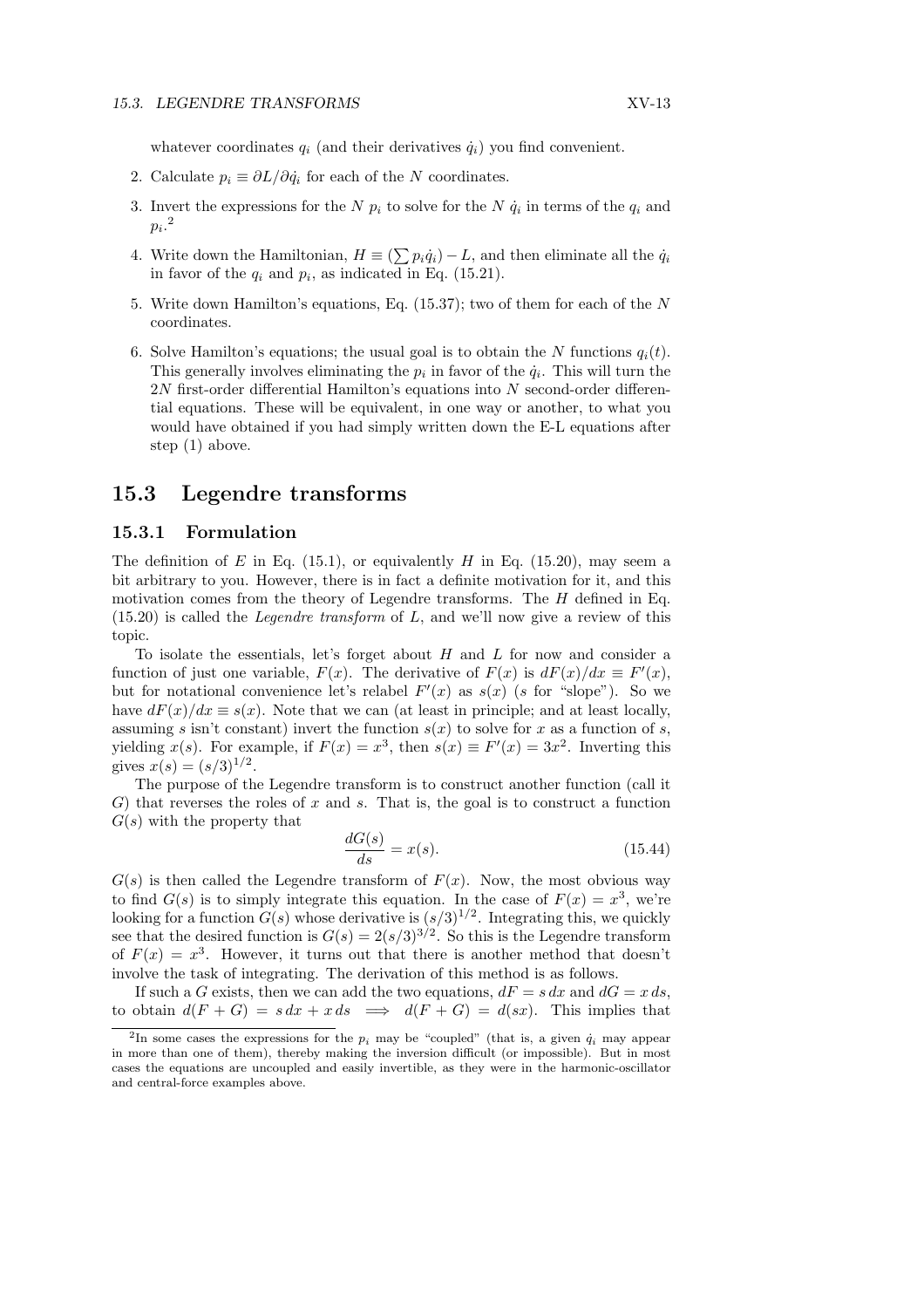$F + G = sx$ , up to an additive constant which is taken to be zero by convention. The Legendre transform of  $F$  is therefore

$$
G = sx - F \equiv F'x - F.
$$
\n<sup>(15.45)</sup>

This function  $G$  can be written as a function of either  $x$  or  $s$  (since each of these can be written as a function of the other). But when we talk about Legendre transforms, it is understood that  $G$  is a function of  $s$ . So to be precise, we should write

$$
G(s) = s x(s) - F(x(s)).
$$
\n(15.46)

Let's see what this gives in the  $F(x) = x^3$  example. We have

$$
G(s) = s x(s) - F(x(s)) = s(s/3)^{1/2} - F((s/3)^{1/2})
$$
  
= (3 · s/3) · (s/3)<sup>1/2</sup> - (s/3)<sup>3/2</sup>  
= (3 - 1)(s/3)<sup>3/2</sup>  
= 2(s/3)<sup>3/2</sup>, (15.47)

in agreement with the above result obtained by direct integration. The advantage of this new method is that it involves the straightforward calculation in Eq. (15.46), whereas the process of integration can often be tricky.

As a double check on Eq. (15.46), let's verify that the  $G(s)$  given there does indeed have the property that  $dG(s)/ds$  equals x. Using the product and chain rules, along with the definition of s, we have

$$
\frac{dG(s)}{ds} = \left(1 \cdot x + s \cdot \frac{dx}{ds}\right) - \frac{dF}{dx} \cdot \frac{dx}{ds} = x + s \cdot \frac{dx}{ds} - s \cdot \frac{dx}{ds} = x,\tag{15.48}
$$

as desired.

What is the Legendre transform of  $G(s)$ ? From Eq. (15.45) we see that the rule for calculating the transform is to subtract the function from the product of the slope and the independent variable. In the case of  $G(s)$ , the slope is x and the independent variable is s. So the Legendre transform of  $G(s)$  is

$$
G's - G = xs - G = F,\tag{15.49}
$$

where the second equality follows from Eq.  $(15.45)$ . Since F is a function of x, we should make this clear and write  $xs(x) - G(s(x)) = F(x)$ . We therefore see that two applications of the Legendre transform bring us back to the function we started with. In other words, the Legendre transform is the inverse of itself.

Let's calculate the Legendre transform of a few functions.

Example 1:  $F(x) = x^2$ : We have  $s \equiv F'(x) = 2x$ , so  $x(s) = s/2$ . The Legendre transform of  $F(x)$  is then  $G(s) = sx(s) - F((x(s)) = s \cdot (s/2) - (s/2)^2 = s^2$  $(15.50)$ 

Therefore,  $dG(s)/ds = s/2$ , which equals x, as expected.

Example 2:  $F(x) = \ln x$ :

We have 
$$
s \equiv F'(x) = 1/x
$$
, so  $x(s) = 1/s$ . The Legendre transform of  $F(x)$  is then

$$
G(s) = sx(s) - F(x(s)) = s \cdot (1/s) - \ln(1/s) = 1 + \ln s. \tag{15.51}
$$

Therefore,  $dG(s)/ds = 1/s$ , which equals x, as expected.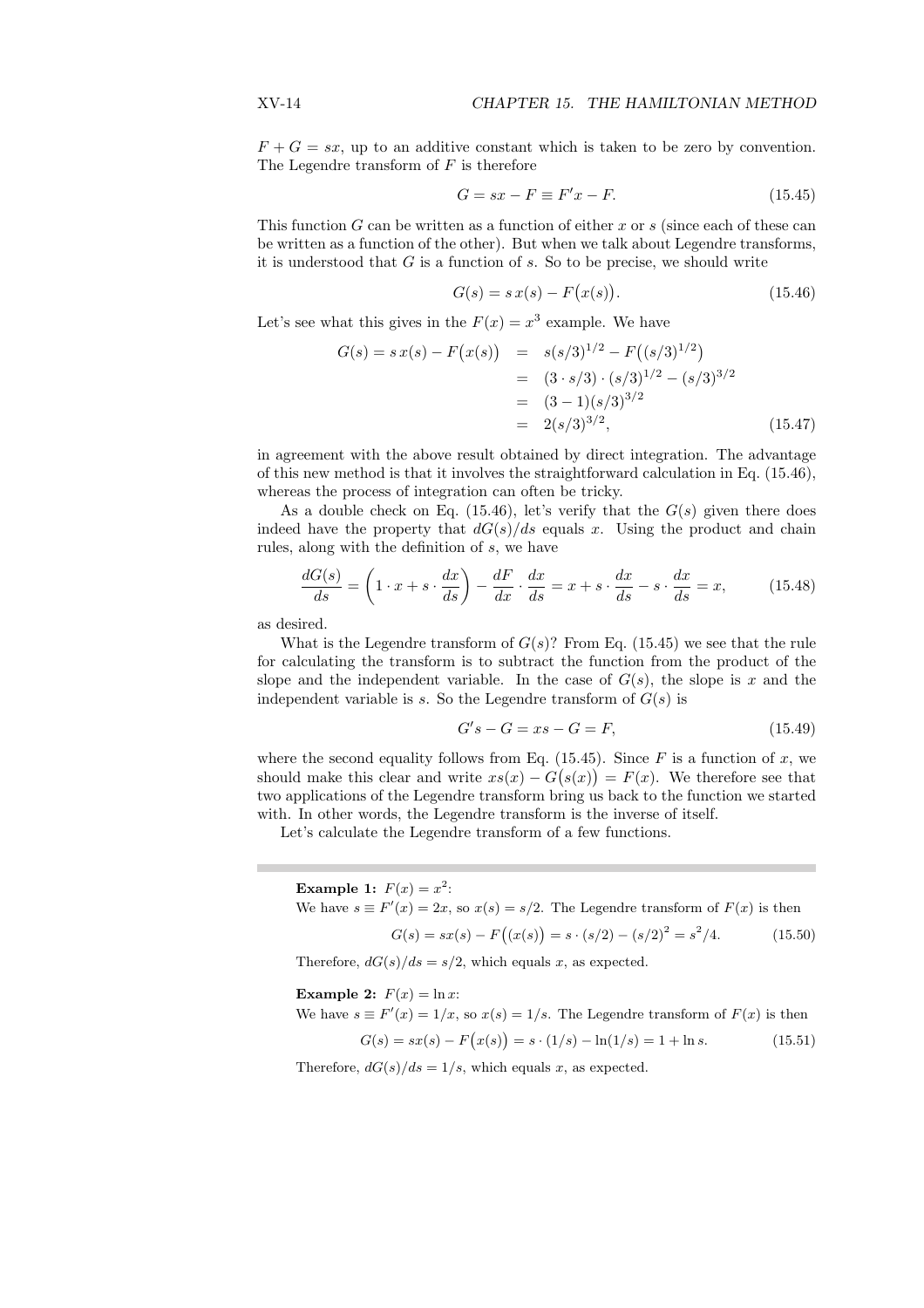Example 3:  $F(x) = e^x$ : We have  $s \equiv F'(x) = e^x$ , so  $x(s) = \ln s$ . The Legendre transform of  $F(x)$  is then

$$
G(s) = sx(s) - F(x(s)) = s \cdot \ln s - s.
$$
 (15.52)

Therefore,  $dG(s)/ds = (s \cdot (1/s) + 1 \cdot \ln s) - 1 = \ln s$ , which equals x, as expected.

# 15.3.2 Geometric meaning

It is easy to demonstrate geometrically the meaning of the Legendre transform given in Eq. (15.45). And a byproduct of this geometrical explanation is a quick way of seeing why  $dG/ds = x$ , as we verified algebraically in Eq. (15.48). Consider the function  $F(x)$  shown in Fig. 15.4, and draw the tangent line at the point  $(x, F(x))$ . Let the intersection of this line with the  $y$  axis be labeled as point  $A$ . And label point  $B$  as shown. From the definition of the slope  $s$  of the tangent line, the distance AB is sx. Therefore, since the distance  $OB$  is  $F(x)$ , the distance AO is  $sx - F(x)$ . Note that this distance is defined to be positive if point A lies below the origin. In other words,  $sx - F(x)$  equals the negative of the y value of point A. In view of Eq.  $(15.45)$ , we therefore have our geometric interpretation: For a given x, the value of the Legendre transform of  $F(x)$  is simply the negative of the y value of the y intercept of the tangent line.

However, recall that the Legendre transform is understood to be a function of the slope s. So the step-by-step procedure for geometrically obtaining the Legendre transform is the following. Given a function  $F(x)$  and a particular value of x, we can draw the tangent line at the point  $(x, F(x))$ . Let the slope be  $s(x)$ . We can then find the y intercept of this line. A given coordinate x produces a value of this  $y$ intercept, so the y intercept may be thought of as a function of x. However, we can (generally) invert  $s(x)$  to obtain the function  $x(s)$ , so the y intercept (the Legendre transform) may also be considered to be a function of s. In other words,

$$
G(s) = (y \text{ intercept}) = s x(s) - F(x(s)).
$$
 (15.53)

As an example, Fig. 15.5 shows a tangent line to the function  $F(x) = x^2$ . The slope is  $s(x) = F'(x) = 2x$ , so the distance AO is  $G = sx - F(x) = (2x)x - x^2 = x^2$ . Writing this as a function of s, we have  $G(s) = x(s)^2 = (s/2)^2 = s^2/4$ , as in the first example above.

(SPACE LEFT BLANK)







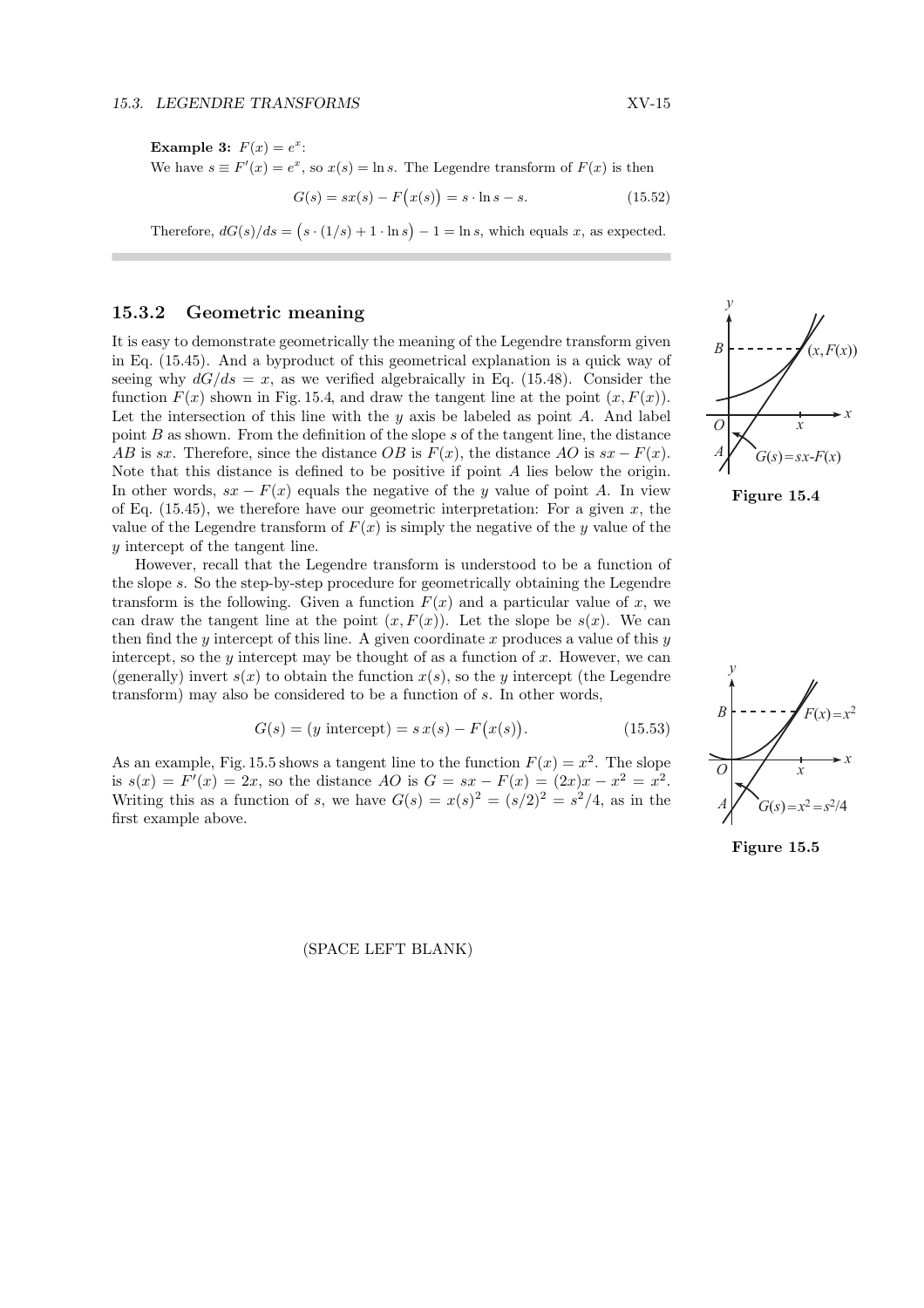

Figure 15.6



Figure 15.7











Figure 15.10



Figure 15.11

REMARK: Can two different values of s yield the same value of  $G(s)$ ? Yes indeed, as shown in Fig. 15.6. The tangent lines with slopes  $s_1$  and  $s_2$  both yield the same y intercept, so  $G(s_1) = G(s_2)$ . Note that in the special case where  $F(x)$  is an even function of x, both s and  $-s$  yield the same y intercept, so  $G(s)$  is also an even function of s (assuming it is well defined; see the next paragraph). Can two different values of  $s$  with the same sign yield the same  $y$  intercept? Yes again, as shown in Fig. 15.7. Can two different values of  $s$  (of any signs) yield the same  $y$  intercept if the two associated values of  $x$  have the same sign? Still yes, as shown in Fig. 15.8. The equality of the two  $G(s)$  values is shown schematically in Fig. 15.9. The task of Problem 15.14 is to shown that  $F(x)$  must have an inflection point (a point where the second derivative is zero) for this last scenario to be possible.

Can a given value of s yield two different values of  $G(s)$  (which would make the function  $G(s)$  not well defined)? Yes, as shown in Fig. 15.10. The same slope yields two different y intercepts. The double-valued nature of  $G(s)$  is shown schematically in Fig.15.11. The task of Problem 15.15 is to shown that  $F(x)$  must have an inflection point (a point where the second derivative is zero) for this scenario to be possible. Therefore, if there is no inflection point (that is, if  $F(x)$  is concave upward or downward), then  $G(s)$  is well defined.

(SPACE LEFT BLANK)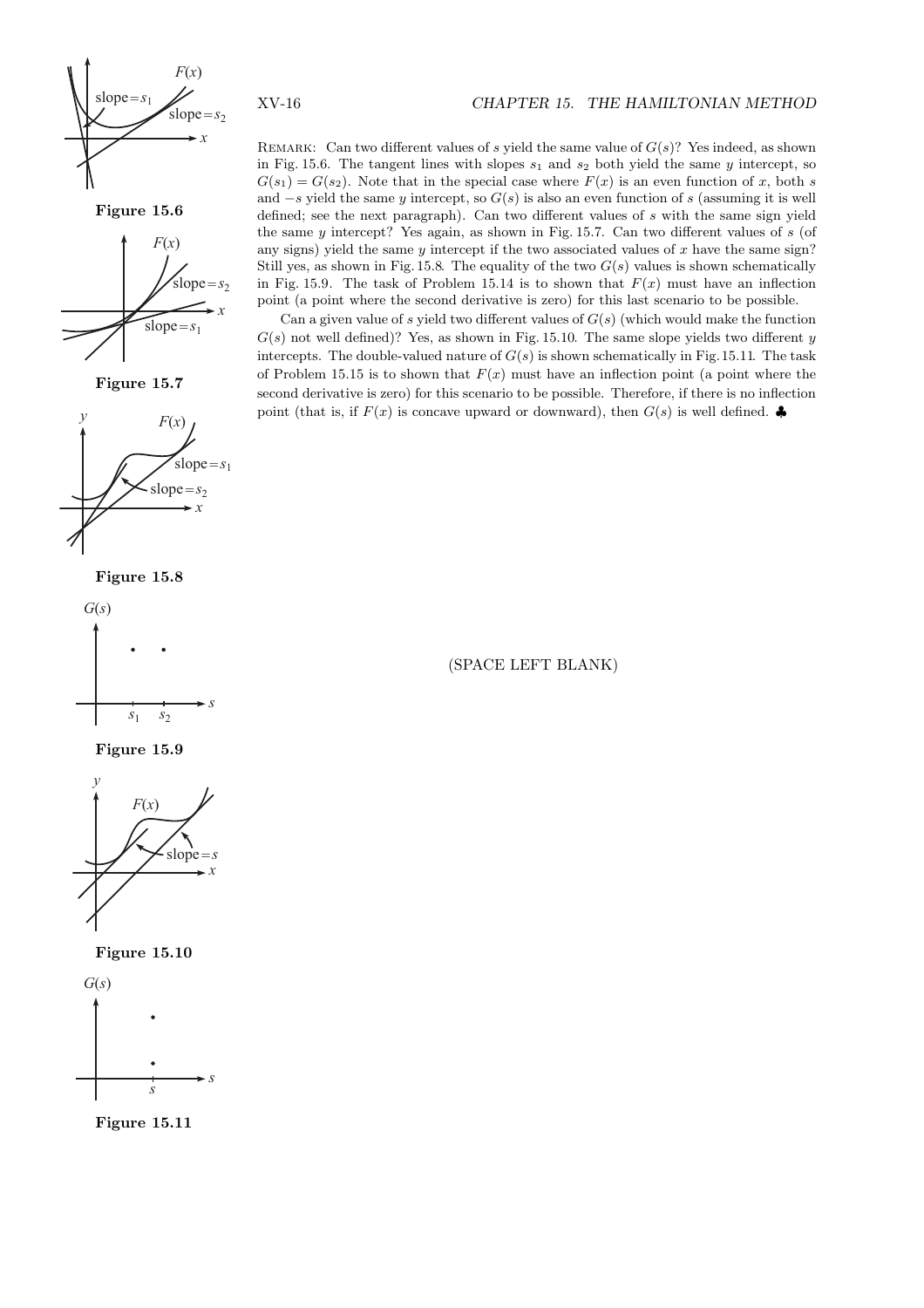#### 15.3. LEGENDRE TRANSFORMS XV-17

Armed with the above  $y$ -intercept interpretation of the Legendre transform, we can now see geometrically why  $dG(s)/ds = x$ . First, note that if we are given the function  $G(s)$ , we can reconstruct the function  $F(x)$  in the following way. For a given value of s, we can draw the line with slope s and y intercept  $G(s)$ , as shown in Fig. 15.12. We can then draw the line for another value of s, and so on. The envelope of all these lines is the function  $F(x)$ . This follows from the geometric construction of  $G(s)$  we discussed above. Fig. 15.13 shows the parabolic  $F(x) = x^2$ function that results from the function  $G(s) = s^2/4$ .

In Fig. 15.14 consider two nearby values of  $s$  (call them  $s_1$  and  $s_2$ ), and draw the lines with slopes  $s_i$  and y intercepts  $G(s_i)$ . Due to the above fact that the function  $F(x)$  is the envelope of the tangent lines, these two lines will meet at the point  $(x, F(x))$ , where x is the coordinate that generates the coordinate s via the Legendre transformation (where  $s = s_1 = s_2$  in the limit where  $s_1$  and  $s_2$  are infinitesimally close to each other).

Define the points  $P$ ,  $B$ ,  $A_1$ , and  $A_2$  as shown. Using triangles  $PBA_1$  and  $PBA_2$ , along with the definition of the slope s, we see that the distances  $BA_1$ and  $BA_2$  are simply the slopes multiplied by x. So they are  $sx_1$  and  $sx_2$ . But from our geometric interpretation of the Legendre transform, these distances are also  $BA_1 = F(x) + G(s_1)$  and  $BA_2 = F(x) + G(s_2)$ , where this is the same  $F(x)$ appearing in both of these equations. We therefore have

$$
s_1x = F(x) + G(s_1)
$$
, and  $s_2x = F(x) + G(s_2)$ . (15.54)

Subtracting these gives

$$
(s_2 - s_1)x = G(s_2) - G(s_1) \implies x = \frac{G(s_2) - G(s_1)}{s_2 - s_1}.
$$
 (15.55)

In the limit  $s_1 \rightarrow s_2$ , this becomes  $x = dG(s)/ds$ , as desired. Basically, the point is that multiplying  $x$  by the difference in slopes gives the difference in the  $y$  intercepts (the  $G(s)$  values). That is,  $x\Delta s = \Delta G \implies x = dG/ds$ . This is the "mirror" statement of the standard fact that multiplying the slope of a function by the difference in x values gives the difference in the  $F(x)$  values (to first order, at least). That is,  $s\Delta x = \Delta F \implies s = dF/dx$ .

# 15.3.3 Application to the Hamiltonian

Let's now look at how the Legendre transform relates to the Hamiltonian,  $H$ . The Lagrangian L is a function of q and  $\dot{q}$  (and possibly t, but we'll ignore this dependence, since it is irrelevant for the present discussion). We will choose to form the Legendre transform of L with respect to the variable  $\dot{q}$ . That is, we will ignore the q dependence and consider L to be a function of only  $\dot{q}$ . (The terminology is then that  $\dot{q}$  is the "active" variable and  $q$  is the "passive" variable.) So  $\dot{q}$  is the analog of the variable x in the preceding discussion, and  $p \equiv \partial L/\partial \dot{q}$  is the analog of  $s \equiv dF/dx$ . Following Eq. (15.46), the Legendre transform of L (with  $\dot{q}$  as the active variable) is defined to be the Hamiltonian,

$$
H(q, p) \equiv p \dot{q}(q, p) - L(q, \dot{q}(q, p)) \tag{15.56}
$$

This is simply Eq. (15.46) with  $G, F, x, s$  replaced by  $H, L, \dot{q}, p$ , respectively, and with  $q$  (the passive variable) tacked on all the arguments.

Having defined  $H$  as the Legendre transform of  $L$  in this way, the statement analogous to the  $x = dG/ds$  result in Eq. (15.44) is (with G, x, s replaced by H,  $\dot{q}$ , p,

*x* slope=*s G*(*s*)





Figure 15.13



Figure 15.14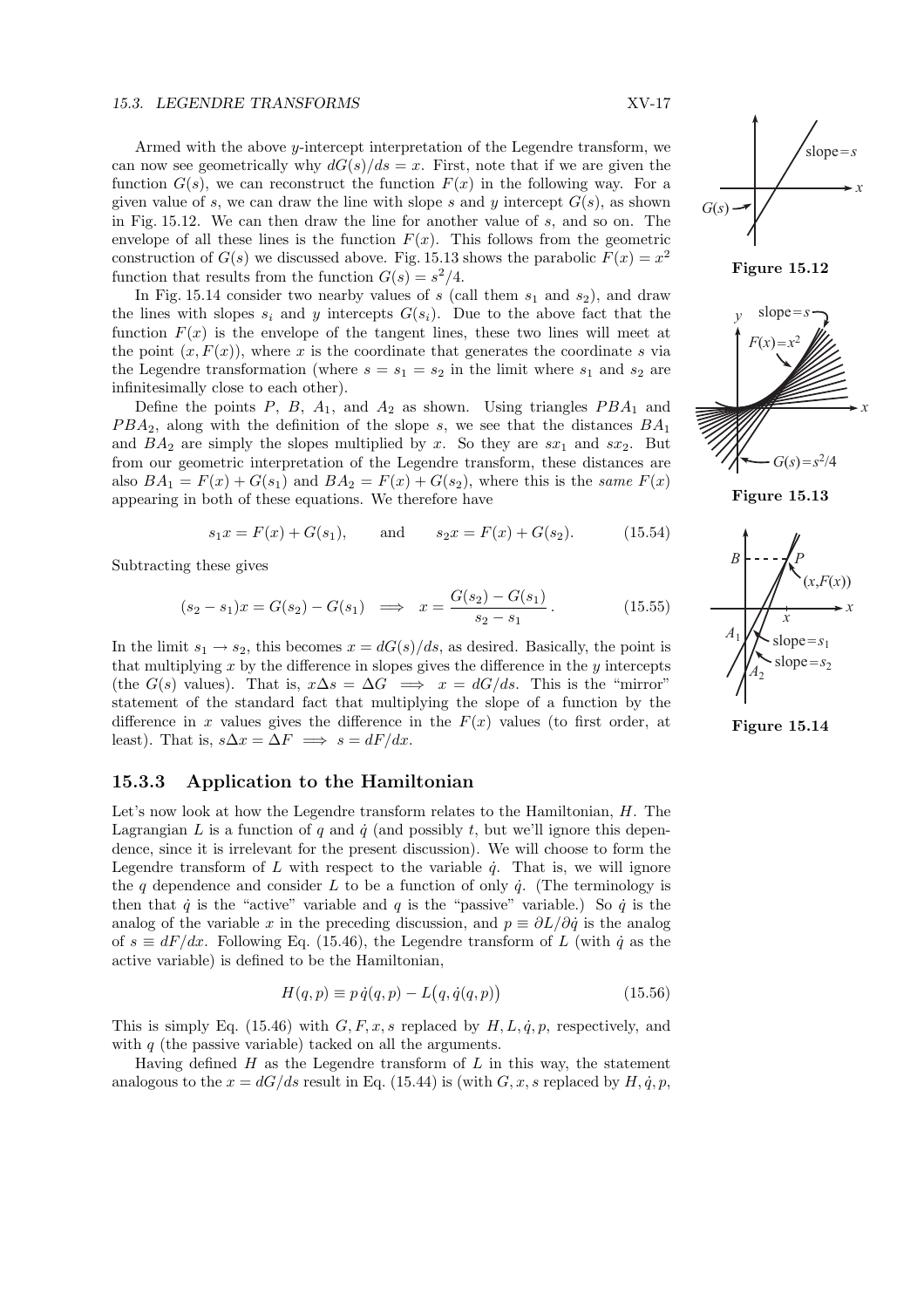respectively, and with  $q$  tacked on all the arguments)

$$
\dot{q}(q, p) = \frac{\partial H(q, p)}{\partial p}.
$$
\n(15.57)

This is the first of Hamilton's equations in Eq. (15.33). As mentioned in the second remark following Eq. (15.33), this equation comes about simply by the definition of the Legendre transform. There is no physics involved.

REMARK: In practice, when solving for q as a function of t in a given problem by combining Eq. (15.57) with the second Hamilton's equation, the usual strategy is not to think of  $\dot{q}$ as a function of q and p as indicated in Eq. (15.57), but rather to eliminate p by writing it in terms of q and  $\dot{q}$  (see the examples in Section 15.2.2).

We've thus far ignored the variable  $q$ . But since it is indeed an argument of  $H$ , it can't hurt to calculate the partial derivative  $\partial H/\partial q$ . But we already did this in Eq. (15.43), and the result is

$$
\frac{\partial H(q,p)}{\partial q} = -\frac{\partial L(q,\dot{q})}{\partial q}.
$$
\n(15.58)

(Note that any t dependence in L and H wouldn't affect this relation.) So far we've used only the definition of the Legendre transform; no mention has been made of any actual physics. But if we now combine Eq. (15.58) with the E-L equation,  $d(\partial L/\partial \dot{q})/dt = \partial L/\partial q \implies \dot{p} = \partial L/\partial q$ , we obtain the second Hamilton's equation,

$$
\dot{p} = -\frac{\partial H}{\partial q} \,. \tag{15.59}
$$

This has basically been a repeat of the derivation of Eq. (15.32).

#### Many variables

How do we form a Legendre transform if there is more than one active variable? To answer this, consider a general function of two variables,  $F(x_1, x_2)$ . The differential of  $F$  is

$$
dF = \frac{\partial F}{\partial x_1} dx_1 + \frac{\partial F}{\partial x_2} dx_2 \equiv s_1 dx_1 + s_2 dx_2, \qquad (15.60)
$$

where  $s_1 \equiv \partial F / \partial x_1$  and  $s_2 \equiv \partial F / \partial x_2$  are functions of  $x_1$  and  $x_2$ .

Let's assume we want to construct a function  $G(s_1, s_2)$  with the properties that  $\partial G/\partial s_1 = x_1$  and  $\partial G/\partial s_2 = x_2$  (so  $x_1$  and  $x_2$  are functions of  $s_1$  and  $s_2$ ). If these relations hold, then the differential of  $G$  is

$$
dG = \frac{\partial G}{\partial s_1} ds_1 + \frac{\partial G}{\partial s_2} ds_2 = x_1 ds_1 + x_2 ds_2.
$$
 (15.61)

Adding the two previous equations gives

$$
d(F+G) = (s_1dx_1 + s_2dx_2) + (x_1ds_1 + x_2ds_2)
$$
  
=  $(s_1dx_1 + x_1ds_1) + (s_2dx_2 + x_2ds_2)$   
=  $d(s_1x_1 + s_2x_2).$  (15.62)

The Legendre transform of  $F(x_1, x_2)$ , with both  $x_1$  and  $x_2$  as active variables, is therefore  $G = s_1x_1 + s_2x_2 - F$ . But since it is understood that G is a function of  $s_1$  and  $s_2$ , we should write

$$
G(s_1, s_2) = s_1 \cdot x_1(s_1, s_2) + s_2 \cdot x_2(s_1, s_2) - F(x_1(s_1, s_2), x_2(s_1, s_2)).
$$
 (15.63)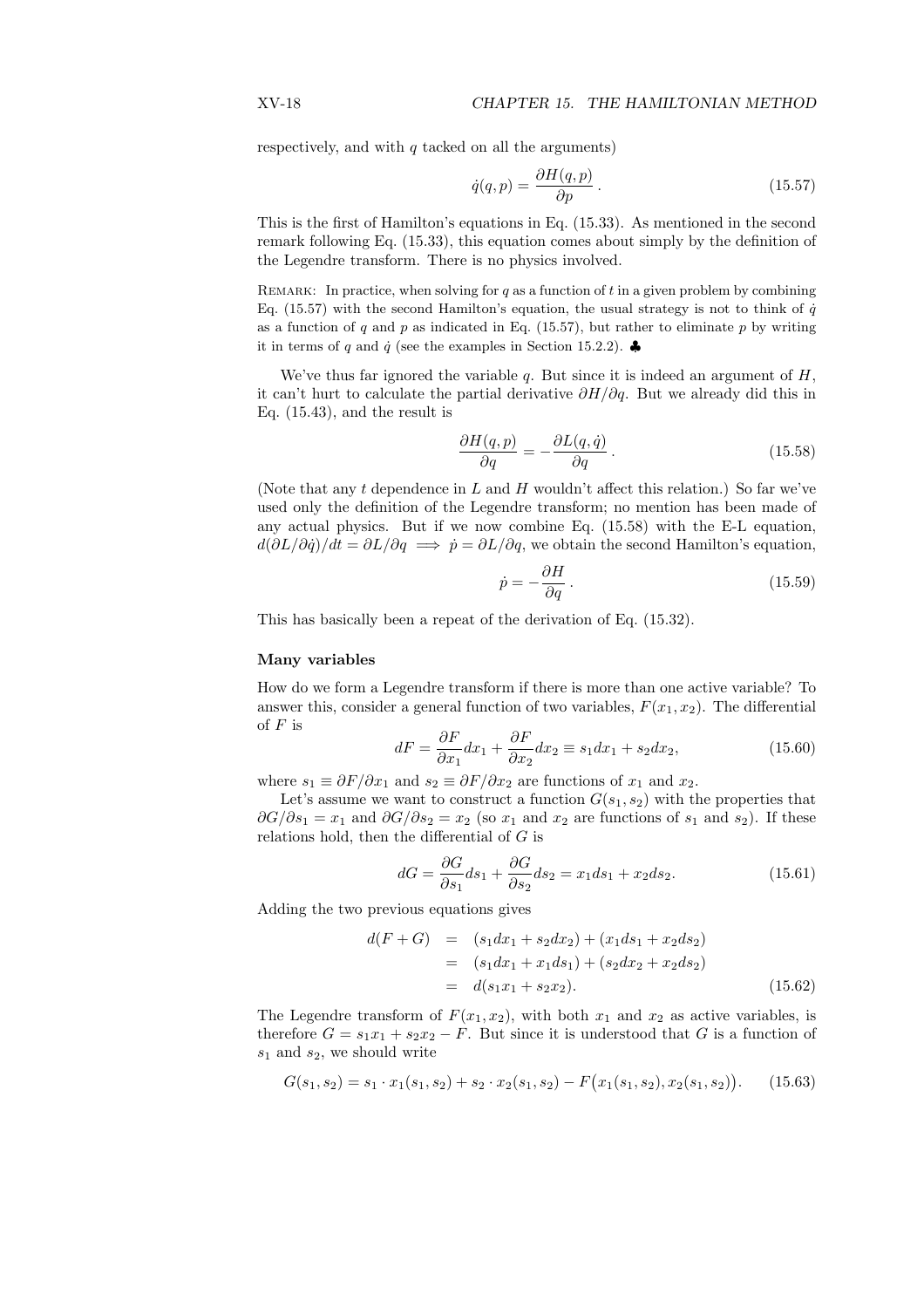You can quickly check that this procedure generalizes to  $N$  variables. So if we have a function  $F(x)$ , where x stands for the N variables  $x_i$ , then the Legendre transform, with all the  $x_i$  as active variables, is

$$
G(s) = \left(\sum s_i x_i\right) - F\big(x(s)\big),\tag{15.64}
$$

where  $s_i \equiv \partial F / \partial x_i$ , and s stands for the N variables  $s_i$ . This is exactly the form of the Hamiltonian in Eq. (15.21), where  $H, L, p, \dot{q}$  take the place of  $G, F, s, x$ , respectively. So in the case of many variables,  $H$  is indeed (if you had any doubts) the Legendre transform of L, with the  $\dot{q}_i$  as the active variables.

#### Motivation

Let's now take a step back and ask why we should consider applying a Legendre transform to the Lagrangian in the first place. There are some deeper reasons for considering a Legendre transform, but a practical motivation is the following. In the Lagrangian formalism, we have two basic equations at our disposal. First, there is the simple definitional equation,

$$
p \equiv \frac{\partial L}{\partial \dot{q}}\,. \tag{15.65}
$$

And second, there is the E-L equation,

$$
\dot{p} = \frac{\partial L}{\partial q},\tag{15.66}
$$

which involves some actual physics, namely the principle of stationary action. These two equations look a bit similar; they both have a  $p, q, L$ , and a "dot." However, one dot is in the numerator, and the other is in the denominator. So a reasonable goal is to try to make the equations more symmetrical. It would be nice if we could somehow switch the locations of the  $p$  and  $\dot{q}$  in the first equation and end up with something along the lines of  $\dot{q} = \partial L/\partial p$ . Now, we of course can't just go around switching the placements of variables in equations. But what we can do is recognize that the basic effect of a Legendre transform is precisely this switching. That is, it takes the equation  $s = dF/dx$  and produces the equation  $x = dG/ds$ . In the case of the Legendre transform from the Lagrangian to the Hamiltonian, we can turn Eq. (15.65) into Eq. (15.57),

$$
q = \frac{\partial H}{\partial p}.
$$
\n(15.67)

We now have the problem that there is an  $H$  here instead of an  $L$ , so this equation has lost its symmetry with Eq. (15.66). But this is easy to remedy by exchanging the L in Eq.  $(15.66)$  for an H. Again, we can't just go switching letters around, but Eq. (15.58) shows us how to do it legally. The only "penalty" is a minus sign, and we end up with

 $\ddot{\epsilon}$ 

$$
\dot{p} = -\frac{\partial H}{\partial q} \,. \tag{15.68}
$$

The two preceding equations now have a remarkable amount of symmetry. The variables q and  $p$  are (nearly) interchangeable. The only nuisance is the minus sign in the second equation. However, two points: First, this minus sign is simply the way it is, and there's no getting around it. And second, the minus sign is actually much more of a blessing than a nuisance, for various reasons, one of which we'll see in Section 15.5 when we derive Liouville's theorem.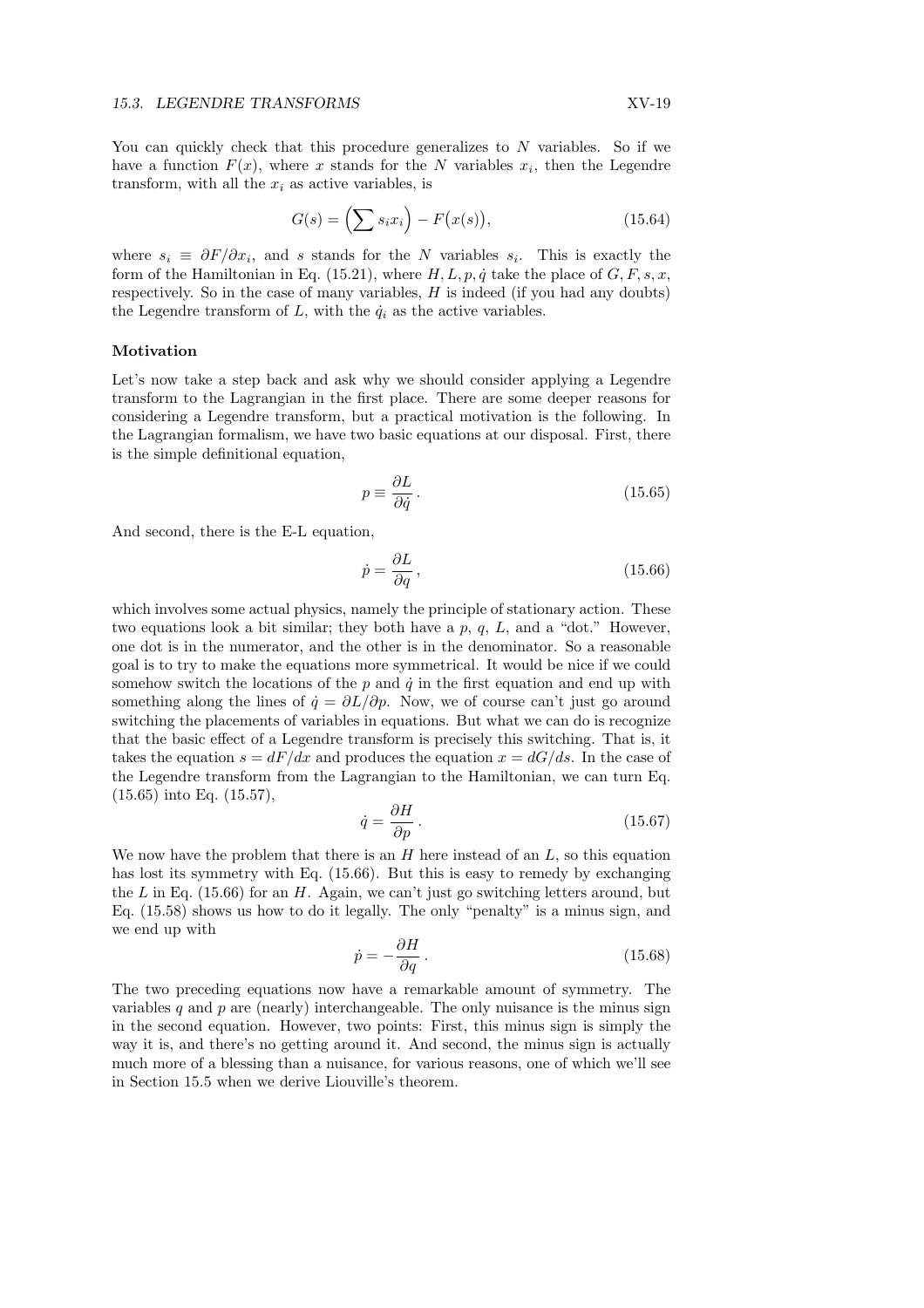Our goal of (near) symmetry has therefore been achieved. Of course, you might ask why this should be our goal. But we'll just take this as an a priori fact: When a physical principle (which for the subject at hand is the principle of stationary action, because that is the critical ingredient in both the E-L and Hamilton's equations) is written in a form where a symmetry is evident, interesting and useful results are invariably much easier to see.

# 15.4 Three more derivations

We now present three more derivations of Hamilton's equations, in addition to the one we gave in Section 15.2.2. So we'll call them the 2nd, 3rd, and 4th derivations. The first of these shows in detail how the equations follow from the principle of stationary action, so it is well worth your attention, as is the "Discussion of coordinate independence, symmetry" that follows. However, the other two derivations aren't critical, so feel free to skip them for now and return later. As you'll see, all four of the derivations essentially come down to the same two ingredients (the principle of stationary action, plus the definition of  $H$  via the Legendre transform), so it's debatable whether they should be counted as distinct derivations. But since each one is instructive in its own right, we'll include them all.

In the following three derivations, we'll deal only with the 1-D case, lest the main points get buried in a swarm of indices. You can easily extend the reasoning to many dimensions; see the discussion at the end of Section 15.2.2. Also, time dependence is irrelevant in the 2nd and 3rd derivations, so we won't bother including  $t$  in the arguments. But it is relevant in the 4th derivation, so we'll include it there.

# 15.4.1 Second derivation

The derivation of Eq. (15.32),  $\dot{p} = -\partial H/\partial q$ , made use of the Euler-Lagrange equation. Therefore (as we've noted before), just as the E-L equation is a consequence of the principle of stationary action, so are Hamilton's equations (or at least the  $\dot{p} = -\partial H/\partial q$  one). However, the issue of stationarity got a bit buried in the earlier derivation, so let's start from scratch here and derive Hamilton's equations directly from the principle of stationary action. The interesting thing we'll find is that both of the equations arise from this principle.

From the definition  $H \equiv p \dot{q} - L$ , we have  $L = p \dot{q} - H$ . So the action S may be written as

$$
S = \int_{t_1}^{t_2} L dt = \int_{t_1}^{t_2} (p \dot{q} - H) dt = \int_{t_1}^{t_2} (p dq - H dt). \tag{15.69}
$$

If we want to be explicit with all the arguments, then the integrand should be written as  $p(t) dq(t) - H(q(t), p(t)) dt$ . In the end, everything is a function of t. As t marches along, the integral is obtained by adding up the tiny changes due to the  $dq$  and dt terms, until we end up with the total integral from a given  $t_1$  to a given  $t_2$ .

The integrand depends on the functions  $p(t)$  and  $q(t)$ . We will now show that Hamilton's equations are a consequence of demanding that the action be stationary with respect to variations in *both*  $p$  and  $q$ . It turns out that we will need the variation in q to vanish at the endpoints of the path (as was the case in Chapter 6), but there will be no such restriction on the variation in p.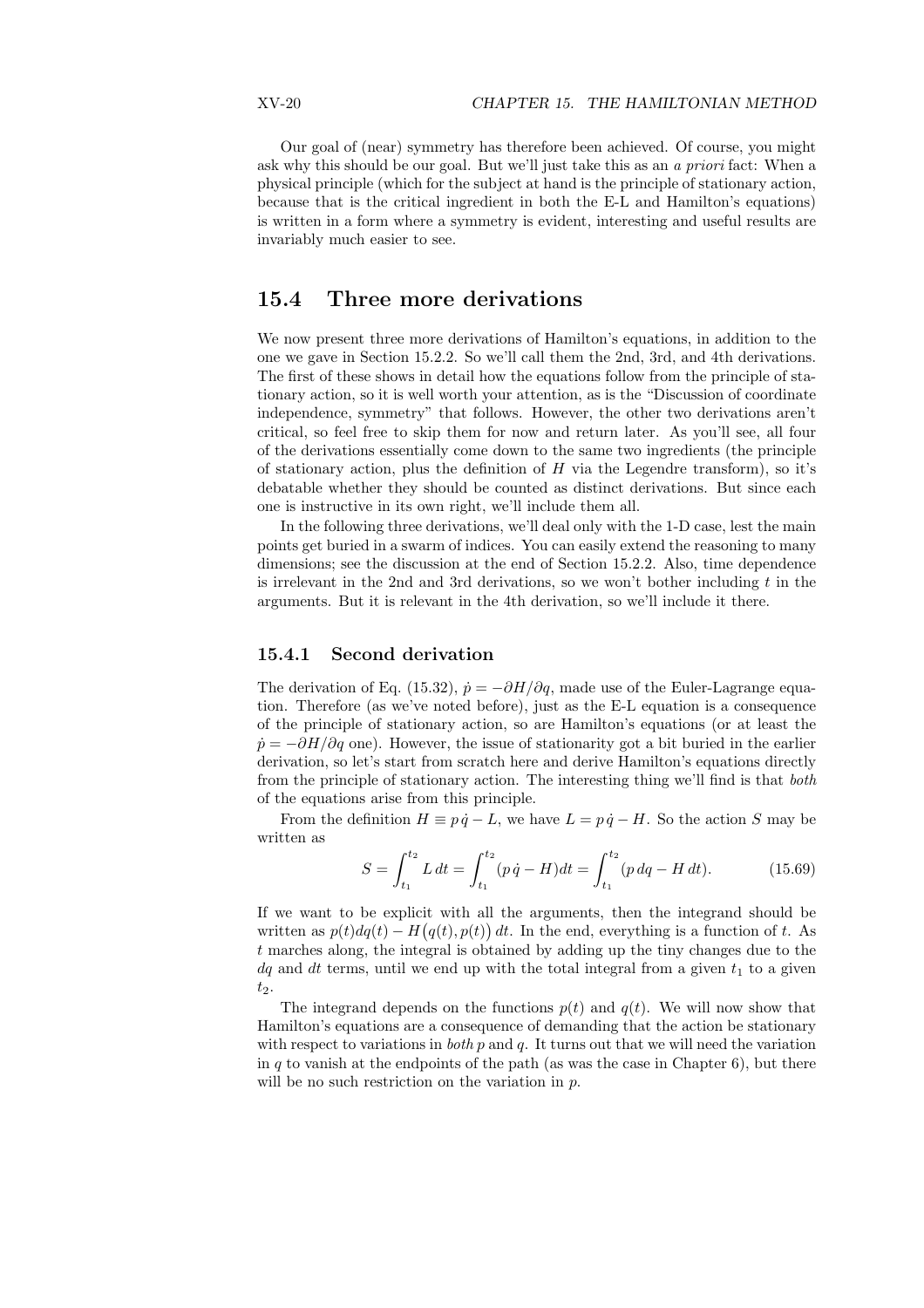#### 15.4. THREE MORE DERIVATIONS XV-21

Let the variations in  $p(t)$  and  $q(t)$  yield the functions  $p(t)+\delta p(t)$  and  $q(t)+\delta q(t).$ <sup>3</sup> Using the product rule, the S in Eq.  $(15.69)$  acquires the following first-order change due to these variations (dropping all the arguments, for ease of notation):

$$
\delta S = \int_{t_1}^{t_2} \left( \delta p \, dq + p \, \delta (dq) - \left( \frac{\partial H}{\partial q} \delta q \, dt + \frac{\partial H}{\partial p} \delta p \, dt \right) \right). \tag{15.70}
$$

In the second term here, we can rewrite  $p \delta(dq)$  as  $p d(\delta q)$ . That is, the variation in the change (between two nearby times, due to the traversing of the path) in  $q$ equals the change (due to the traversing) in the variation in  $q$ .

Remark: This is probably better explained in plain math than plain English. Let's change the notation so that  $f(t)$  is the original function  $q(t)$ , and  $g(t)$  is the modified function  $q(t) + \delta q(t)$ . Then  $\delta q(t) = g(t) - f(t)$ . (To repeat, so there isn't any confusion: the  $\delta$  symbol is associated with the change from the function  $f(t)$  to the function  $q(t)$ , and the d symbol is associated with changes due to time marching along.) If we consider two nearby times  $t_1$  and  $t_2$ , then what is  $\delta(dq)$ ? Well,  $df = f(t_2) - f(t_1)$  and  $dg = g(t_2) - g(t_1)$ . Therefore,  $\delta(dq)$  (which is the change in dq in going from f to g) is

$$
\delta(dq) = (g(t_2) - g(t_1)) - (f(t_2) - f(t_1)).
$$
\n(15.71)

And what is  $d(\delta q)$ ? Well,  $\delta q(t) = g(t) - f(t)$ . Therefore,  $d(\delta q)$  (which is the change in  $g(t) - f(t)$  in going from  $t_1$  to  $t_2$ ) is

$$
d(\delta q) = (g(t_2) - f(t_2)) - (g(t_1) - f(t_1)).
$$
\n(15.72)

The two preceding results are equal, as promised. ♣

If we now integrate the  $p d(\delta q)$  term by parts, we obtain  $\int p d(\delta q) = p \delta q -$ R  $dp \,\delta q.$ The first of these terms vanishes, assuming that we are requiring  $\delta q$  to be zero at the endpoints (which we are). So Eq. (15.70) becomes

$$
\delta S = \int_{t_1}^{t_2} \left( \delta p \left( dq - \frac{\partial H}{\partial p} dt \right) - \delta q \left( dp + \frac{\partial H}{\partial q} dt \right) \right). \tag{15.73}
$$

If we assume that the variations  $\delta p$  and  $\delta q$  are independent (see the following discussion for more on this assumption), then the terms in parentheses must independently vanish if we are to have  $\delta S = 0$ . Dividing each term by dt, we obtain Hamilton's equations,

$$
\frac{dq}{dt} = \frac{\partial H}{\partial p}, \quad \text{and} \quad \frac{dp}{dt} = -\frac{\partial H}{\partial q}, \quad (15.74)
$$

as desired.

#### Discussion of coordinate independence, symmetry

In view of the fact that two equations popped out of this variational argument, while only one (the E-L equation) popped out of the variational argument in Chapter 6, you might wonder if we performed some sort of cheat. Or said in another way: to obtain the second Hamilton's equation, we needed to integrate by parts and demand that the variation in  $q$  vanish at the endpoints. But we didn't need to do anything at all to obtain the first Hamilton's equation. This seems a little fishy. Or said in yet another way: there was no restriction on the variation in  $p$  (as long as it was

<sup>&</sup>lt;sup>3</sup>The  $\delta q(t)$  variation here is the same as the  $a\beta(t)$  variation we used in Section 6.2. The present notation makes things look a little nicer.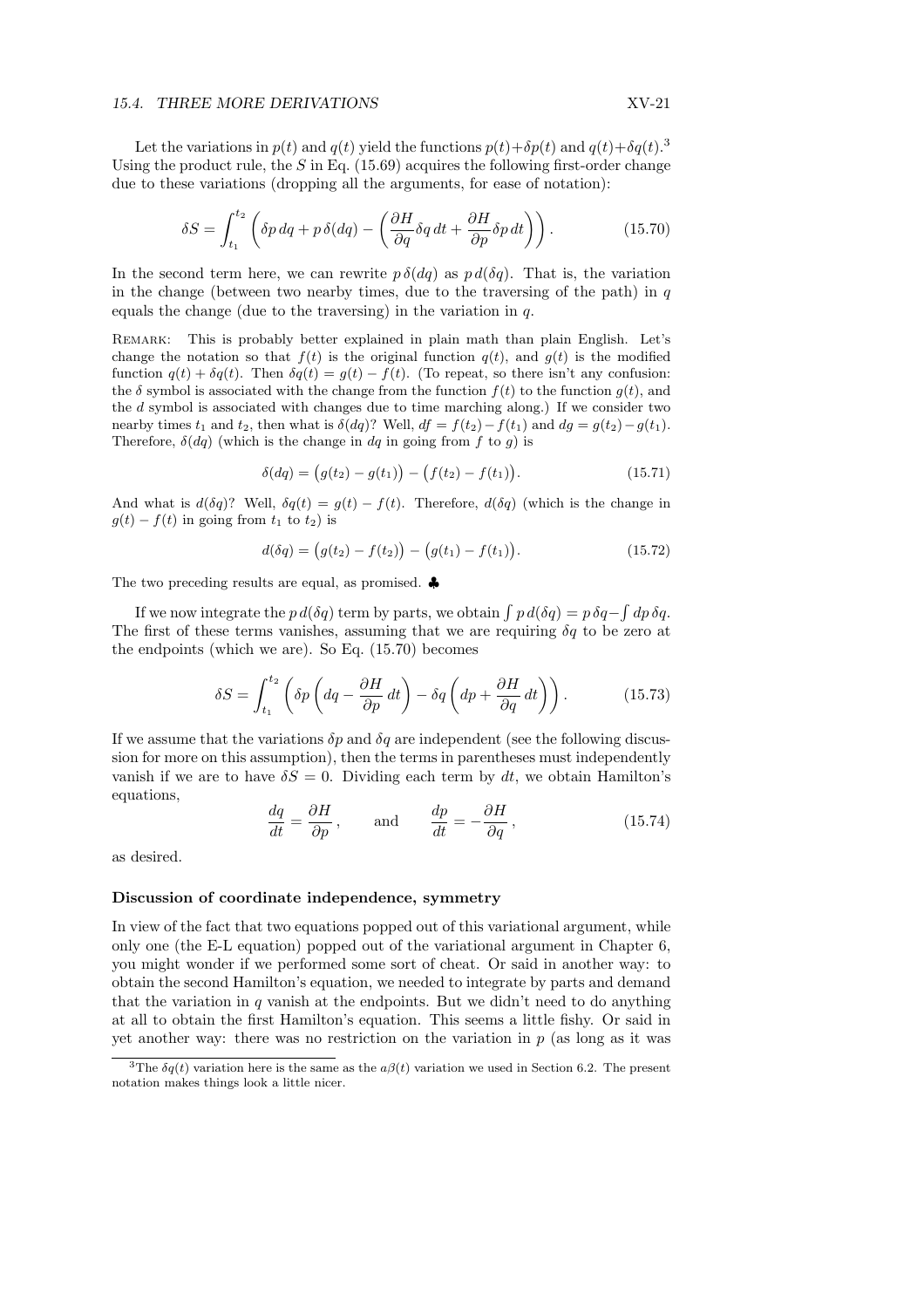infinitesimal, since we kept only the first-order changes in Eq.  $(15.70)$ ; the variation didn't need to vanish at the endpoints. So we seem to have gotten something for nothing.

The explanation of all this is that we *did* get something for nothing. Or more precisely, we got something by definition. As we saw in Section 15.3.3, the first Hamilton's equation,  $\dot{q} = \partial H/\partial p$  is true by definition due to the fact that H is defined to be the Legendre transform of L. So it's no surprise that we didn't need to make any effort in deriving this equation, and no surprise that there weren't any restrictions on the variation in  $p$ . The first term in parentheses in Eq. (15.73) is simply zero by definition.

Having said this, we should note that there are (at least) two possible points of view concerning the stationary property of  $S$  when written in terms of  $H$  (and thus written in terms of q and  $p$ , instead of the q and  $\dot{q}$  in the Lagrangian formalism).

• FIRST POINT OF VIEW: The facts we will take are given are  $(1)$  the action  $\int L$  is stationary with respect to variations in q that vanish at the endpoints, and  $(2)$  H is the Legendre transform of L. We then find:

Looking at the second term in Eq. (15.73), fact (1) implies that Hamilton's second equation holds. Looking at the first term in Eq. (15.73), we see that it is zero by definition (that is, Hamilton's first equation holds by definition), because of fact  $(2)$ .<sup>4</sup> It then *follows* that  $\delta S = 0$ , no matter how we choose to vary  $p$ . So we conclude that we can vary  $q$  and  $p$  independently and have  $S$ be stationary, as long as Hamilton's equations are satisfied.

• SECOND POINT OF VIEW: The facts we will take are given are (1) we start with the Hamiltonian,  $H(p,q)$ , and pretend that we don't know anything about Legendre transforms or the Lagrangian (and in particular the definition R  $p \equiv \partial L/\partial \dot{q}$ , and (2) the integral<sup>5</sup>  $\int (p \dot{q} - H) dt$  is stationary with respect to independent variations in the variables q and  $p<sub>1</sub>$ <sup>6</sup> We then find:

Upon deriving Eq. (15.73) above, facts (1) and (2) immediately imply that both of Hamilton's equations must be satisfied.

Note that in both of these points of view, the variables  $q$  and  $p$  are independent. In the first point of view, this independence is reached as a conclusion (by using the properties of the Legendre transform); while in the second, it is postulated. But in either case the result is the same:  $q$  and  $p$  are independent variables, unlike the (very dependent) variables  $q$  and  $\dot{q}$  in the Lagrangian formalism.

However, in the end this independence is fairly irrelevant. The important issue is the *symmetry* between q and p in Hamilton's equations (the minus sign aside).<sup>7</sup> This fundamental difference between the Hamiltonian formalism (where  $q$  and  $p$  are symmetric) and the Lagrangian formalism (where  $q$  and  $\dot{q}$  are not) leads to many added features in the former, such as Liouville's theorem which we'll discuss in Section 15.5 below.

<sup>&</sup>lt;sup>4</sup>Note that this reasoning makes no mention of  $\delta p$  variations, in particular their independence of  $\delta q$  variations.  $5q$  variations.<br><sup>5</sup>Yes, this integral comes out of the blue, but so does the  $\int (T - V)$  integral in the Lagrangian

formalism.

<sup>&</sup>lt;sup>6</sup>Note that the  $\dot{q}$  in the integral, being the time derivative of q, is very much dependent on q; the variation in  $\dot{q}$  is simply the time derivative of the variation in  $q$ . The  $\dot{q}$  just stays as  $\dot{q}$  here; we are not writing it as  $\dot{q}(q, p)$ , because this functional form is based on the definition  $p \equiv \partial L/\partial \dot{q}$ , which we're pretending we don't know anything about.

<sup>7</sup>Of course, if you take the second point of view above, you would say that this symmetry between  $q$  and  $p$  is a consequence of their independence. But in the first point of view, the symmetry is based on the Legendre transform.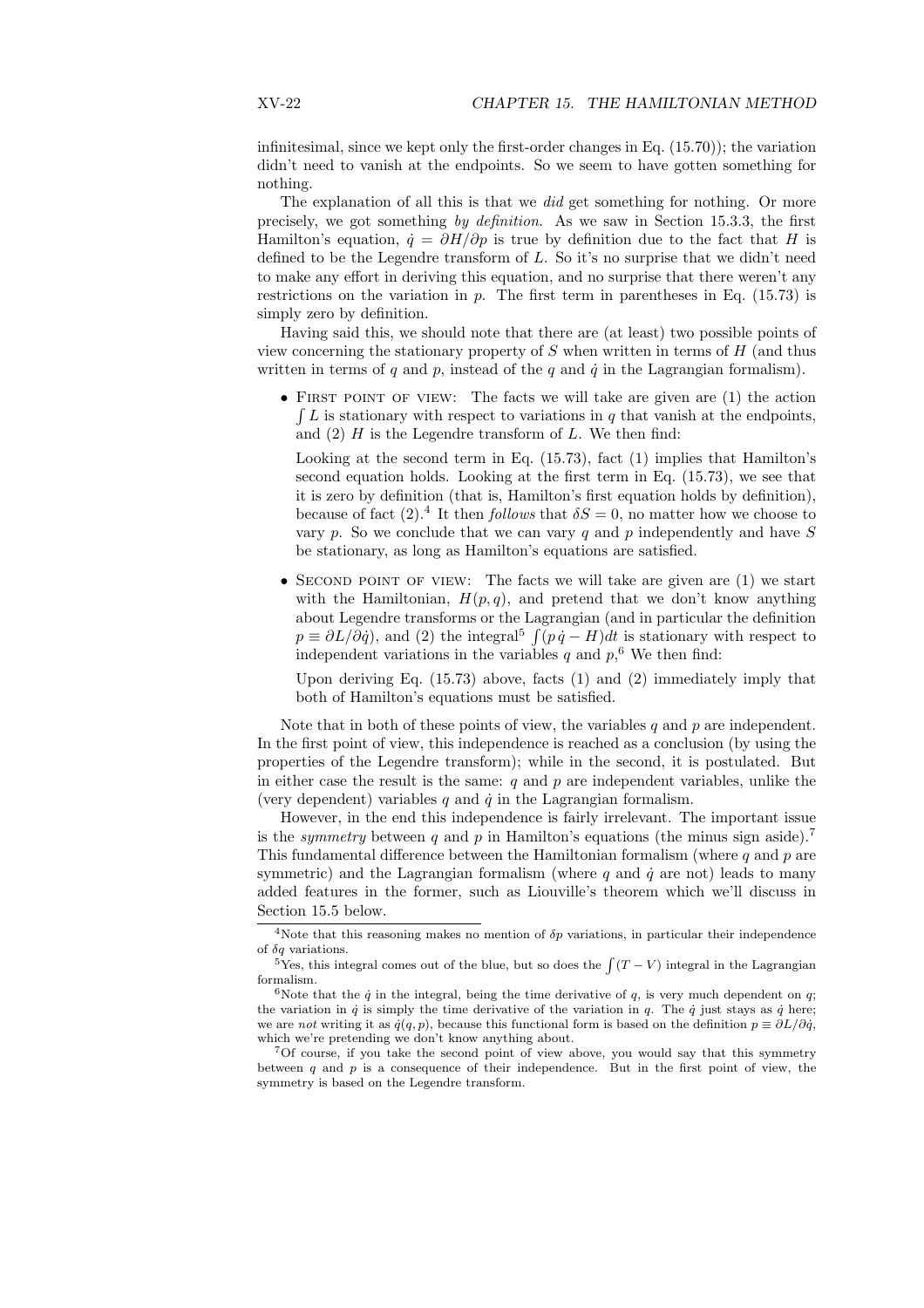### 15.4.2 Third derivation

The strategy of this derivation will be to calculate the differential of  $H(q, p)$  by first calculating the differential of  $L(q, \dot{q})$ , and to then read off the partial derivatives,  $\partial H/\partial q$  and  $\partial H/\partial p$ , from the result.

The Lagrangian  $L(q, \dot{q})$  is a function of q and  $\dot{q}$ , so let's consider the change in  $L(q, \dot{q})$  brought about by changes in q and  $\dot{q}$ . If we label these changes as  $dq$  and  $d\dot{q}$ , then the change in  $L(q, \dot{q})$  is, by definition,

$$
dL(q, \dot{q}) = \frac{\partial L(q, \dot{q})}{\partial q} dq + \frac{\partial L(q, \dot{q})}{\partial \dot{q}} d\dot{q}.
$$
 (15.75)

REMARK: As noted in Footnote 7 in Chapter 6, we are not assuming that the changes dq and dq are independent. They are in fact quite dependent; if q becomes  $q + \epsilon$ , then q becomes  $\dot{q} + \dot{\epsilon}$ . So we have  $d\dot{q} = \dot{\epsilon} \equiv d\epsilon/dt \equiv d(dq)/dt$ . The dependence here is clear, in that one change is the derivative of the other. This is perfectly fine, because in writing down the change in  $L(q, \dot{q})$  in terms of the partial derivatives in Eq. (15.75), nowhere is it assumed that these partials are independent. Equation (15.75) arises simply by letting  $q \rightarrow q + dq$  and  $\dot{q} \rightarrow \dot{q} + d\dot{q}$  in  $L(q, \dot{q})$ , and by then looking at what the first order change is. For example, if  $L = Aq + B\dot{q} + Cq^2\dot{q}^3$ , then you can quickly use the binomial expansion to show that the substitutions  $q \to q + dq$  and  $\dot{q} \to \dot{q} + d\dot{q}$  yield a first order change in L equal to

$$
dL = A dq + B d\dot{q} + C(2q\dot{q}^3 dq + 3q^2 \dot{q}^2 dq)
$$
  
= 
$$
(A + 2Cq\dot{q}^3) dq + (B + 3Cq^2 \dot{q}^2) d\dot{q}
$$
  
= 
$$
\frac{\partial L}{\partial q} dq + \frac{\partial L}{\partial \dot{q}} d\dot{q},
$$
(15.76)

as desired. Even if we have a function  $f(x, y)$  of two variables that are trivially dependent (say,  $y = 5x$ ), the relation  $df = (\partial f / \partial x) dx + (\partial f / \partial y) dy$  still holds. ♣

Recalling the definition  $p \equiv \partial L(q, \dot{q})/\partial \dot{q}$  in Eq. (15.19), we can rewrite Eq. (15.75) as

$$
dL(q, \dot{q}) = \frac{\partial L(q, \dot{q})}{\partial q} dq + p \, d\dot{q}.\tag{15.77}
$$

Our goal here is to say something about the Hamiltonian, which is function of  $q$ and p, but not of  $\dot{q}$ , so let's get rid of the  $d\dot{q}$  term by using

$$
d(p \dot{q}) = \dot{q} dp + p \, d\dot{q} \implies p \, d\dot{q} = d(p \, \dot{q}) - \dot{q} \, dp. \tag{15.78}
$$

This is basically the integration-by-parts trick that we've used many times in the past, which in the end is nothing more than the product rule for derivatives. Equation (15.77) can now be written as

$$
dL(q, \dot{q}) = \frac{\partial L(q, \dot{q})}{\partial q} dq + d(p \dot{q}) - \dot{q} dp
$$
  
\n
$$
\implies d(p \dot{q} - L) = -\frac{\partial L(q, \dot{q})}{\partial q} dq + \dot{q} dp.
$$
 (15.79)

If we now use the definition  $p \equiv \partial L(q, \dot{q})/\partial \dot{q}$  to invert and solve for  $\dot{q}$  in terms of q and p, we can write the  $p \dot{q} - L(q, \dot{q})$  on the left hand side in terms of only q and p, with no  $\ddot{q}$ 's, as  $p\dot{q}(q, p) - L(q, \dot{q}(q, p))$ . But this is simply the Hamiltonian  $H(q, p)$ defined in Eq. (15.20), so we have

$$
dH(q,p) = -\frac{\partial L(q,\dot{q})}{\partial q} dq + \dot{q} dp.
$$
\n(15.80)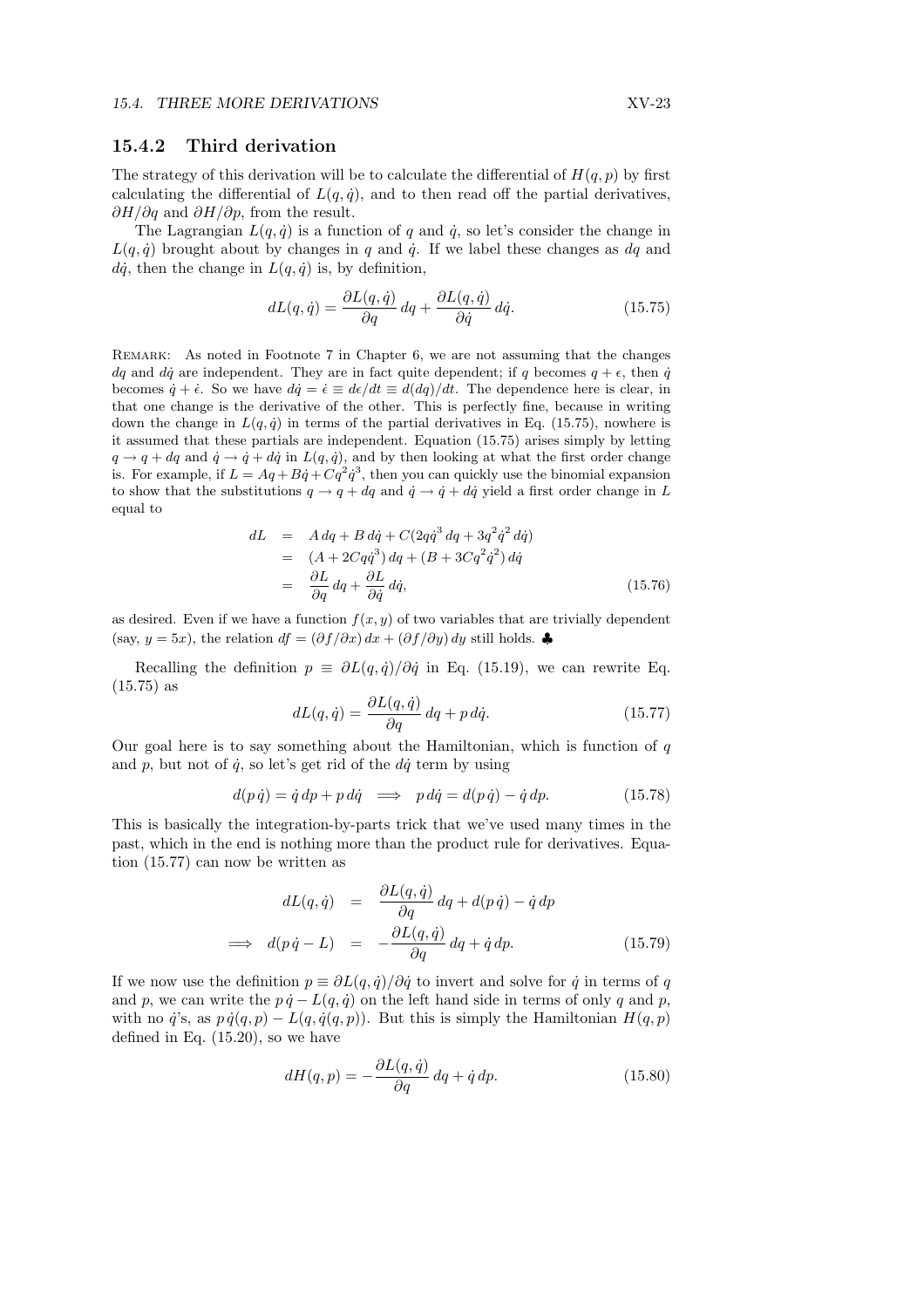But by definition, we also have

$$
dH(q,p) = \frac{\partial H(q,p)}{\partial q} dq + \frac{\partial H(q,p)}{\partial p} dp.
$$
 (15.81)

Comparing the two previous equations, we therefore find

$$
\frac{\partial L(q,\dot{q})}{\partial q} = -\frac{\partial H(q,p)}{\partial q}, \quad \text{and} \quad \dot{q} = \frac{\partial H(q,p)}{\partial p}.
$$
 (15.82)

The inclusion of the arguments of the functions is very important. In particular, the  $\partial L/\partial q$  term here is  $\partial L(q, \dot{q})/\partial q$  and not  $\partial L(q, \dot{q}(q, p))/\partial q$ ; see the first remark following Eq.  $(15.33)$ .

Up to this point we have done nothing except make definitions and manipulate mathematical relations. We haven't done any physics. Given the definitions of  $p$  and  $H$  we have made, the equations in Eq. (15.82) are are simply identically true. But we will now invoke some actual physics and use the fact that the E-L equation states that  $(d/dt)((\partial L(q, \dot{q})/\partial \dot{q}) = \partial L(q, \dot{q})/\partial q$ . Using the definition  $p \equiv \partial L(q, \dot{q})/\partial \dot{q}$ , this becomes  $\dot{p} = \partial L(q, \dot{q})/\partial q$ . Substituting this in the first of Eqs. (15.82), we have Hamilton's equations,

$$
\dot{p} = -\frac{\partial H(q, p)}{\partial q}, \quad \text{and} \quad \dot{q} = \frac{\partial H(q, p)}{\partial p}.
$$
 (15.83)

The second of these equations is an identically true mathematical statement, given the definitions of p and H in terms of L (with the definition of H being motivated by the Legendre transform); there is no physics is involved. But the first equation uses the E-L equation, which arose from the physical statement that the action is stationary.

## 15.4.3 Fourth derivation

In this derivation, we will use the fact that  $H$  is the Legendre transform of  $L$ . And we will also use the fact that  $dH/dt = -\partial L/\partial t$  (see below), which in turn depends on the Euler-Lagrange equation being satisfied, or equivalently on the action being stationary. The  $t$  argument of the functions will be important in this derivation, so we'll include it throughout.

Because H is the Legendre transform of L, the definition  $p \equiv \partial L(q, \dot{q}, t)/\partial \dot{q}$ implies the "mirror" statement,

$$
\dot{q} = \frac{\partial H(q, p, t)}{\partial p}.
$$
\n(15.84)

This is the first of Hamilton's equations. But as we have already noted many times, this equation isn't a physical statement, but rather a mathematical one arising from the definition of  $H$  as the Legendre transform of  $L$ . Alternatively, you can just derive it from scratch as we did in Eq. (15.28) (although this still relies on the fact that  $H$  is the Legendre transform of  $L$ ). Therefore, as far as the first Hamilton's equation is concerned, this fourth derivation is basically the same as the first one.

Now let's derive the second Hamilton's equation. In Chapter 6, we showed in Eq. (6.54) that the E defined in Eq. (6.52/15.1) satisfies  $dE(q, \dot{q}, t)/dt = -\partial L(q, \dot{q}, t)/\partial t$ . Therefore, since  $H$  and  $E$  are the same quantity, we also have

$$
\frac{dH(q, p, t)}{dt} = -\frac{\partial L(q, \dot{q}, t)}{\partial t}.
$$
\n(15.85)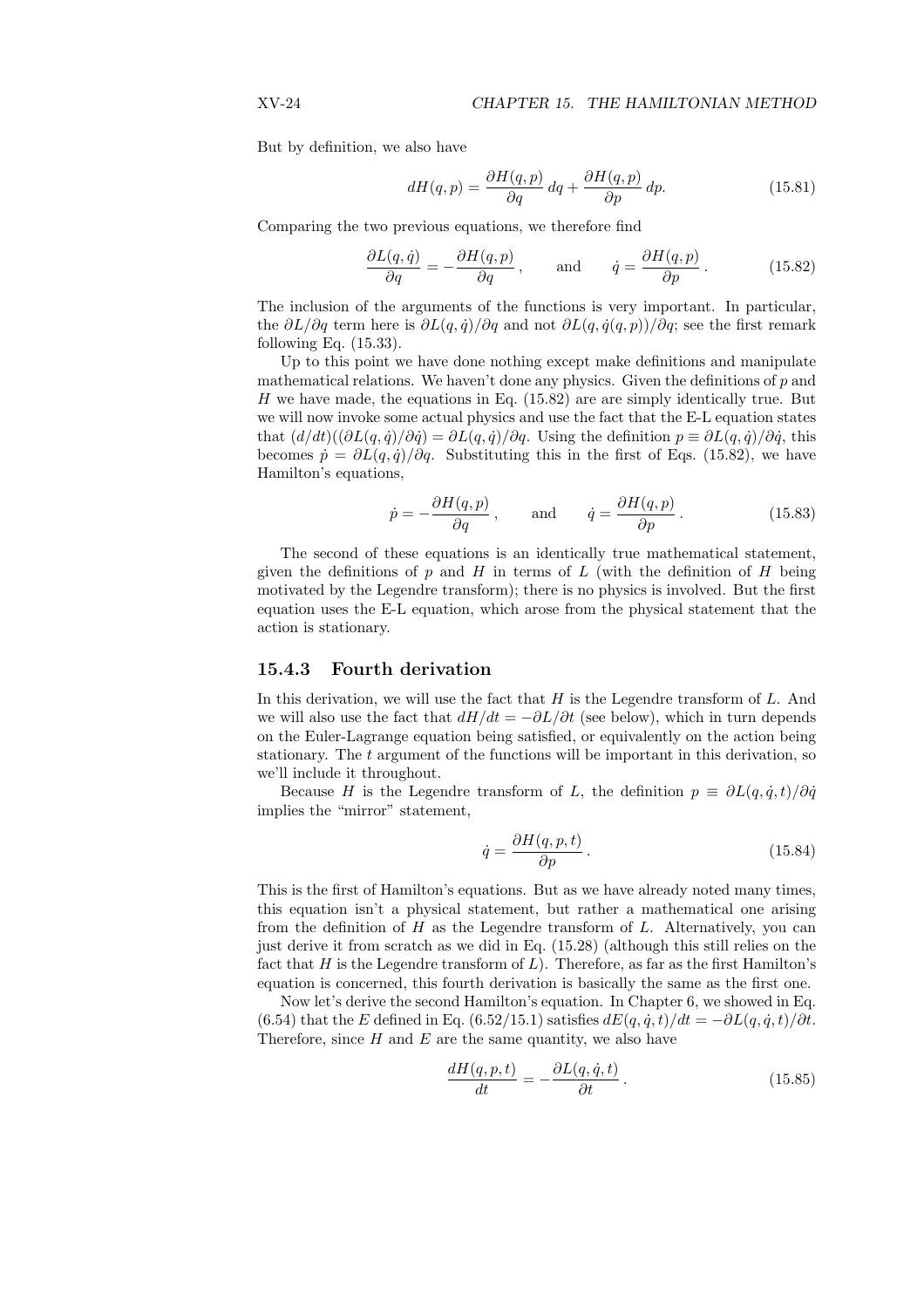The fact that H's arguments  $(q, p, t)$  are different from E's arguments  $(q, \dot{q}, t)$  is irrelevant when taking the *total* time derivative, because in the end,  $H$  and  $E$  are the same function of  $t$  when all the coordinates are expressed in term of  $t$ . So perhaps we should write  $H(q(t), p(t), t)$ , etc. here, but that gets to be rather cumbersome.

We'll need one more fact, namely  $\partial H(q, p, t) / \partial t = -\partial L(q, \dot{q}, t) / \partial t$ . This can be we if head one more fact, namely  $\partial H(q, p, t)/\partial t = -\partial L(q, q, t)/\partial t$ . If shown as follows. Since  $H(q, p, t) \equiv p \dot{q}(q, p, t) - L(q, \dot{q}(q, p, t), t)$ , we have

$$
\frac{\partial H(q, p, t)}{\partial t} = p \frac{\partial \dot{q}}{\partial t} - \left( \frac{\partial L(q, \dot{q}, t)}{\partial \dot{q}} \frac{\partial \dot{q}}{\partial t} + \frac{\partial L(q, \dot{q}, t)}{\partial t} \right). \tag{15.86}
$$

But  $p \equiv \partial L(q, \dot{q}, t) / \partial t$ , so the first and second terms on the right-hand side cancel, and we are left with

$$
\frac{\partial H(q, p, t)}{\partial t} = -\frac{\partial L(q, \dot{q}, t)}{\partial t},\qquad(15.87)
$$

as desired. Eqs. (15.85) and (15.87) therefore imply that  $dH/dt = \partial H/\partial t$ .

The second Hamilton equation now quickly follows. The chain rule yields

$$
\frac{dH}{dt} = \frac{\partial H}{\partial q}\dot{q} + \frac{\partial H}{\partial p}\dot{p} + \frac{\partial H}{\partial t}.
$$
\n(15.88)

Using  $dH/dt = \partial H/\partial t$ , along with  $\dot{q} = \partial H/\partial p$  from Eq. (15.84), the preceding equation reduces to

$$
0 = \frac{\partial H}{\partial q}\dot{q} + \dot{q}\dot{p} \implies \dot{q}\left(\frac{\partial H}{\partial q} + \dot{p}\right) = 0 \implies \dot{p} = -\frac{\partial H}{\partial q},\tag{15.89}
$$

which is the second of Hamilton's equations, as desired. (We're ignoring the trivial case where  $\dot{q}$  is identically zero.)

As in the other three derivations of Hamilton's equations, the first equation is simply a mathematical statement that follows from the properties of the Legendre transform, while the second equation is a physical statement that can be traced to the principle of stationary action.

Remark: The main ingredient in this derivation of Hamilton's second equation was the  $dH/dt = -\partial L/\partial t$  fact in Eq. (15.85). In the special case where  $\partial L/\partial t = 0$ , this gives  $dH/dt = 0$ . That is, energy is conserved. So Hamilton's second equation is closely related to conservation of energy (although it should be stressed that the equation holds even in the general case where  $\partial L/\partial t \neq 0$ ). This shouldn't be a surprise, because we already know that Hamilton's equations contain the same information as Newton's  $F = ma$  law, and we originally derived conservation of energy in Section 5.1 by integrating the  $F = ma$ statement. ♣

# 15.5 Phase space, Liouville's theorem

# 15.5.1 Phase space

Consider a particle undergoing motion (let's just deal with 1-D) governed by a given potential (or equivalently a given Lagrangian, or equivalently a given Hamiltonian). At each point in the motion, the particle has a certain value of  $q$  and a certain value of p. That is, each point in the particle's motion is associated with a unique point  $(q, p)$  in the q-p plane. The space spanned by the q and p axes is called phase space. The coordinates q and p are often taken to be a standard Cartesian coordinate  $x$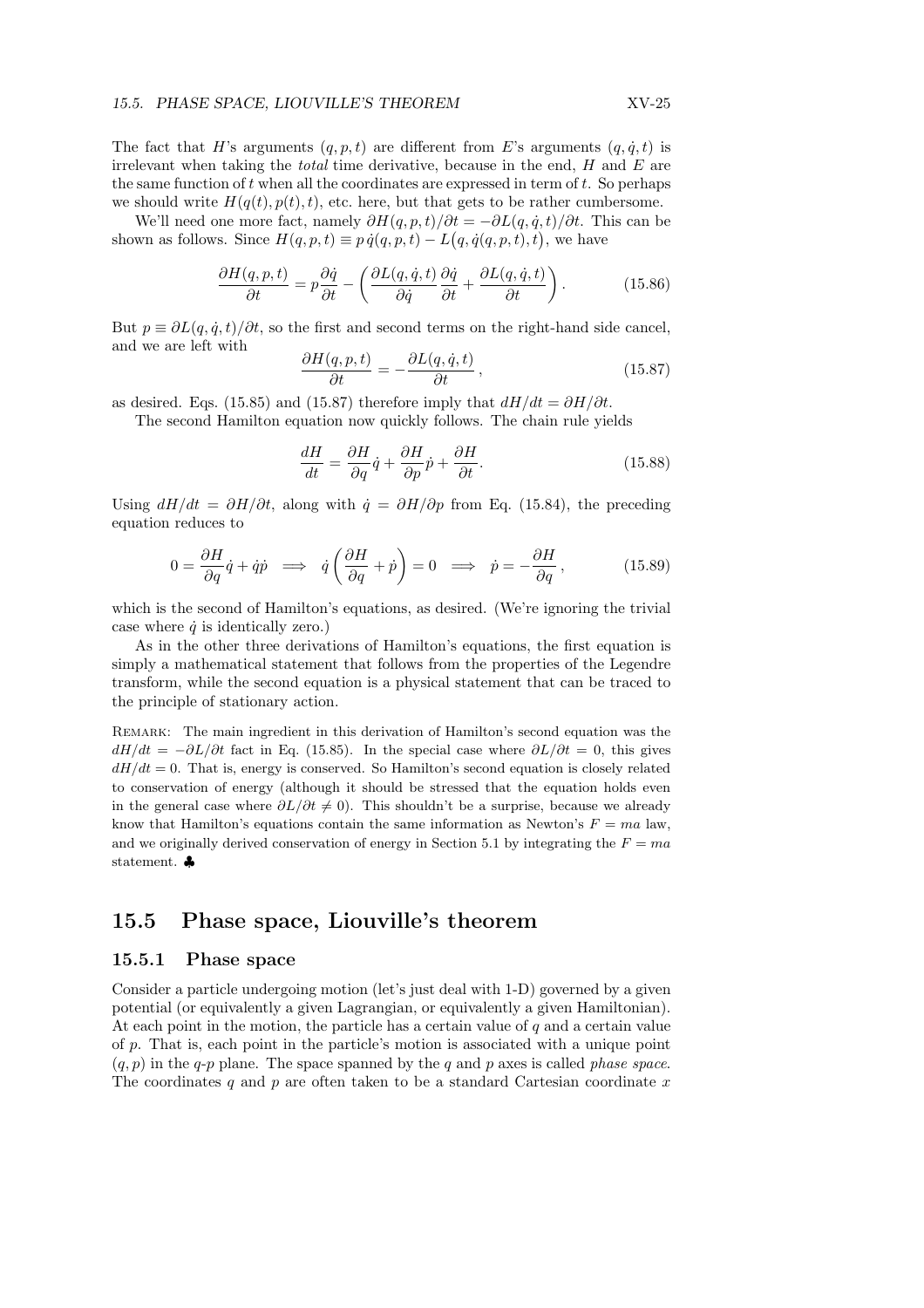and the associated linear momentum  $m\dot{x}$ , or perhaps an angular coordinate  $\theta$  and the associated angular momentum  $mr^2\dot{\theta}$ . But it should be stressed that all of the following results hold for a generalized coordinate  $q$  and the conjugate momentum  $p \equiv \partial L / \partial \dot{q}$ .

If a particle is located at a particular point  $(q_0, p_0)$  at a given instant, then its motion is completely determined for all time. This is true because given the values of  $q_0$  and  $p_0$  at a given instant, Hamilton's equations, Eqs. (15.33), yield the values of  $\dot{q}$  and  $\dot{p}$  at this instant. These derivatives in turn determine the values of q and p at a nearby time, which in turn yield the values of  $\dot{q}$  and  $\dot{p}$  at this nearby time, and so on. We can therefore march through time, successively obtaining values of  $(q, p)$ and  $(\dot{q}, \dot{p})$ . So the initial coordinates  $(q_0, p_0)$ , together with Hamilton's equations, uniquely determine the path of the particle in phase space.

Example 1 (Constant velocity): Consider a particle that moves with constant velocity in 1-D. Since there is no force, the potential energy is constant (which we will take to be zero), so the Hamiltonian is  $H = p^2/2m$ . You can quickly show that Hamilton's equations are  $\dot{q} = p/m$  and  $\dot{p} = 0$ . The second of these is the statement that  $p$  doesn't change, as expected. So the possible "curves" in phase space are horizontal lines, as shown in Fig. 15.15. The actual line the particle is on is determined by the initial coordinates  $(q_0, p_0)$ . Note that the lines associated with negative p are traced out leftward (that is, in the direction of decreasing  $q$ ), as should be the case. Note also that although all the lines look basically the same on the page, the particle traverses the ones with larger  $|p|$  more quickly, due to the above  $\dot{q} = p/m$  equation; the larger the |p|, the greater the rate at which q changes, as expected.

**Example 2 (Falling balls):** With positive q defined to be *downward* (which will reduce the number of minus signs in the expressions below), the Hamiltonian for a vertically thrown ball is  $H = p^2/2m - mgq$ . You can quickly show that Hamilton's equations are  $\dot{q} = p/m$  and  $\dot{p} = mg$ . Eliminating p gives the familiar equation of motion,  $\ddot{q} = g$ . Integrating twice then gives the standard result,  $q(t) =$  $q_0 + v_0 t + gt^2/2$ . However, if we want to see what the path looks like in phase space, the best thing to do in general is to solve for  $q$  in terms of  $p$  (or  $p$  in terms of  $q$ , whichever is easier). Since  $\dot{p} = mg \implies p_0 - p = mgt \implies t = (p - p_0)/mg$ , we can eliminate t from the above expression for  $q(t)$  to obtain

$$
q(p) = q_0 + \left(\frac{p_0}{m}\right)\left(\frac{p - p_0}{mg}\right) + \frac{g}{2}\left(\frac{p - p_0}{mg}\right)^2 = q_0 + \frac{p^2 - p_0^2}{2m^2g}.
$$
 (15.90)

We see that q is a positive quadratic function of p, which means that the curves in phase space are rightward-opening parabolas, as shown in Fig. 15.16. Note that the curves are traced out leftward below the  $q$  axis (where  $p$  is negative), and rightward above the  $q$  axis (where  $p$  is positive), as expected.

Remark: Another way of obtaining Eq. (15.90) is to use the standard kinematic result for constant acceleration,  $v_f^2 = v_i^2 + 2a(x_f - x_i)$ . You can verify that this does yield the correct  $q(p)$ . And yet another way is to simply note that H is constant (because it has no explicit time dependence), so  $p^2/2m - mgq = C$ , where C is determined by the initial conditions. So C must equal  $p_0^2/2m - mgq_0$ , and we obtain Eq. (15.90).

The q in Eq. (15.90) takes the form of  $q(p) = Ap^2 + B$ , where  $B = q_0 - p_0^2/2m^2g$ depends on the initial coordinates  $p_0$  and  $q_0$ , but where  $A = 1/2m^2g$  doesn't. Because A is the same for every curve, the curves are all parts of parabolas with the same curvature. The only difference between the curves is the  $q$  intercept (namely







Figure 15.16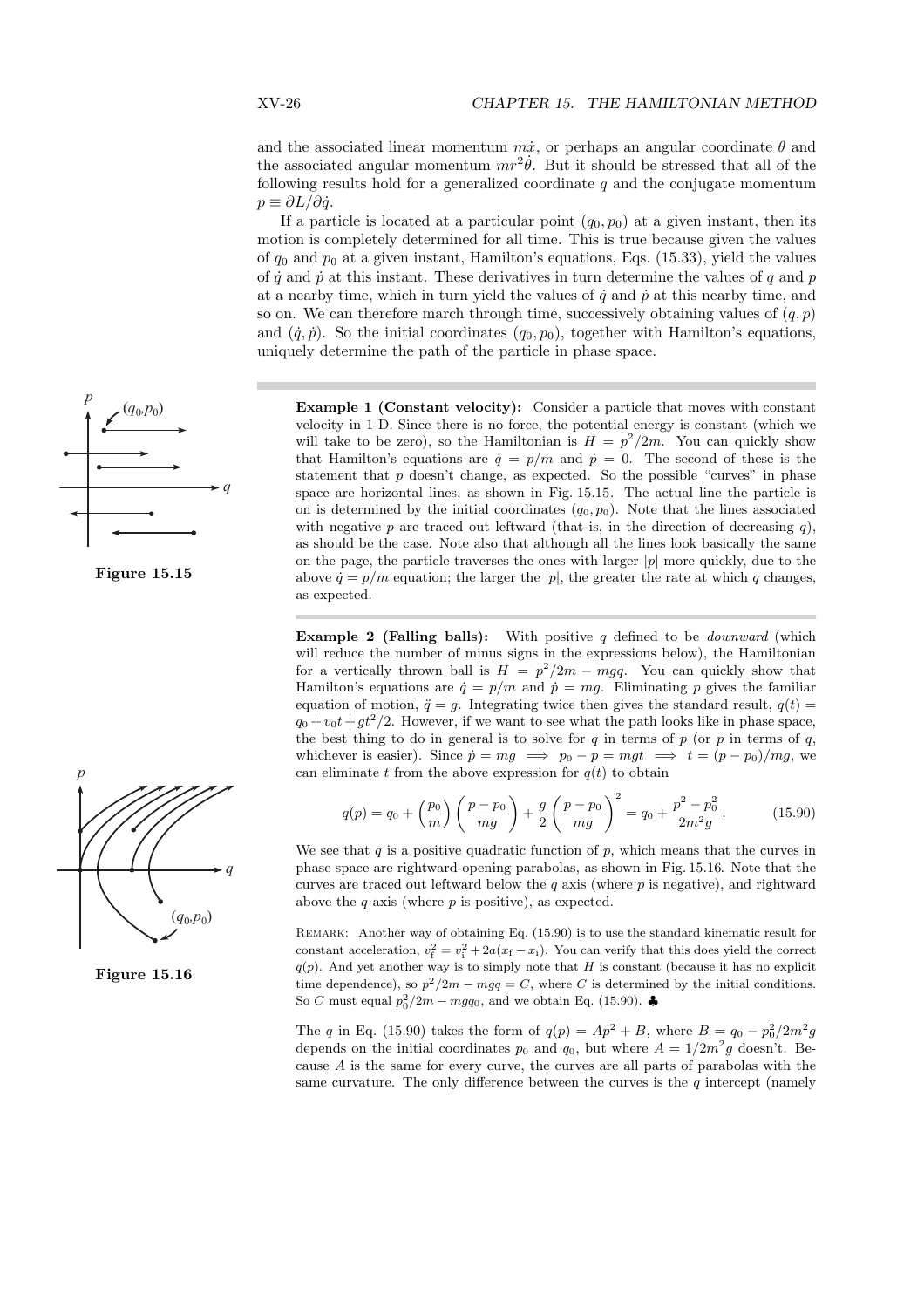B), and also the location along the underlying parabola where the motion starts. This is shown in Fig. 15.17.

What is the slope of a curve at a given point  $(q, p)$ ? From Eq. (15.90) we have  $dq/dp = p/m^2g$ , so the slope of the curve in phase space is  $dp/dq = m^2g/p$ . This has the properties of being infinite when  $p = 0$  and being independent of q, both of which are evident in the above figures. This slope can also be obtained by dividing the two Hamilton's equations from above:

$$
\frac{dp}{dq} = \frac{dp/dt}{dq/dt} = \frac{\dot{p}}{\dot{q}} = \frac{mg}{p/m} = \frac{m^2g}{p}.
$$
\n(15.91)

Example 3 (Harmonic oscillator): The Hamiltonian for a harmonic oscillator is  $H = p^2/2m + kq^2/2$ . You can quickly show that Hamilton's equations are  $\dot{q} = p/m$ and  $\dot{p} = -kq$ . To solve for q in terms of p, you could solve for q in terms of t (the result would be a trig function) and then differentiate to obtain  $p$  (another trig function) and then eliminate t. You would find that  $p^2/2m+kq^2/2$  equals a constant that depends on the initial conditions (namely,  $p_0^2/2m + kq_0^2/2$ ). Or you could do it the easy way and just note that  $H$  is constant (because it has no explicit time dependence), which immediately gives the same result. Either way, we have

$$
\frac{p^2}{2m} + \frac{kq^2}{2} = \frac{p_0^2}{2m} + \frac{kq_0^2}{2}.
$$
 (15.92)

This is the equation for an ellipse in the  $q$ -p plane. The  $(q, p)$  coordinates of the particle keep going around and around a particular ellipse as time goes by, as shown in Fig. 15.18.

From Eq. (15.92), the q intercept (that is, where  $p = 0$ ) of a given ellipse is located at  $q^2 = p_0^2/km + q_0^2$ . And the p intercept (that is, where  $q = 0$ ) is located at  $p^2 = p_0^2 + kmq_0^2$ . The curves are traced out leftward below the q axis (where p is negative), and rightward above the q axis (where  $p$  is positive), as expected. From Hamilton's equations, the slope of a curve at a given point is  $dp/dq = \dot{p}/\dot{q} =$  $-kq/(p/m) = -kmq/p$ . This is infinite when  $p = 0$  and zero when  $q = 0$ , in agreement with Fig. 15.18.

Although it isn't obvious from the figure, each ellipse is traced out in the same amount of time (as we know from Chapter 4). But this is at least believable, because the larger ellipses have points with larger values of  $|p|$ , so the curves are traversed more quickly there, allowing (apparently) the larger total distance to be covered in the same amount of time.

In the above examples, none of the paths cross each other. This is a general result; paths in phase space never cross. The proof is simple: if two paths did cross, then there would be two different velocity vectors  $(\dot{q}, \dot{p})$  at a given point. However, Hamilton's equations uniquely determine the velocity vector  $(\dot{q}, \dot{p})$  =  $(\partial H/\partial p, -\partial H/\partial q)$  at a given point  $(q, p)$ . So there must in fact be only one curve through any given point, and hence no crossing. Another fact along these lines is that a path in phase space can never branch into two paths, even if the velocities of the two branches are equal at the branching point. The demonstration of this is the task of Problem 15.17.

Note that there is no mention of time in the above phase-space plots. So as we mentioned, you can't just look at a curve and tell how fast the particle is traversing it. But you can easily determine this by using Hamilton's equations (assuming you've been given the Hamiltonian) to write down the particle's velocity vector in



Figure 15.17



Figure 15.18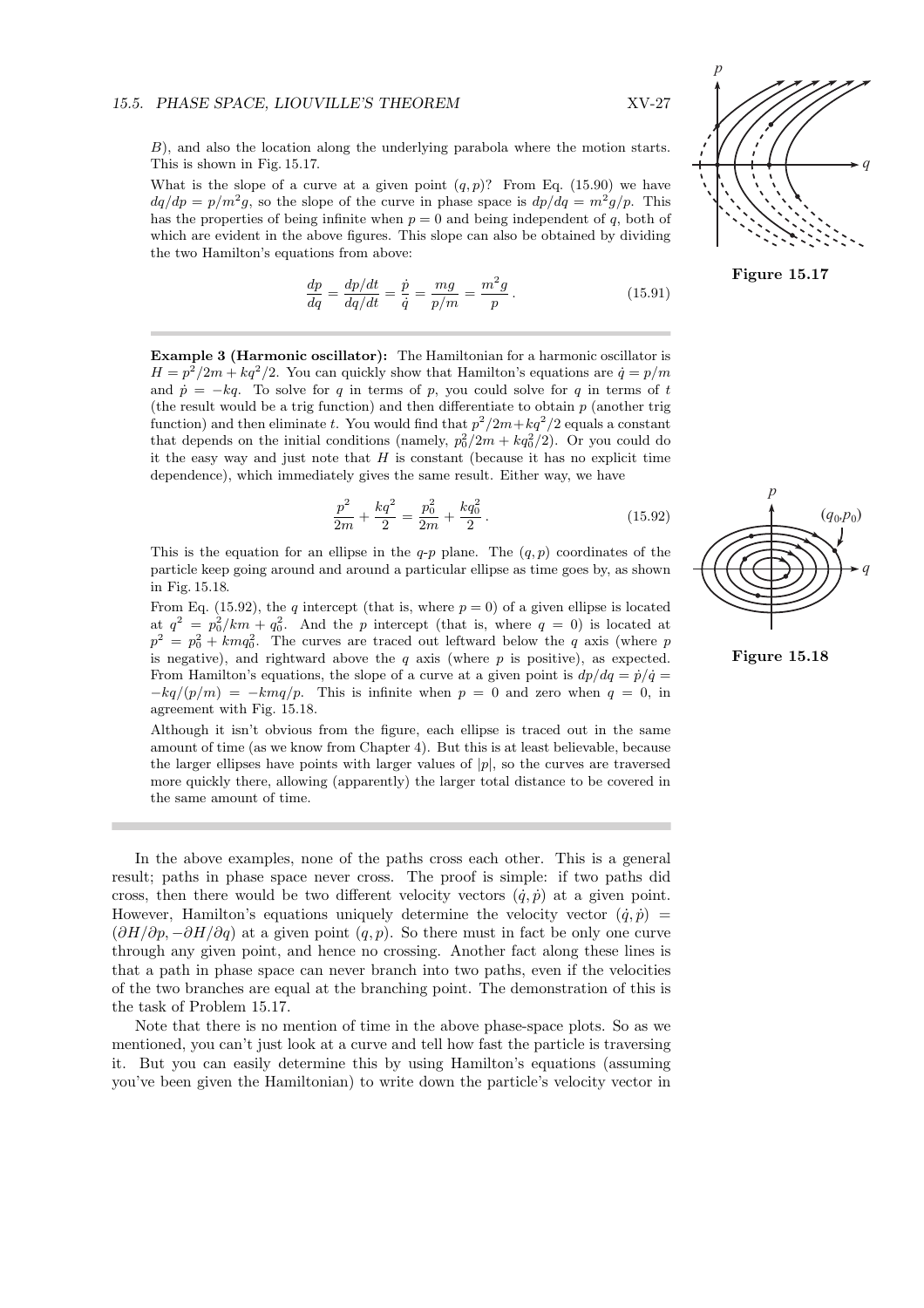phase space:

$$
(\dot{q}, \dot{p}) = \left(\frac{\partial H}{\partial p}, -\frac{\partial H}{\partial q}\right). \tag{15.93}
$$

Note also that there is no mention of absolute time. If the Lagrangian (and hence Hamiltonian) doesn't depend on time, so that the partial derivatives in Eq. (15.93) depend only on q and p, then if a particle has initial coordinates  $(q_0, p_0)$  at, say, 3:14 pm, it will trace out exactly the same path in phase space as another particle with the same initial coordinates that started earlier at, say, 1:59 pm.

In the case of N dimensions, there are N coordinates  $q_i$  and N momenta  $p_i$ , so phase space has 2N dimensions. This is clearly a bit difficult to draw for  $N > 1$ , but the scenario is the same as above: a particle starts at a given location in phase space, and then the  $2N$  Hamilton's equations dictate the ensuing path.

If you wanted, you could make a plot of  $\dot{q}$  vs. q instead of p vs. q, but it wouldn't be very useful. The advantage of  $q-p$  phase space is that the motion is governed by Hamilton's equations which are (nearly) symmetric in  $q$  and  $p$ , whereas there is no such symmetry with q and  $\dot{q}$ . This symmetry leads to many useful results, the most notable of which is Liouville's theorem. . .

# 15.5.2 Liouville's theorem

Loosely stated, Liouville's theorem states that a given initial region in phase space keeps the same area (even though the shape invariably changes) as it moves though phase space due to the  $(\dot{q}, \dot{p}) = (\partial H/\partial p, -\partial H/\partial q)$  velocity vector of each point in the region. Before giving a proof of the theorem, let's look at two examples to get a feel for it.

Example (Constant velocity): Consider the setup in the first example ("Constant velocity") from Section 15.5.1, and consider the rectangle in phase space shown in Fig. 15.19. This rectangle (including its interior) may be thought of as representing the  $(q, p)$  coordinates of a very large number of particles (so that we may view them as being essentially continuously distributed in phase space) at a given time.<sup>8</sup> What shape does this rectangle get carried into at a later time? What is the area of this shape?

**Solution:** Let the initial rectangle span a height from  $p_1$  to  $p_2$  and a width from  $q_1$  to  $q_2$ . As time goes by, the points on the top side of the rectangle move faster to the right than the points on the bottom side, due to the different  $p$  (which equals  $m\dot{q}$ ) values. Therefore, at a later time we have a parallelogram as shown. For the sake of drawing the figure we have arbitrarily assumed that  $p_2 = 2p_1$ , which means that points on the top side move twice as far to the right as points on the bottom side. Note that the left and right sides do indeed remain straight lines, because the speeds with which points move to the right in phase space grow linearly with  $p$ . So the desired shape is a parallelogram, and it becomes more and more sheared as time goes by.

What is the area of this parallelogram? The top and bottom sides always have the same lengths as the top and bottom sides of the initial rectangle (namely  $q_1 - q_2$ ), because points with the same value of p move with the same speed (namely  $p/m$ ) to the right, so the relative distances don't change. And the height of the parallelogram





<sup>8</sup> In particular, the corners of the rectangle represent four objects at a given instant. Two start with momentum  $p_1$  at positions  $q_1$  and  $q_2$ , and two start with momentum  $p_2$  at positions  $q_1$  and q2.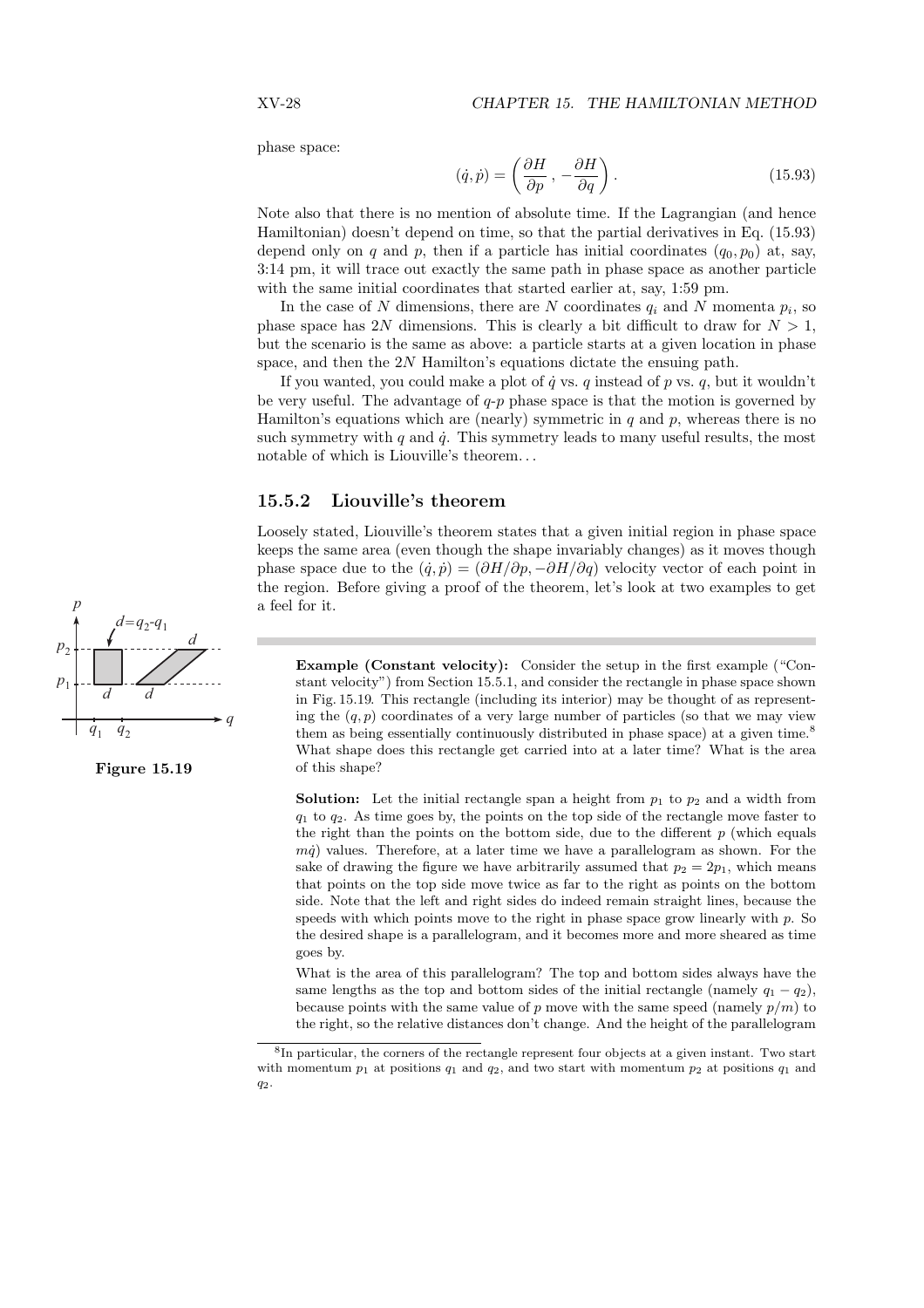is still  $p_2 - p_1$ , because none of the speeds change which means there is no vertical motion in phase space. Therefore, the area is  $(q_2 - q_1)(p_2 - p_1)$  which is the same as the area of the original rectangle.

This "conservation of area" result actually holds for any arbitrarily-shaped initial region in phase space, not just a rectangle. This follows from the fact that we can break up the initial region into a large number of infinitesimal rectangles, and we can then use the reasoning in the previous paragraph for each little rectangle. So we see that the area in phase space is *conserved*. That is, if we look at any region in phase space and then look at the area that this region gets mapped into at any later time, the final area will equal the initial area.

For all we know, this "conservation of phase space area" rule might hold only for the preceding specific scenario involving constant velocity. So let's look at another example and see what happens to the area of an evolving phase-space region.

Example (Falling balls): Consider the setup in the second example ("Falling balls") from Section 15.5.1, and consider the rectangle in phase space shown in Fig. 15.20.<sup>9</sup> What shape does this rectangle get carried into at a later time? What is the area of this shape?

Solution: It turns out that we again end up with a parallelogram, and it again has the same area as the initial rectangle. The parallelogram shape follows from two facts. First, the top and bottom sides always have equal lengths (namely  $q_2 - q_1$ ), because points with the same value of p move with the same speed (namely  $p/m$ ) to the right in phase space.<sup>10</sup> And second, the left and right sides remain straight lines, because the speeds with which points move to the right in phase space grow linearly with  $p$ , and also because all points move vertically with the same speed, namely  $\dot{p} = mg$  from the second of Hamilton's equations. (See Problem 15.16 for the general condition under which straight lines in phase space remain straight.)

What is the area of the parallelogram? Since all points move vertically in phase space with the same speed (namely  $\dot{p} = mq$ ), the height of the parallelogram always remains  $p_2 - p_1$ . And since the "base" sides always have length  $q_2 - q_1$ , the area is always  $(q_2 - q_1)(p_2 - p_1)$ , which is the same as the area of the original rectangle.

Again, as in the preceding example, this result holds for any arbitrarily-shaped initial region in phase space, because we can break up this region into a large number of infinitesimal rectangles for which we know the result holds.

Problem 15.19 deals with the third example ("Harmonic oscillator") from Section 15.5.1, and the result is the same: the area of a given region in phase space doesn't change as it moves though phase space.<sup>11</sup> This "conservation of area" result is a general one; it holds for any system, not just for the simple setups above. It is known as Liouville's theorem, and the proof is as follows.





<sup>9</sup>Physically, the corners of the rectangle represent four balls at a given instant. Two are thrown downward with momentum  $p_1$  from positions  $q_1$  and  $q_2$ , and two are thrown downward with momentum  $p_2$  from positions  $q_1$  and  $q_2$ .

<sup>&</sup>lt;sup>10</sup>If you want to picture balls falling, the two balls associated with, say, the two bottom corners of the rectangle starts out a distance  $q_2 - q_1$  apart with the same speed. Therefore, since the acceleration is independent of position, they always have the same speed and hence always remain a distance  $q_2 - q_1$  apart.

<sup>&</sup>lt;sup>11</sup>The parallelogram result is actually the same too, but this doesn't hold in general for other setups; see Problem 15.16.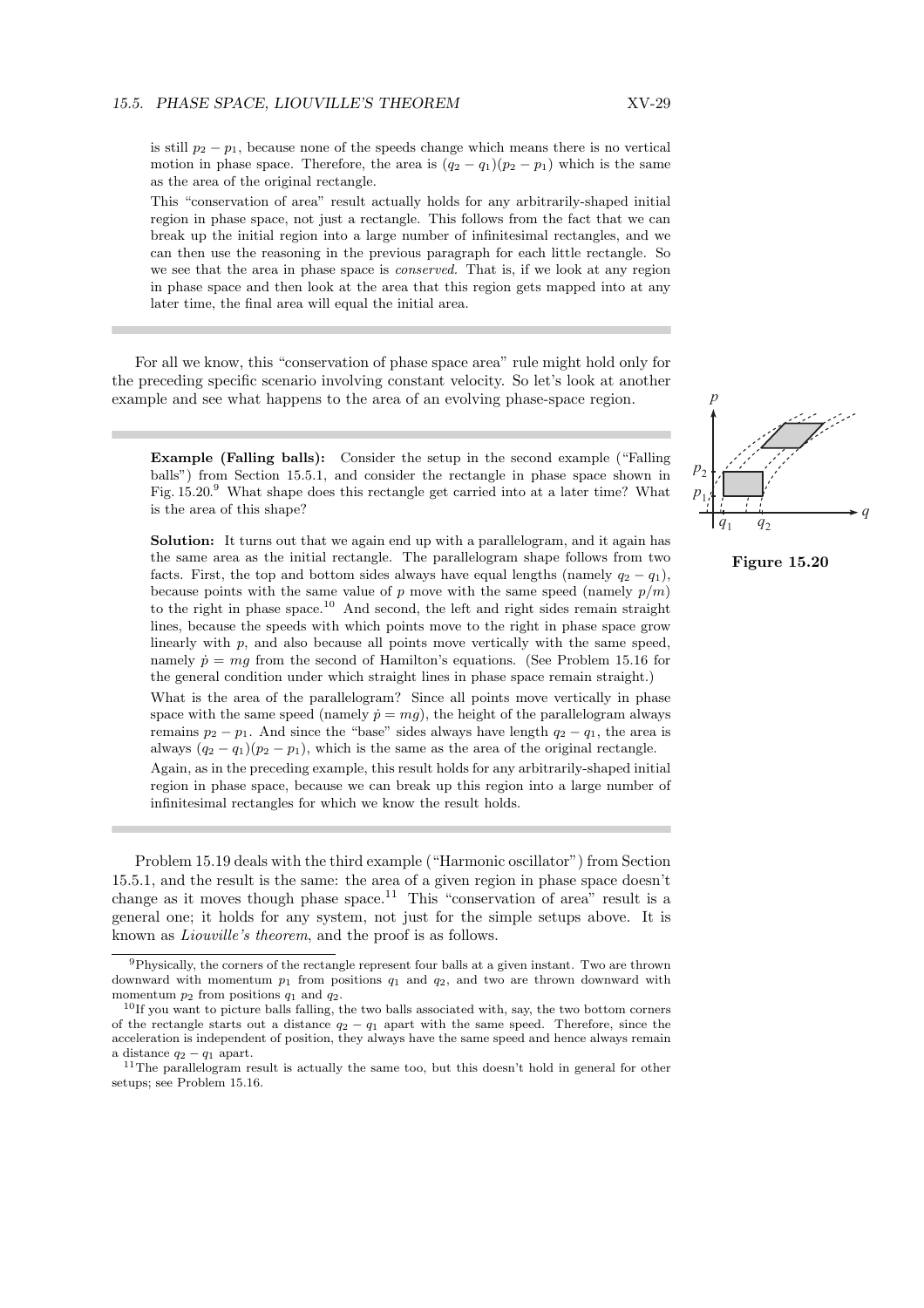**Theorem 15.2** (Liouville's Theorem) Given a system of N coordinates  $q_i$ , the  $2N$ -dimensional "volume" enclosed by a given  $(2N - 1)$ -dimensional "surface" in phase space is conserved (that is, independent of time) as the surface moves through phase space.

**Proof:** Let's restrict ourselves to the  $N = 1$  case for simplicity. After proving the theorem for this case, it is fairly straightforward to generalize to higher dimensions (the task of Problem 15.18). For one-dimensional motion, phase space is twodimensional (one  $q$  axis and one  $p$  axis), so the "volume" in the statement of the theorem is simply an area, and the "surface" is a closed curve that bounds this area. Our goal is therefore to show that if we look at the area bounded by a given closed curve in the  $q-p$  plane at a given time, and if we consider where this curve ends up at an arbitrary later time and look at the area it bounds, then these two areas are equal.

We'll demonstrate this equality by considering an arbitrary curve and its image an infinitesimal time  $dt$  later. If we can show that these two curves enclose the same area, $12$  then we can march forward through time in small steps, with the area remaining the same after each step. It then follows that the final region at an arbitrary later time has the same area as the initial region.

The velocity vector of a given point (corresponding to a given object  $-$  a ball, atom, or whatever) as it moves through phase space is by definition  $\mathbf{v} = (\dot{q}, \dot{p}).$ So the displacement vector in the small time dt is  $(dq, dp) = \mathbf{v} dt = (\dot{q}, \dot{p}) dt$ . Fig. 15.21 shows how these displacement vectors take the points on the initial curve  $C_0$  and carry them into the points on the new curve  $C_{dt}$ .<sup>13</sup> Our goal is to show that the area of  $C_{dt}$  equals the area of  $C_0$ .

How might the area change as the curve C moves (which in general involves translation, rotation, and distortion) through pase space? It increases due to the area it picks up in the right part of the figure (at least in the scenario we've shown), and it decreases due to the area it loses in the left part. To get a handle on the increase in the right part, consider the motion of two nearby points,  $A$  and  $B$ , in Fig. 15.21. The corresponding increase in the area bounded by  $C$  is the tiny area of the shaded region shown. If  $A$  and  $B$  are sufficiently close together and if  $dt$ is sufficiently small, then this shaded region is essentially a parallelogram (because the two displacement vectors are essentially equal).

A close-up view of the shaded region is shown in Fig. 15.22. Its area equals  $d\ell$  times the height dh, where dh is the component of the displacement vector,  $\mathbf{v} dt = (\dot{q}, \dot{p}) dt$ , that is perpendicular to the curve. Using Eq. (B.2) from Appendix B, we can take advantage of the dot product to write dh as  $dh = \mathbf{n} \cdot (\mathbf{v} dt)$ , where  $\mathbf{n}$ is defined to be the (outward) unit vector perpendicular to the curve. (The  $\cos \theta$  in the dot product picks out the component perpendicular to the curve.) The area of the shaded region is therefore  $d\ell dh = d\ell (\mathbf{n} \cdot \mathbf{v} dt)$ . Note that this automatically gets the sign of the area correct. For example, in the left part of Fig. 15.21,  $\mathbf{v} dt$  points inward and n points outward (by definition), so the area of a tiny parallelogram there is negative. That is, it signifies a decrease in the area bounded by the curve, as it should.



Figure 15.21



Figure 15.22

<sup>&</sup>lt;sup>12</sup>Technically, we need to show only that the areas are the same to first order in  $dt$  here, but the end result will be that they are equal to all orders.

<sup>&</sup>lt;sup>13</sup>An infinitesimal dt wouldn't yield the fairly large difference between  $C_0$  and  $C_{dt}$  that is shown in the figure; we've exaggerated the difference so that the displacement vectors are discernable. Also, note that since the velocity vector  $(\dot{q}, \dot{p})$  is in general a function of the position  $(q, p)$ , the displacement vectors' lengths and directions can vary depending on the location on the curve, as shown.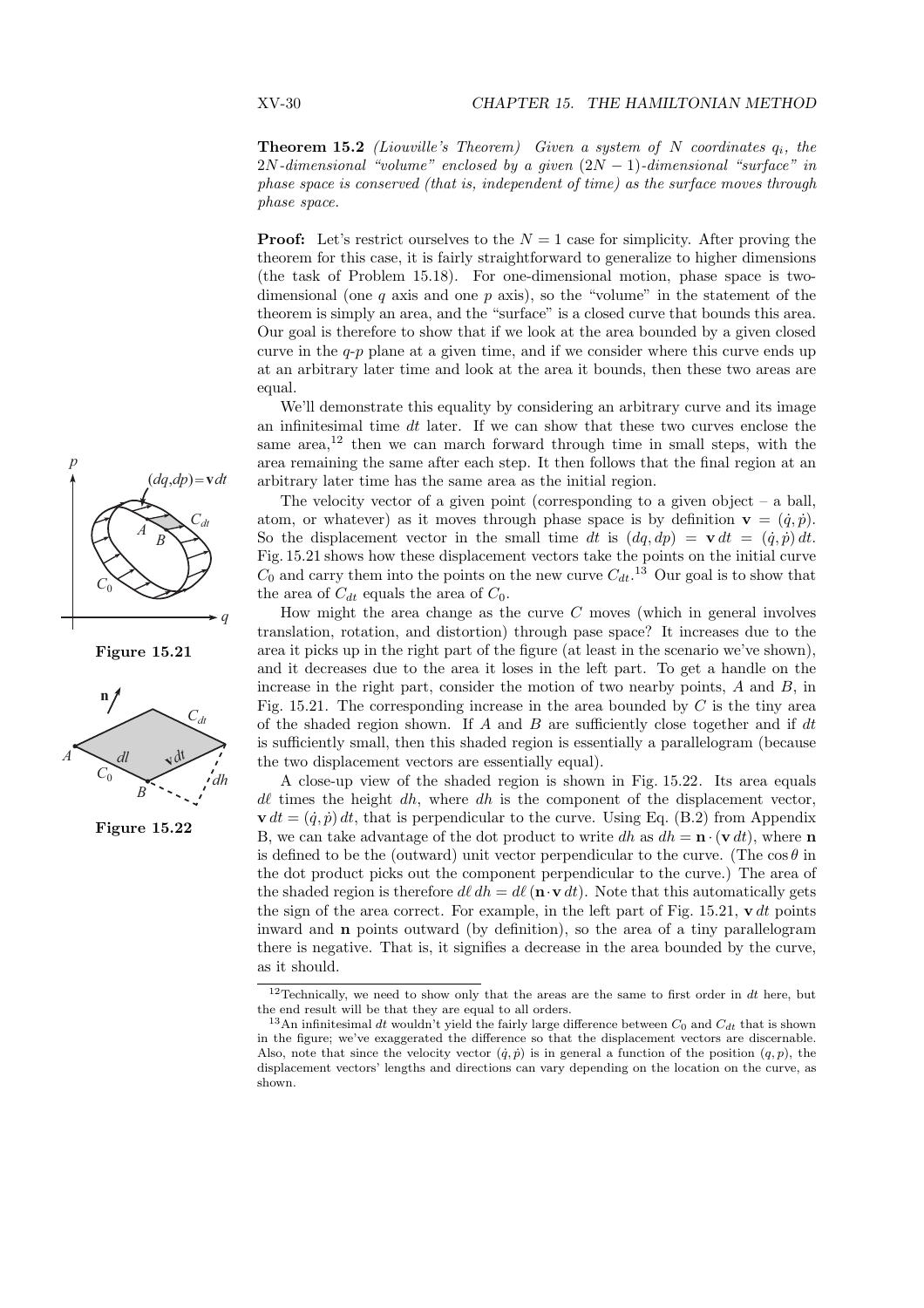The total change in area, dA, in going from  $C_0$  to  $C_{dt}$  is the sum of the little changes arising from all the little parallelograms. In other words, it is the integral of the parallelogram areas over the whole curve, which is

$$
dA = \int_C (\mathbf{n} \cdot \mathbf{v} \, dt) \, d\ell \quad \Longrightarrow \quad \frac{dA}{dt} = \int_C \mathbf{v} \cdot (\mathbf{n} \, d\ell). \tag{15.94}
$$

But the right-hand side of this equation is exactly the type of integral that appears in the divergence theorem (or "Gauss' theorem"). In the case of a 2-D surface bounding a 3-D volume, this theorem is stated in Eq. (B.19) as

$$
\int_{V} \nabla \cdot \mathbf{F} \, dV = \int_{S} \mathbf{F} \cdot d\mathbf{A},\tag{15.95}
$$

but it holds generally for any  $(n - 1)$ -D "surface" bounding an n-D "volume." In (reasonably) plain English, the divergence theorem says that the integral of the divergence of a vector field over a "volume" equals the flux of the vector field through the bounding "surface" (which is obtained by integrating the component of the vector perpendicular to the surface). The proof in the general  $n-D$  case proceeds by exactly the same reasoning we used in the 3-D "proof" in Section B.5.<sup>14</sup>

The right-hand side of Eq.  $(15.94)$  is the flux of the vector **v** through the "surface" (which is just the 1-D curve C here), with  $\mathbf{n} d\ell$  being analogous to the  $d\mathbf{A}$ in Eq.  $(15.95)$ <sup>15</sup> So in the 2-D case of a curve bounding an area, the divergence theorem says

$$
\int_{A} \nabla \cdot \mathbf{v} \, dA = \int_{C} \mathbf{v} \cdot (\mathbf{n} \, d\ell). \tag{15.96}
$$

This actually holds for any vector field v, but we're concerned only with the velocity vector **v** here. Combining Eq.  $(15.94)$  with Eq.  $(15.96)$  gives

$$
\frac{dA}{dt} = \int_{A} \nabla \cdot \mathbf{v} dA
$$
\n
$$
= \int_{A} \nabla \cdot (\dot{q}, \dot{p}) dA
$$
\n
$$
= \int_{A} \left( \frac{\partial \dot{q}}{\partial q} + \frac{\partial \dot{p}}{\partial p} \right) dA.
$$
\n(15.97)

This is valid for any general velocity field  $\mathbf{v} \equiv (\dot{q}, \dot{p})$ . But we will now invoke the fact that we are actually dealing with the motion of points in phase space, which means that the motion is governed by Hamilton's equations,

$$
\dot{q} = \frac{\partial H}{\partial p}
$$
, and  $\dot{p} = -\frac{\partial H}{\partial q}$ . (15.98)

<sup>14</sup>Basically (in the language of the 3-D case), the divergence measures the flux through an infinitesimal cube, so if we break up the volume  $V$  into many little cubes, and if we add up (that is, integrate) the fluxes through all the little cubes throughout  $V$  (which equals the left-hand side of Eq.  $(15.95)$ ), then the fluxes cancel in pairs in the interior of V (because whatever flows out of one cube flows into another), so the only fluxes that don't get canceled are the ones through the faces of the cubes that lie on the boundary surface C. We therefore end up with the flux through  $C$  (which equals the right-hand side of Eq. (15.95)). In the present 2-D case, analogous reasoning holds if we break up the area bounded by  $C$  into many little rectangles.

 $15$ Recall that in the 3-D case,  $d\mathbf{A}$  is defined to be the vector perpendicular to the surface, with its magnitude equal to the tiny area element. In the present 2-D case,  $\mathbf{n} \, d\ell$  is the vector perpendicular to the curve, with its magnitude equal to the tiny arclength element.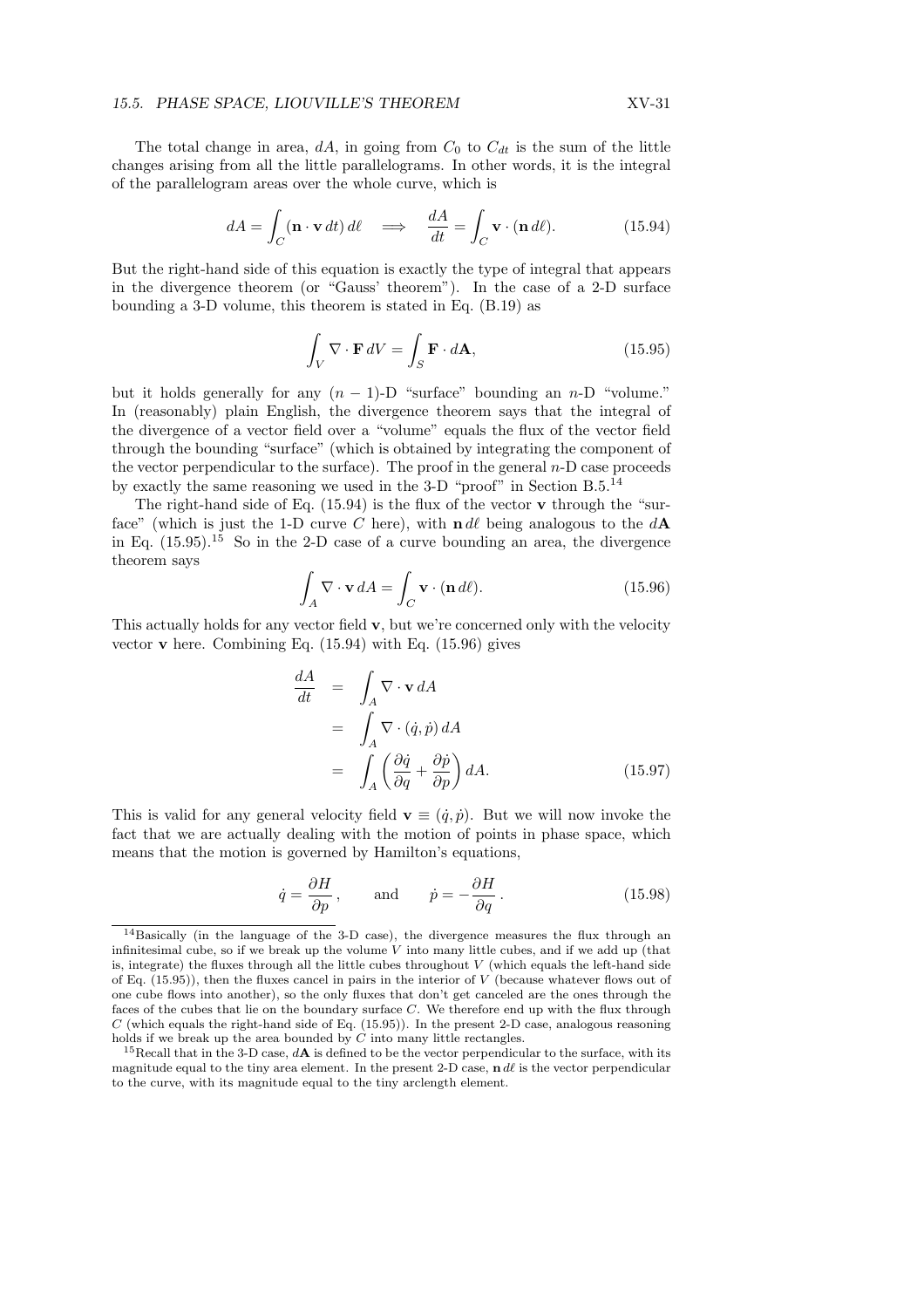Plugging these into Eq. (15.97) gives

$$
\frac{dA}{dt} = \int_{A} \left( \frac{\partial}{\partial q} \left( \frac{\partial H}{\partial p} \right) + \frac{\partial}{\partial p} \left( -\frac{\partial H}{\partial q} \right) \right) dA
$$
  
\n
$$
= \int_{A} \left( \frac{\partial^2 H}{\partial q \partial p} - \frac{\partial^2 H}{\partial p \partial q} \right) dA
$$
  
\n
$$
= 0,
$$
\n(15.99)

where we have used the fact that partial derivatives commute.  $\blacksquare$ 

#### REMARKS:

- 1. In the case where there are N coordinates  $q_i$ , so that phase space has 2N dimensions, the proof of Liouville's theorem is basically the same as above. The only difference is that now there are  $N$  pairs of the cancelations in Eq. (15.99), as you will see in Problem 15.18.
- 2. As mentioned earlier, the (near) symmetry in Hamilton's equations is what allows Liouville's theorem to hold. It is this symmetry that leads to the two terms in Eq. (15.99) looking very similar. And it is the "nearness" of the symmetry (with the one minus sign) that leads to the two terms actually canceling.
- 3. Liouville's theorem is sometimes stated tersely as: the density in phase space remains constant. But you should be careful not to interpret this as the density at a given fixed point in phase space remaining constant. This is certainly not always true. For example, in the "Constant velocity" example above, the density at a given point inside the initial rectangle is nonzero. But after the parallelogram flows to the right, the density at the given point becomes zero.

The correct interpretation is that if you *follow a point* as it moves through phase space, then the density in the near vicinity of this point remains constant. That is, if you look at the density of particles (balls, atoms, or whatever) inside a small region around the point, then this density remains constant as the point and surrounding region move through phase space. This is true because the area of the region remains constant due to Liouville's theorem, and also because the number of particles remains constant (they don't magically appear or disappear). ♣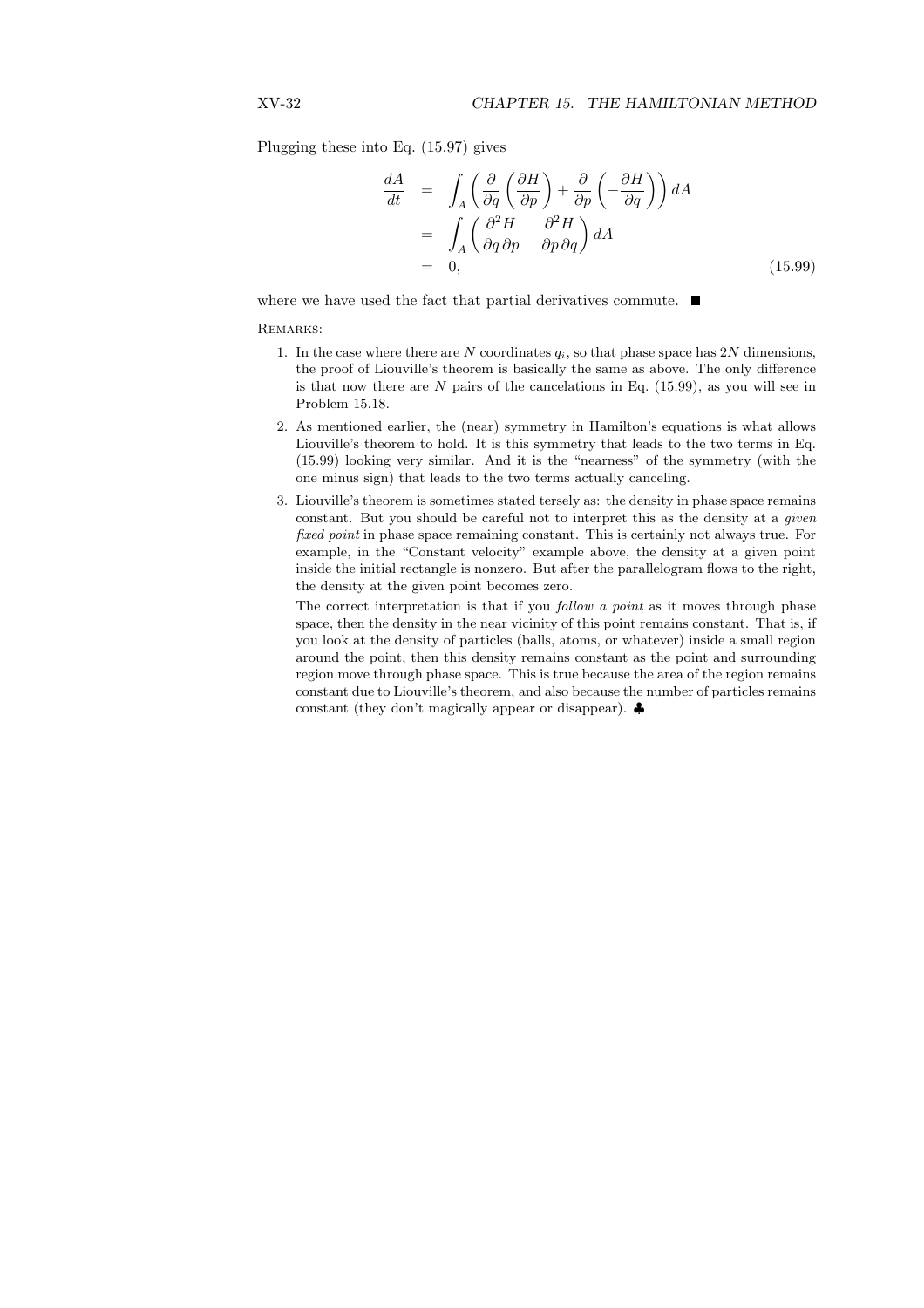# 15.6 Problems

Section 15.1: Energy

#### 15.1. Time dependence \*

Consider a Cartesian coordinate x and a Lagrangian  $L = m\dot{x}^2/2 - V(x)$ . Show that if another coordinate q depends on both  $x$  and  $t$ , or equivalently if x depends on both q and t (that is,  $x = x(q, t)$ ), then  $L(q, \dot{q}, t)$  yields an  $E \equiv (\partial L/\partial \dot{q})\dot{q} - L$  that takes the form,

$$
E = T + V - m\left(\left(\frac{\partial x}{\partial q}\right)\left(\frac{\partial x}{\partial t}\right)\dot{q} + \left(\frac{\partial x}{\partial t}\right)^2\right). \tag{15.100}
$$

#### 15.2. Conservation of E \*

Consider the Lagrangian,  $L = m\dot{x}^2/2 - V(x)$ . Show that the statement that the  $E$  in Eq. (15.1) is conserved is essentially the same statement as the Euler-Lagrange equation.

Section 15.2: Hamilton's equations

#### 15.3. Poisson brackets

Consider a function  $f(q, p)$  of the coordinates q and p. Use Hamilton's equations to show that the time derivative of f can be written as

$$
\frac{df}{dt} = \frac{\partial f}{\partial q} \frac{\partial H}{\partial p} - \frac{\partial f}{\partial p} \frac{\partial H}{\partial q}.
$$
\n(15.101)

Note: this combination of partial derivatives comes up often enough to warrant a name, so the *Poisson bracket* of two functions,  $f_1$  and  $f_2$ , is defined to be

$$
\{f_1, f_2\} \equiv \frac{\partial f_1}{\partial q} \frac{\partial f_2}{\partial p} - \frac{\partial f_1}{\partial p} \frac{\partial f_2}{\partial q}.
$$
 (15.102)

With this definition, the time derivative of  $f$  takes the nice compact form,  $df/dt = \{f, H\}.$ 

#### 15.4. Hamilton's equations for many variables \*\*

Show that for a system with  $N$  degrees of freedom, the  $2N$  Hamilton's equations are

$$
\dot{q}_i = \frac{\partial H}{\partial p_i}
$$
, and  $\dot{p}_i = -\frac{\partial H}{\partial q_i}$ , for  $1 \le i \le N$ . (15.103)

#### 15.5. Equivalent Lagrangians \*\*

Given a Lagrangian  $L(q, \dot{q}, t)$  that describes a certain system, is it possible to find another Lagrangian that describes the same system? That is, can we construct another  $L'(q, \dot{q}, t)$  that yields the same equation of motion? The answer is certainly "yes," in the trivial sense that we can add on a constant to L, which of course doesn't change the equation of motion (which involves only derivatives of  $L$ ). But are there any nontrivial changes to  $L$  we can make? The answer is again "yes." Show that if we construct a new Lagrangian  $L'$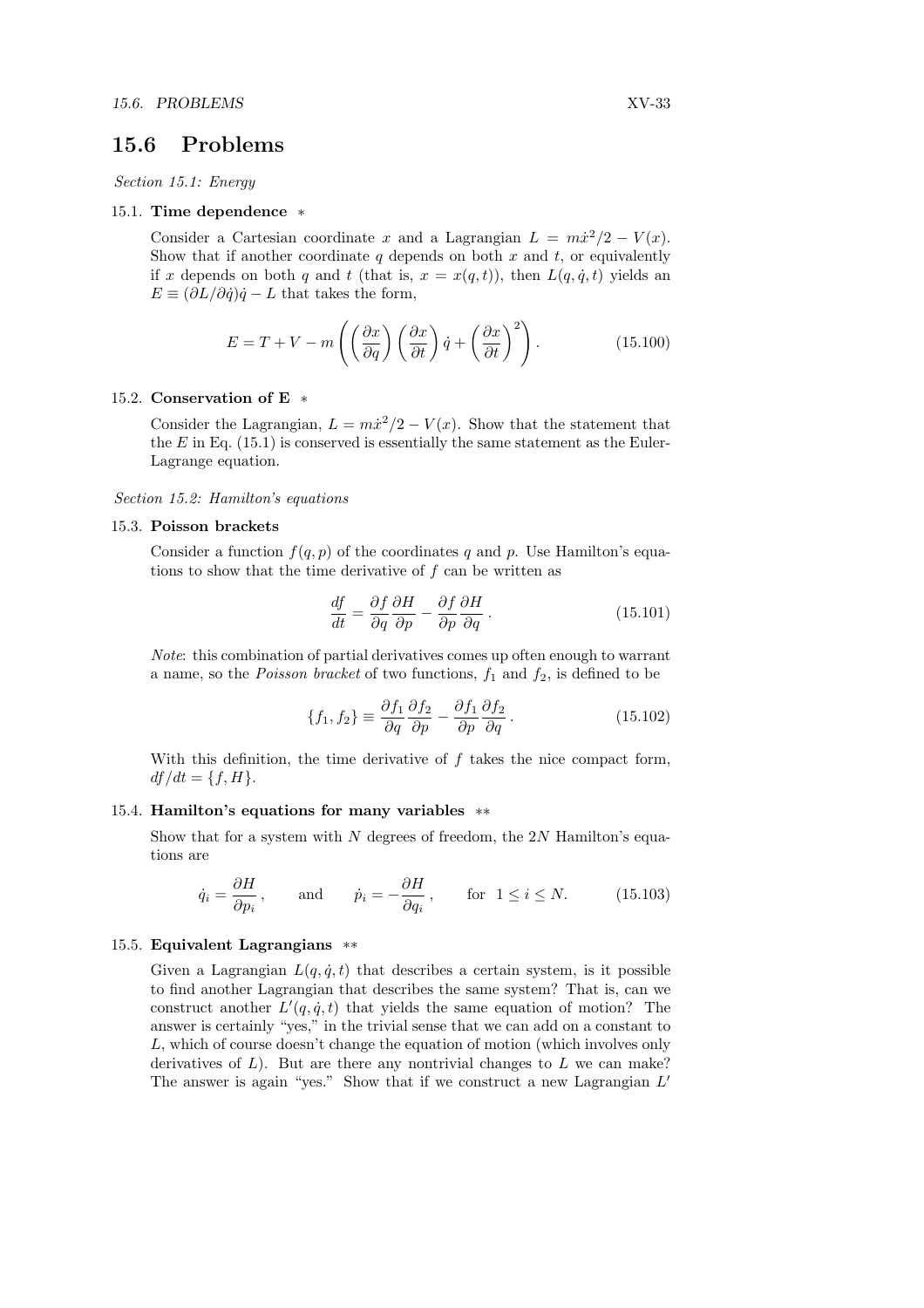by adding to L the time derivative of an arbitrary function  $F(q, t)$  depending on q and t (but not  $\dot{q}$ ),

$$
L'(q, \dot{q}, t) \equiv L(q, \dot{q}, t) + \frac{dF(q, t)}{dt}, \qquad (15.104)
$$

then  $L'$  has the same equation of motion.<sup>16</sup>

#### 15.6. Atwood's 1 \*

Consider the Atwood's machine shown in Fig.  $15.23$ . Let x be the vertical posi-Figure 15.23 tion of the left mass, with upward taken to be positive. Find the Hamiltonian in terms of  $x$  and its conjugate momentum, and then write down Hamilton's equations.

#### 15.7. Atwood's 2 \*\*

Consider the Atwood's machine shown in Fig.  $15.24$  Let x and y be the vertical positions of the middle mass and right mass, respectively, with upward taken to be positive. Find the Hamiltonian in terms of x and  $y$  and their conjugate momenta, and then write down the four Hamilton's equations.

#### 15.8. Two masses and a spring \*\*

Two beads of mass  $m$  are connected by a spring (with spring constant  $k$  and relaxed length  $\ell$ ) and are free to move along a frictionless horizontal wire. Let the position of the left bead be  $x$ , and let the stretch of the spring (relative to equilibrium) be z. Find the Hamiltonian in terms of  $x$  and  $z$  and their conjugate momenta, and then write down the four Hamilton's equations. (See Exercise 15.28 for a slightly easier variation of this problem.)

#### 15.9.  $y = f(x)$  constraint \*\*

A particle of mass  $m$  is constrained to move on a curve whose height is given by the function  $y = f(x)$ . Find the Hamiltonian in terms of x and its conjugate momentum, and then write down Hamilton's equations. Show that the  $\dot{p} =$  $-\partial H/\partial x$  equation reproduces the E-L equation.

### 15.10. Spring and moving wall \*\*

A mass  $m$  is connected to a wall by a horizontal spring with spring constant k and relaxed length  $\ell_0$ . The wall is arranged to move back and forth with position  $X_{\text{wall}} = A \sin \omega t$ . Let z measure the stretch of the spring. Find the Hamiltonian in terms of  $z$  and its conjugate momentum, and then write down Hamilton's equations. Is  $H$  the energy? Is  $H$  conserved? (See Exercise 15.26) for a slightly easier variation of this problem.)

#### 15.11. Bead on a rotating hoop \*\*

A bead is free to slide along a frictionless hoop of radius  $R$ . The hoop rotates with constant angular speed  $\omega$  around a vertical diameter (see Fig. 15.25). Find the Hamiltonian in terms of the angle  $\theta$  shown and its conjugate momentum, and then write down Hamilton's equations. Is  $H$  the energy? Is  $H$  conserved?

### Section 15.3: Legendre transforms

<sup>16</sup>This problem probably belongs in Chapter 6, since it deals only with Lagrangians. However, the existence of equivalent Lagrangians of the form in Eq. (15.104) is the basis of the so-called canonical transformations which lead to the Hamilton-Jacobi extension of Hamiltonian mechanics.







Figure 15.24



Figure 15.25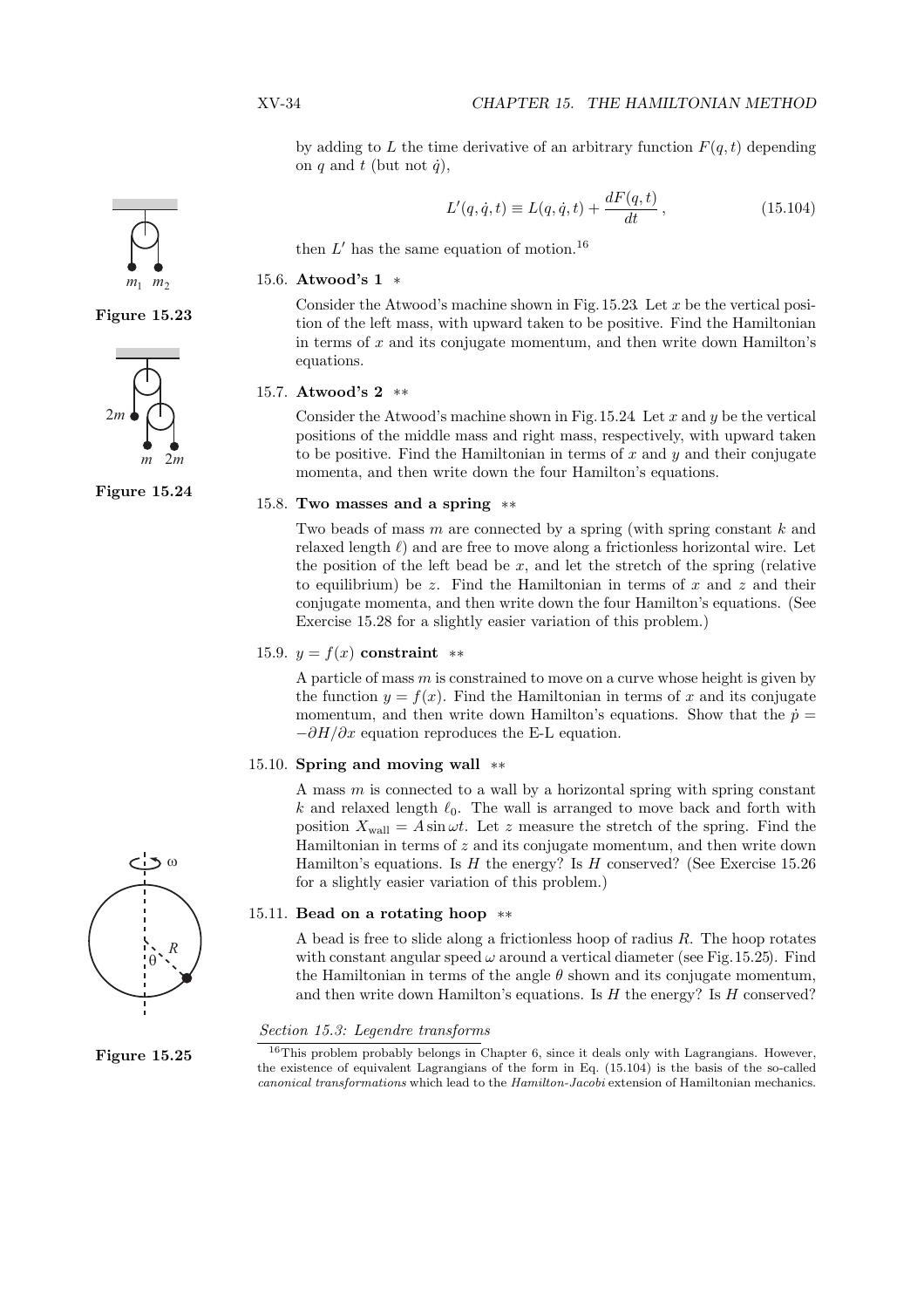#### 15.6. PROBLEMS XV-35

# 15.12.  $F(x) = x^n *$

Find the Legendre transform of  $F(x) = x^n$ , and verify that  $dG(s)/ds = x$ .

#### 15.13. Alternate definition of  $G(s)$  \*

Given a concave function  $F(x)$ , an alternate definition of the Legendre transform  $G(s)$  is that it equals the maximum value of the quantity  $sx - F(x)$ , where s is assumed given and x is allowed to vary.<sup>17</sup> Explain why this agrees with the y-intercept definition of  $G(s)$  given in Eq. (15.53).

#### 15.14. Equal  $G(s)$  values  $**$

Let  $G(s)$  be the Legendre transform of  $F(x)$ . Show that if two different values of s yield the same value of  $G(s)$ , and if additionally the two associated values of x have the same sign, then  $F(x)$  must have an inflection point (a point where the second derivative is zero).

### 15.15. Double-valued  $G(s)$  \*

Let  $G(s)$  be the Legendre transform of  $F(x)$ . Show that if  $G(s)$  is double valued (that is, if a given value of s yields two different values of  $G(s)$ ), then  $F(x)$  must have an inflection point (a point where the second derivative is zero).

#### Section 15.5: Phase space, Liouville's theorem

#### 15.16. Straight lines \*\*

Under what conditions do straight lines in phase space always remain straight lines as time evolves?

#### 15.17. No branching \*\*

Show that a path in phase space can never branch into two paths, even if the velocities of the two branches are equal at the branching point, as shown in Fig. 15.26.

# 15.18. Liouville for higher  $N$  \*

Prove Liouville's theorem for the general case of  $N$  coordinates  $q_i$ , with phase space being 2N-dimensional.

#### 15.19. Harmonic oscillator \*\*

Consider a harmonic oscillator governed by the Hamiltonian  $H = p^2/2m$  +  $kx^2/2$ . If  $x_i$  and  $p_i$  are the initial position and momentum, then from the results of Chapter 4, we know that x and p at a general later time are given by

$$
(x,p) = \left(x_1 \cos \omega t + \frac{p_1}{m\omega} \sin \omega t, \ -m\omega x_1 \sin \omega t + p_1 \cos \omega t\right). \tag{15.105}
$$

Consider the rectangle shown in Fig. 15.27, with one corner at the point  $(x_0, p_0)$ and sides of lengths  $\Delta x$  and  $\Delta p$ . Show that at any later time, the image of the rectangle is a parallelogram with area  $\Delta x \Delta p$ .





Figure 15.27

<sup>&</sup>lt;sup>17</sup>Note that no mention of the slope is made in this definition; it is not assumed that s represents the slope for the coordinate  $x$  (which is allowed to vary, whereas  $s$  is fixed).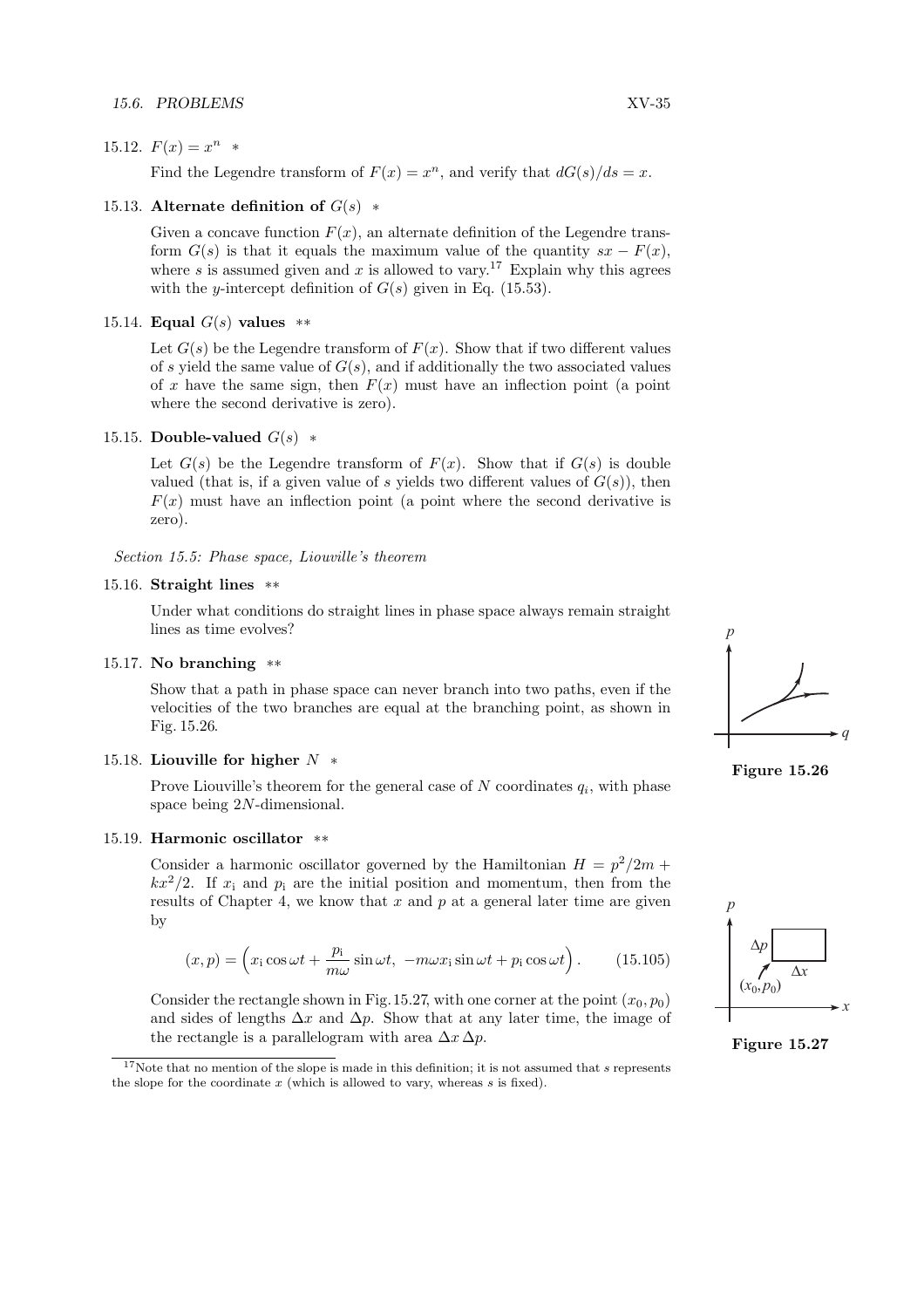#### 15.20. Harmonic oscillator, easier method \*

This problem demonstrates the result of the previous problem in a simpler way. To make Eq. (15.105) more symmetrical, consider the variable  $z \equiv m\omega x$ . The coordinates  $(z, p)$  as functions of time are then

$$
(z, p) = (zi cos \omega t + pi sin \omega t, -zi sin \omega t + pi cos \omega t).
$$
 (15.106)

Describe the motion of a given initial region in the  $z-p$  plane, and then use the result to show that the area of a given initial region in the  $x-p$  plane doesn't change.

#### 15.21. Liuoville's theorem \*\*\*

This problem gives another proof of Liouville's theorem. Consider an infinitesimal rectangle in the x-p plane with side lengths  $\Delta x$  and  $\Delta p$ . In an infinitesimal time  $dt$ , this rectangle gets mapped into another region, as shown in Fig. 15.28. Show that this new region is a parallelogram and that its area is (to leading order in  $\Delta x$ ,  $\Delta p$ , and dt)

$$
A = \Delta x \Delta p \left( 1 + \left( \frac{\partial \dot{x}}{\partial x} + \frac{\partial \dot{p}}{\partial p} \right) dt \right), \qquad (15.107)
$$

where  $(\dot{x}, \dot{p})$  is the velocity vector field.

This is actually a general mathematical result, independent of how  $\dot{x}$  and  $\dot{p}$ depend on position. That is, it need not have anything to do with physics and phase space. But if we now restrict ourselves to motion in phase space, which means that it is governed by a Hamiltonian  $H(x, p)$ , then Hamilton's equations quickly tell us that the two partial derivatives cancel (because  $\dot{x} = \partial H/\partial p$  and  $\dot{p} = -\partial H/\partial x$ , and because partial derivatives commute), so we end up with  $A = \Delta x \Delta p$ . That is, the area remains the same, in agreement with Liouville's theorem.



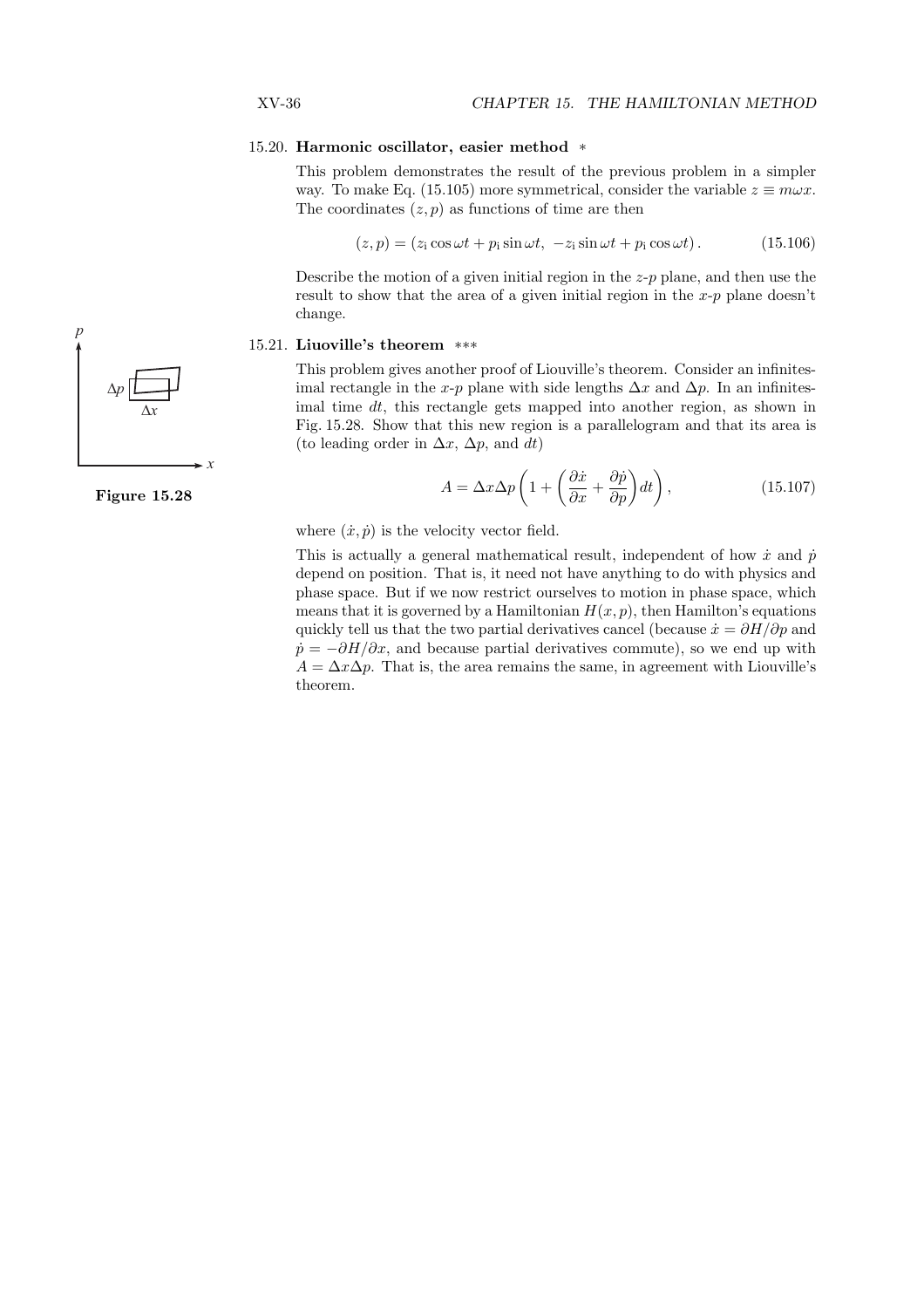# 15.7 Exercises

Section 15.2: Hamilton's equations

#### 15.22. General potential in 1-D

Given the Hamiltonian,  $H = p^2/2m + V(x)$ , show that Hamilton's equations are equivalent to  $F = ma$ .

# 15.23. Atwood's 1 \*

Consider the Atwood's machine shown in Fig.  $15.29$ . Let x be the vertical position of the right mass, with upward taken to be positive. Find the Hamiltonian in terms of  $x$  and its conjugate momentum, and then write down Hamilton's equations.

# 15.24. Atwood's 2 \*\*

Consider the Atwood's machine shown in Fig. 15.30. Let  $x$  and  $y$  be the vertical positions of the left and right masses, respectively, with upward taken to be positive. Find the Hamiltonian in terms of  $x$  and  $y$  and their conjugate momenta, and then write down the four Hamilton's equations.

### 15.25.  $r = k\theta$  spiral \*\*

A particle of mass m is constrained to move on a spiral described by  $r = k\theta$ . The spiral lies in a horizontal plane. Find the Hamiltonian in terms of  $\theta$  and its conjugate momentum, and then write down Hamilton's equations. Show that the  $\dot{p} = -\partial H/\partial \theta$  equation reproduces the E-L equation.

#### 15.26. Spring and moving wall \*

A mass  $m$  is connected to a wall by a horizontal spring with spring constant k and relaxed length  $\ell_0$ . The wall is arranged to move back and forth with position  $X_{\text{wall}} = A \sin \omega t$ . Let x be the position of the mass relative to the location of the wall at  $t = 0$ . Find the Hamiltonian in terms of x and its conjugate momentum, and then write down Hamilton's equations. Is  $H$  the energy? Is H conserved? (See Problem 15.10 for a slightly harder variation of this exercise.)

#### 15.27. Spring and rolling wheel \*

The axle of a wheel of mass  $m$  and radius  $r$  is connected to a horizontal spring with spring constant  $k$ , and the spring is connected to a wall, as shown in Fig. 15.31. All of the mass of the wheel is on the rim (so its moment of inertia is  $I = mr^2$ , and it rolls without slipping. Let  $\theta$  be the angle relative to equilibrium through which the cylinder has rolled. Find the Hamiltonian in terms of  $\theta$  and its conjugate momentum, and then write down Hamilton's equations.

#### 15.28. Two masses and a spring \*

Two beads of mass m are connected by a spring (with spring constant  $k$  and relaxed length  $\ell$ ) and are free to move along a frictionless horizontal wire. Let their positions are  $x_1$  and  $x_2$ . Find the Hamiltonian in terms of  $x_1$  and  $x_2$  and their conjugate momenta, and then write down the four Hamilton's equations. (See Problem 15.8 for a slightly harder variation of this exercise.)



Figure 15.29



Figure 15.30



Figure 15.31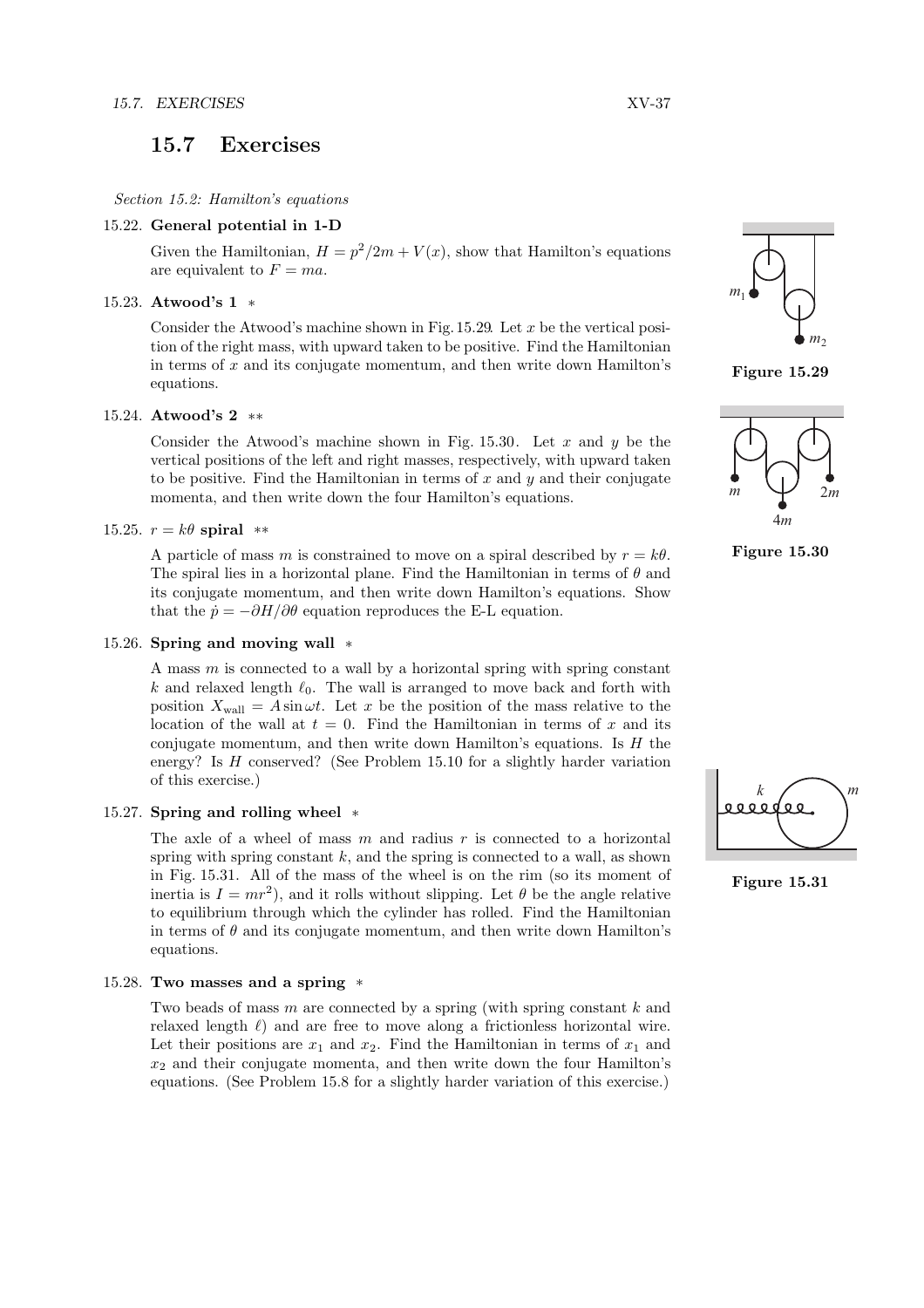#### 15.29. Atwood with a spring  $*$

A spring with spring constant  $k$  and relaxed length zero is inserted in a standard Atwood's machine to create the setup shown in Fig. 15.32. Let  $x_1$  and  $x_2$  be the positions of the two masses (with downward taken to be positive) relative to an arbitrary configuration where the spring has no stretch. Find the Hamiltonian in terms of  $x_1$  and  $x_2$  and their conjugate momenta, and then write down the four Hamilton's equations. (Assume that the spring is always stretched a positive amount.)

# 15.30. Bead on a uniformly moving rod \*

A bead is free to move along a frictionless horizontal rod which initially lies along the  $y$  axis in the horizontal plane. The rod is arranged to move with constant speed  $v$  in the  $x$  direction, and the bead is connected to the origin by a spring with spring constant  $k$  and relaxed length zero. Find the Hamiltonian in terms of y and its conjugate momentum, and then write down Hamilton's equations. Is  $H$  the energy? Is  $H$  conserved?

Section 15.5: Phase space, Liouville's theorem

### 15.31. Harmonic oscillator, quarter cycle \*

Consider a harmonic oscillator governed by the Hamiltonian  $H = p^2/2m$  +  $kx^2/2$ . If  $x_i$  and  $p_i$  are the initial position and momentum, then from the results of Chapter 4, we know that  $x$  and  $p$  at a general later time are given by

$$
(x,p) = \left(x_i \cos \omega t + \frac{p_i}{m\omega} \sin \omega t, \ -m\omega x_i \sin \omega t + p_i \cos \omega t\right). \tag{15.108}
$$

Consider the rectangle shown in Fig. 15.33, with one corner at the point  $(x_0, p_0)$ and sides of lengths  $\Delta x$  and  $\Delta p$ . After a time  $t = \pi/2\omega$ , what is the image of this rectangle? Show that the area is still  $\Delta x \Delta p$ .



*m*1

 $\frac{m}{2}$ 



Figure 15.33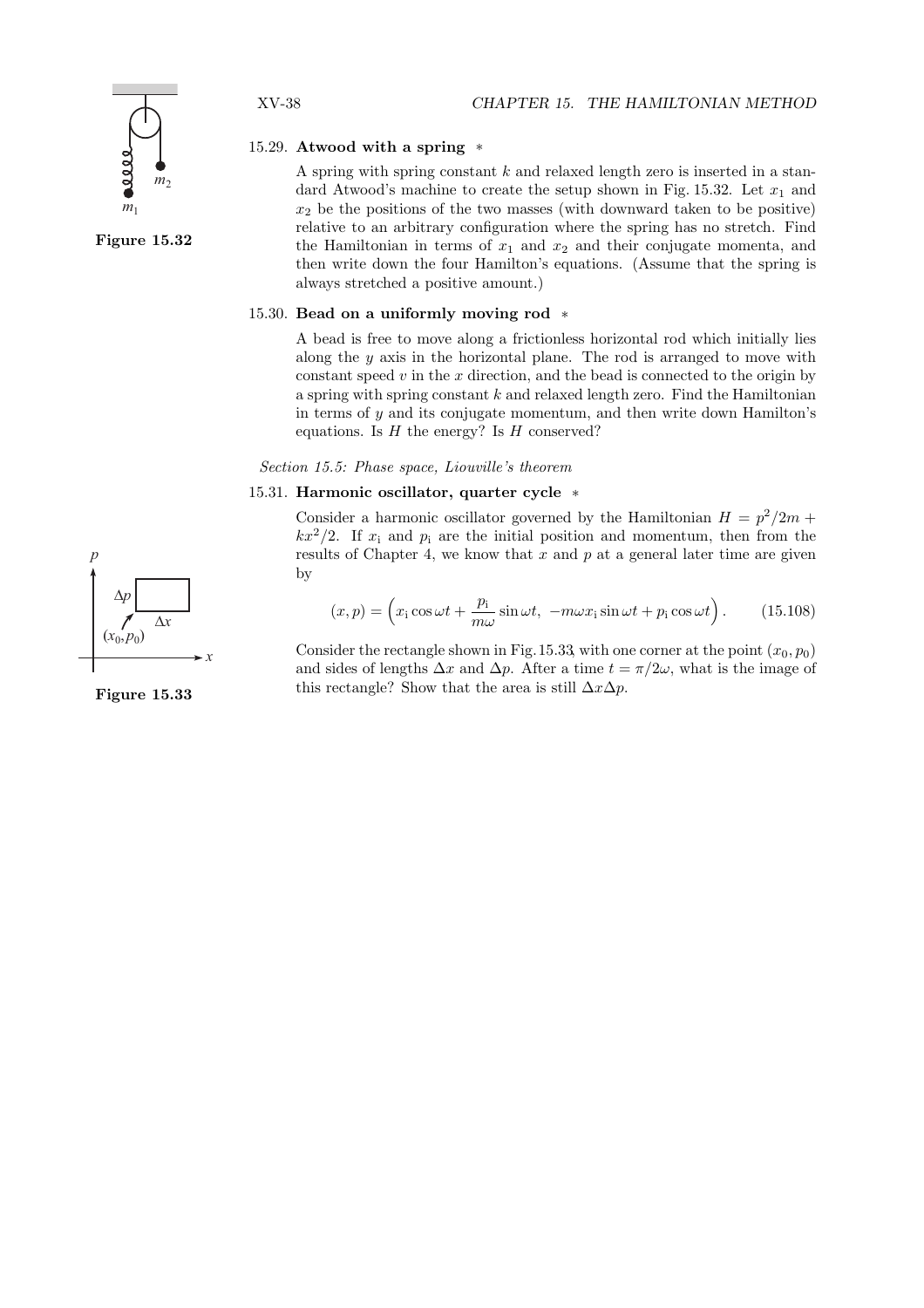# 15.8 Solutions

# 15.1. Time dependence

Since  $x(q, t)$  depends on both q and t, we have  $\dot{x} = (\partial x/\partial q)\dot{q} + \partial x/\partial t$ . So the Lagrangian  $L = m\dot{x}^2/2 - V(x)$  becomes

$$
L = \frac{m}{2} \left( \left( \frac{\partial x}{\partial q} \right)^2 \dot{q}^2 + 2 \left( \frac{\partial x}{\partial q} \right) \left( \frac{\partial x}{\partial t} \right) \dot{q} + \left( \frac{\partial x}{\partial t} \right)^2 \right) - V(x(q, t)). \tag{15.109}
$$

Therefore,

$$
E \equiv \frac{\partial L}{\partial \dot{q}} \dot{q} - L = m \left( \frac{\partial x}{\partial q} \right)^2 \dot{q}^2 + m \left( \frac{\partial x}{\partial q} \right) \left( \frac{\partial x}{\partial t} \right) \dot{q} - L
$$
  

$$
= \frac{m}{2} \left( \frac{\partial x}{\partial q} \right)^2 \dot{q}^2 - \frac{m}{2} \left( \frac{\partial x}{\partial t} \right)^2 + V(x(q, t)). \quad (15.110)
$$

In view of the expression for the kinetic energy (the term in parentheses) in Eq.  $(15.109)$ , we can write E as

$$
E = T + V - m\left(\left(\frac{\partial x}{\partial q}\right)\left(\frac{\partial x}{\partial t}\right)\dot{q} + \left(\frac{\partial x}{\partial t}\right)^2\right),\tag{15.111}
$$

as desired.

#### 15.2. Conservation of E

Equation (15.1) gives  $E = (\partial L/\partial \dot{x})\dot{x} - L = m\dot{x}^2/2 + V(x)$ , and so

$$
\frac{dE}{dt} = m\dot{x}\ddot{x} + \left(\frac{dV}{dx}\right)\dot{x} = \dot{x}\left(m\ddot{x} + \frac{dV}{dx}\right). \tag{15.112}
$$

Ignoring the trivial case where  $\dot{x}$  is identically zero,<sup>18</sup> conservation of E is equivalent to the statement that  $m\ddot{x} + dV/dx = 0$ . But the E-L equation is  $(d/dt)(\partial L/\partial \dot{x}) =$  $\partial L/\partial x \implies m\ddot{x} = -dV/dx$ , so the two statements are indeed equivalent (and also equivalent to the  $F = ma$  statement).

#### 15.3. Poisson brackets

Using Eq. (15.33) and the chain rule, we have

$$
\begin{aligned}\n\frac{df}{dt} &= \frac{\partial f}{\partial p}\dot{q} + \frac{\partial f}{\partial q}\dot{p} \\
&= \frac{\partial f}{\partial q}\frac{\partial H}{\partial p} - \frac{\partial f}{\partial p}\frac{\partial H}{\partial q},\n\end{aligned} \tag{15.113}
$$

as desired.

#### 15.4. Hamilton's equations for many variables

**Let's look at the**  $\partial H/\partial p_i$  **derivative first.** Using  $H \equiv \left(\sum p_k \dot{q}_k\right) - L$ , we have

$$
\frac{\partial H(q,p)}{\partial p_i} = \frac{\partial \left(\sum p_k \dot{q}_k(q,p)\right)}{\partial p_i} - \frac{\partial L(q, \dot{q}(q,p))}{\partial p_i}.
$$
\n(15.114)

The arguments  $(q, p)$  above are shorthand for  $(q_1, \ldots, q_N, p_1, \ldots, p_N)$ . And likewise for the  $\dot{q}$  in the last term. We'll ignore any possible t dependence, since it wouldn't affect the discussion.

<sup>&</sup>lt;sup>18</sup>This clearly makes for a constant  $E$ , although it has nothing to do with the actual physical motion, except in the case of constant  $V(x)$  and an initial velocity of zero. Hence the word "essentially" in the statement of the problem.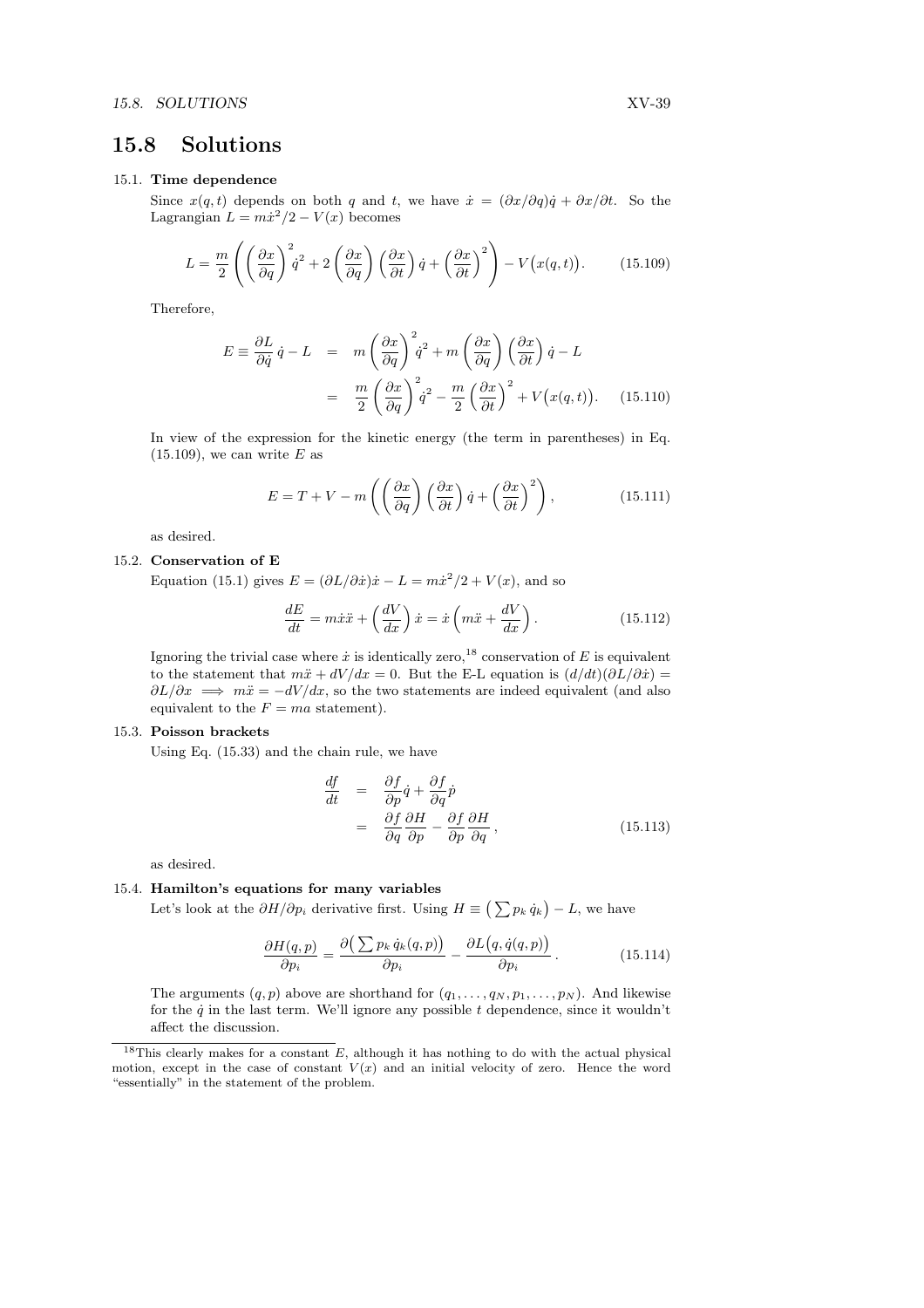In the first term on the right-hand side of Eq. (15.114),  $\sum p_k \dot{q}_k(q, p)$  depends on  $p_i$  partly because of the factor of  $p_k$  when  $k = i$ , and partly because all the  $q_k$ p<sub>i</sub> partly because of the factor of  $p_k$  when  $k = i$ , and partly because all the  $q_k$ <br>(possibly) depend on  $p_i$ . So we have  $\partial \left( \sum p_k \dot{q}_k(q, p) \right) / \partial p_i = \dot{q}_i + \sum p_k (\partial \dot{q}_k / \partial p_i)$ . In the second term,  $L(q, \dot{q}(q, p))$  depends on  $p_i$  because all the  $\dot{q}$ 's (possibly) depend on  $p_i$ , so we have

$$
\frac{\partial L(q, \dot{q}(q, p))}{\partial p_i} = \sum_k \frac{\partial L(q, \dot{q})}{\partial \dot{q}_k} \frac{\partial \dot{q}_k(q, p)}{\partial p_i}.
$$
\n(15.115)

But  $p_k \equiv \partial L(q, \dot{q})/\partial \dot{q}_k$ , so if we substitute these results into Eq. (15.114), we obtain (dropping the  $(q, p)$  arguments)

$$
\frac{\partial H}{\partial p_i} = \left( \dot{q}_i + \sum_k p_k \frac{\partial \dot{q}_k}{\partial p_i} \right) - \sum_k p_k \frac{\partial \dot{q}_k}{\partial p_i} \n= \dot{q}_i,
$$
\n(15.116)

as desired.

as desired.<br>Let's now calculate  $\partial H/\partial q_i$ . Using  $H \equiv \big(\sum p_k \,\dot q_k\big) - L,$  we have

$$
\frac{\partial H(q,p)}{\partial q_i} = \frac{\partial \left(\sum p_k \dot{q}_k(q,p)\right)}{\partial q_i} - \frac{\partial L\big(q, \dot{q}(q,p)\big)}{\partial q_i} \,. \tag{15.117}
$$

In the first term on the right-hand side,  $\sum p_k \dot{q}_k(q, p)$  depends on  $q_i$  because all In the first term on the right-hand side,  $\sum p_k q_k(q, p)$  depends on  $q_i$  because all<br>the  $\dot{q}$ 's (possibly) depend on  $q_i$ , so we have  $\partial \left( \sum p_k \dot{q}_k(q, p) \right) / \partial q_i = \sum p_k \partial \dot{q}_k / \partial q_i$ . In the second term,  $L(q, \dot{q}(q, p))$  depends on  $q_i$  partly because of the (possible)  $q_i$ dependence in the first argument, and partly because all the  $\dot{q}$ 's (possibly) depend on  $q_i$ . So we have

$$
\frac{\partial L(q, \dot{q}(q, p))}{\partial q_i} = \frac{\partial L(q, \dot{q})}{\partial q_i} + \sum_k \frac{\partial L(q, \dot{q})}{\partial \dot{q}_k} \frac{\partial \dot{q}_k(q, p)}{\partial q_i}.
$$
(15.118)

As above, we can use  $p_k \equiv \partial L(q, \dot{q})/\partial \dot{q}_k$  in the second term here. But also, for the first term, the Euler-Lagrange equation for the ith coordinate (which holds, because we're looking at the actual classical motion of the particle) tells us that

$$
\frac{d}{dt}\left(\frac{\partial L(q,\dot{q})}{\partial \dot{q}_i}\right) = \frac{\partial L(q,\dot{q})}{\partial q_i} \implies \dot{p}_i = \frac{\partial L(q,\dot{q})}{\partial q_i}.
$$
\n(15.119)

If we substitute these results into Eq. (15.117), we obtain (dropping the  $(q, p)$  arguments)

$$
\frac{\partial H}{\partial q_i} = \sum_k p_k \frac{\partial \dot{q}_k}{\partial q_i} - \left(\dot{p}_i + \sum_k p_k \frac{\partial \dot{q}_k}{\partial q_i}\right)
$$
\n
$$
= -\dot{p}_i,
$$
\n(15.120)

as desired. Putting everything together, we have the  $2N$  Hamilton's equations:

$$
\dot{q}_i = \frac{\partial H}{\partial p_i}
$$
, and  $\dot{p}_i = -\frac{\partial H}{\partial q_i}$ , for  $1 \le i \le N$ . (15.121)

#### 15.5. Equivalent Lagrangians

FIRST SOLUTION: With  $L' \equiv L + dF/dt$ , our goal is to show that the E-L equation,

$$
\frac{d}{dt}\left(\frac{\partial L'}{\partial \dot{q}}\right) = \frac{\partial L'}{\partial q},\qquad(15.122)
$$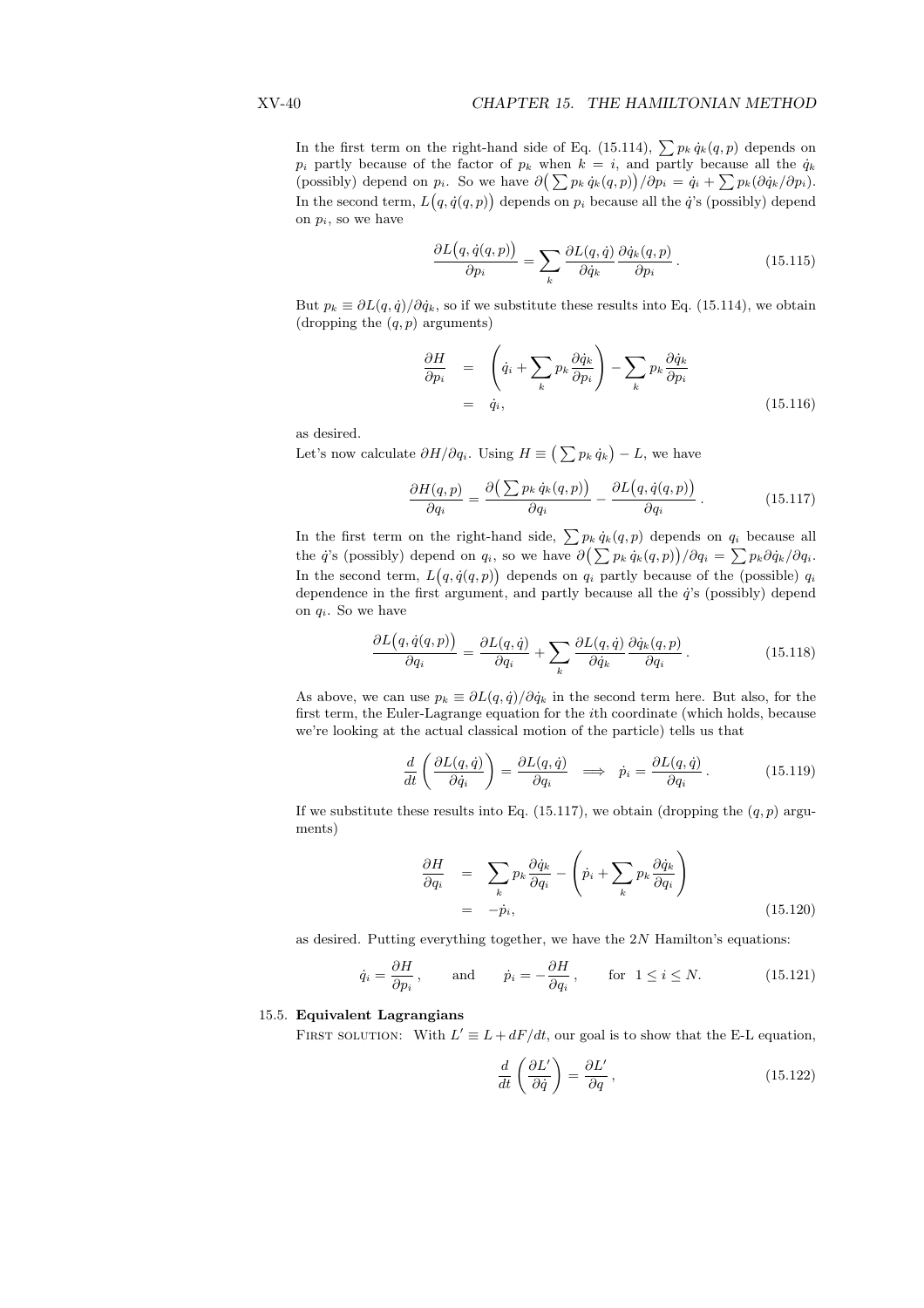is exactly the same equation as the original E-L equation,

$$
\frac{d}{dt}\left(\frac{\partial L}{\partial \dot{q}}\right) = \frac{\partial L}{\partial q}.
$$
\n(15.123)

We can demonstrate this by simply plugging  $L' \equiv L + dF/dt$  into Eq. (15.122). First note that the chain rule gives

$$
\frac{dF(q,t)}{dt} = \frac{\partial F(q,t)}{\partial q}\dot{q} + \frac{\partial F(q,t)}{\partial t}.
$$
\n(15.124)

(The possible  $(\partial F/\partial \dot{q})\ddot{q}$  term is missing due to the assumption of no  $\dot{q}$  dependence.) So we have  $(\partial/\partial \dot{q})(dF/dt) = \partial F/\partial q$ . Using this in Eq. (15.122) gives

$$
\frac{d}{dt} \left( \frac{\partial (L + dF/dt)}{\partial \dot{q}} \right) = \frac{\partial (L + dF/dt)}{\partial q}
$$
\n
$$
\implies \frac{d}{dt} \left( \frac{\partial L}{\partial \dot{q}} + \frac{\partial F}{\partial q} \right) = \frac{\partial}{\partial q} \left( L + \frac{dF}{dt} \right). \tag{15.125}
$$

This equation is the same as Eq.  $(15.123)$  if the terms involving F cancel, that is, if

$$
\frac{d}{dt}\left(\frac{\partial F(q,t)}{\partial q}\right) = \frac{\partial}{\partial q}\left(\frac{dF(q,t)}{dt}\right). \tag{15.126}
$$

Using the chain rule on the left side and substituting Eq. (15.124) into the parentheses on the right, this is equivalent to

$$
\frac{\partial^2 F}{\partial q^2} \dot{q} + \frac{\partial^2 F}{\partial t \partial q} = \frac{\partial^2 F}{\partial q^2} \dot{q} + \frac{\partial^2 F}{\partial q \partial t},
$$
\n(15.127)

which is indeed true, due to the commutativity of partial derivatives.

SECOND SOLUTION: A general function  $F(q, t)$  is the sum of terms of the form  $f(q,t) = Aq^n t^m$ . So it will suffice to show explicitly that the function  $f(q,t)$  $Aq^n t^m$  yields no effect on the equation of motion. This is straightforward but tedious. First, we have  $d(Aq^n t^m)/dt = A nq^{n-1} \dot{q}t^m + Aq^n mt^{m-1}$ . The new E-L equation,  $\mathbf{r}$ 

$$
\frac{d}{dt}\left(\frac{\partial(L+df/dt)}{\partial \dot{q}}\right) = \frac{\partial(L+df/dt)}{\partial q},\qquad(15.128)
$$

is the same as the old E-L equation,  $(d/dt)(\partial L/\partial \dot{q}) = \partial L/\partial q$ , if the terms involving f cancel, that is, if

$$
\frac{d}{dt}\left(\frac{\partial(df/dt)}{\partial \dot{q}}\right) = \frac{\partial(df/dt)}{\partial q} \tag{15.129}
$$

$$
\iff \frac{d}{dt} \left( \frac{\partial (Anq^{n-1}\dot{q}t^m + Aq^nmt^{m-1})}{\partial \dot{q}} \right) = \frac{\partial (Anq^{n-1}\dot{q}t^m + Aq^nmt^{m-1})}{\partial q}
$$
\n
$$
\iff \frac{d(Anq^{n-1}t^m)}{dt} = An(n-1)q^{n-2}\dot{q}t^m + Anq^{n-1}mt^{m-1},
$$

which is indeed true, as you can quickly verify.

THIRD SOLUTION: The above two mathematical solutions probably weren't too enlightening, so we'll present a solution here that actually gets to the underlying physics of why  $L'$  yields the same E-L equation as  $L$ . The E-L equation is derived from the principle of stationary action, so it might behoove us to back up and start our reasoning there.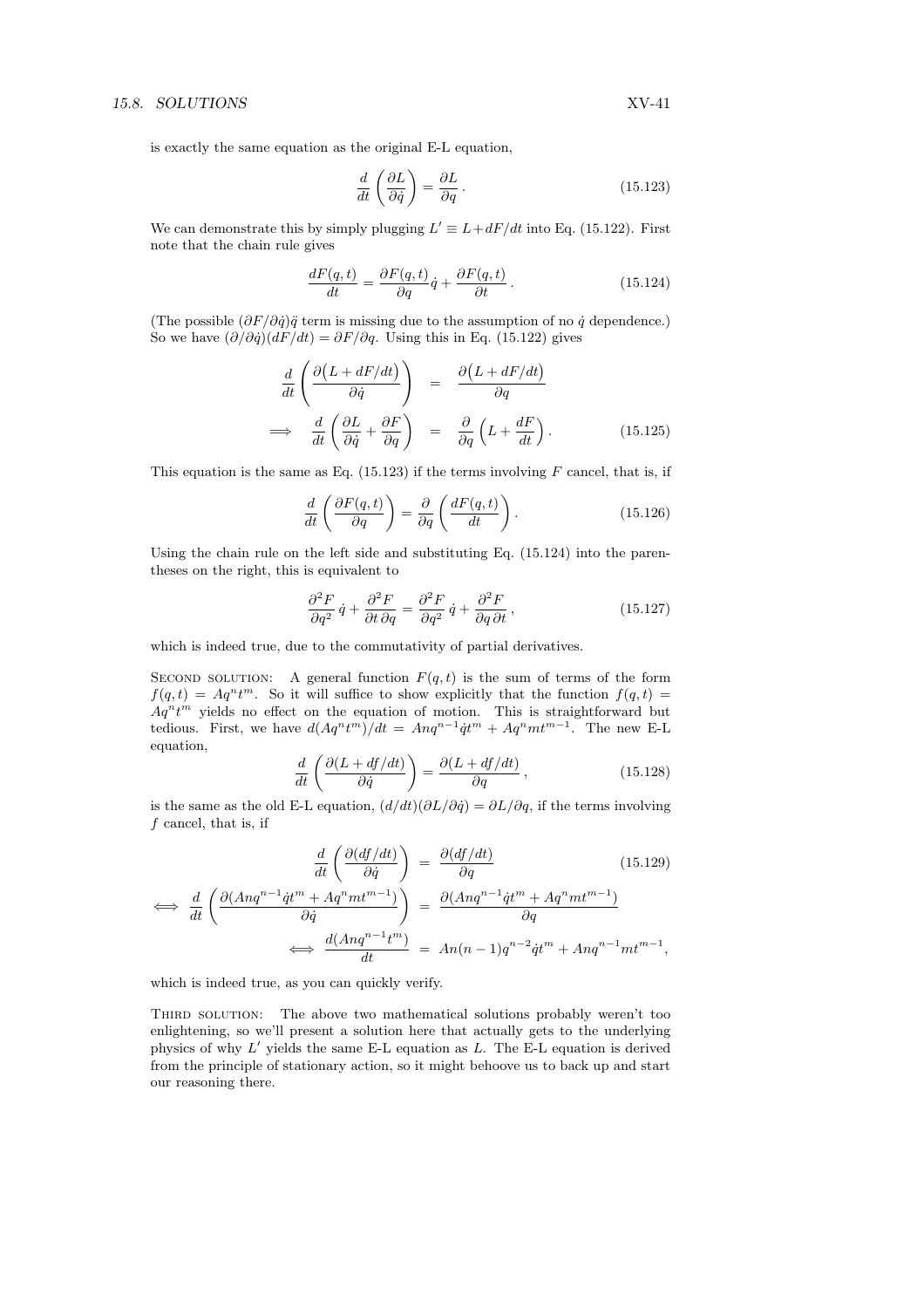The critical point to realize is that the addition of  $dF(q, t)/dt$  doesn't affect the stationary property of the action, because the action for the new Lagrangian is

$$
\int_{t_1}^{t_2} L' dt = \int_{t_1}^{t_2} (L + dF/dt) dt = \int_{t_1}^{t_2} L dt + \left( F(q(t_2), t_2) - F(q(t_1), t_1) \right), (15.130)
$$

and the last terms here involving  $F$  don't change when we vary the path  $q(t)$ , because it is understood that the variation vanishes at the boundary points.<sup>19</sup> So we have effectively added on a constant (assuming  $t_1$  and  $t_2$  are given), as far as the action is concerned. Therefore, since  $L$  and  $L'$  differ by a constant, if a given path yields a stationary action for  $L$ , then it also yields a stationary action for  $L'$ . In other words,  $L$  and  $L'$  describe the same system. And since the E-L equation is derived from the principle of stationary action, the path that satisfies the E-L equation for L also satisfies the E-L equation for  $L'$ .

#### 15.6. Atwood's 1

If the left mass moves up by  $x$ , then the right mass moves down by  $x$ , so the Lagrangian is

$$
L = \frac{1}{2}m_1\dot{x}^2 + \frac{1}{2}m_2\dot{x}^2 - (m_1 - m_2)x.
$$
 (15.131)

The momentum conjugate to x is  $p \equiv \partial L/\partial \dot{x} = (m_1 + m_2)\dot{x}$ , so the Hamiltonian is

$$
H = p\dot{x} - L = \frac{1}{2}(m_1 + m_2)\dot{x}^2 + (m_1 - m_2)x
$$

$$
= \frac{p^2}{2(m_1 + m_2)} + (m_1 - m_2)x.
$$
 (15.132)

Hamilton's equations are then

$$
\begin{aligned}\n\dot{x} &= \frac{\partial H}{\partial p} \quad \Longrightarrow \quad \dot{x} = \frac{p}{(m_1 + m_2)},\\ \n\dot{p} &= -\frac{\partial H}{\partial x} \quad \Longrightarrow \quad \dot{p} = -(m_1 - m_2)g.\n\end{aligned} \tag{15.133}
$$

The first of these simply reproduces the definition of  $p$ , while the second is identical to the Euler-Lagrange equation,

$$
\frac{d}{dt}\left(\frac{\partial L}{\partial \dot{x}}\right) = \frac{\partial L}{\partial x} \implies \frac{dp}{dt} = \frac{\partial L}{\partial x} \implies \dot{p} = -(m_1 - m_2)g. \tag{15.134}
$$

#### 15.7. Atwood's 2

If the right two masses move up by  $x$  and  $y$ , then the left mass moves down by  $(x + y)/2$ . This follows from conservation of string, because the average height of the right two masses always remains the same distance below the center of the right pulley, and the displacement of the left mass is equal and opposite to the displacement of the right pulley. The Lagrangian is therefore

$$
L = \frac{1}{2}(2m)\left(\frac{\dot{x} + \dot{y}}{2}\right)^2 + \frac{1}{2}m\dot{x}^2 + \frac{1}{2}(2m)\dot{y}^2 + (2m)g\left(\frac{x+y}{2}\right) - mgx - (2m)gy
$$
  
= 
$$
\frac{3}{4}m\dot{x}^2 + \frac{1}{2}m\dot{x}\dot{y} + \frac{5}{4}m\dot{y}^2 - mgy.
$$
 (15.135)

The conjugate momenta are

$$
p_x \equiv \frac{\partial L}{\partial \dot{x}} = \frac{3m\dot{x}}{2} + \frac{m\dot{y}}{2} \quad \text{and} \quad p_y \equiv \frac{\partial L}{\partial \dot{y}} = \frac{m\dot{x}}{2} + \frac{5m\dot{y}}{2}. \quad (15.136)
$$

<sup>&</sup>lt;sup>19</sup>These terms depend on  $t_1$  and  $t_2$ , of course, but the point is that they don't depend on the path, because  $q(t_1)$  is assumed to be the same for all paths, and likewise for  $q(t_2)$ .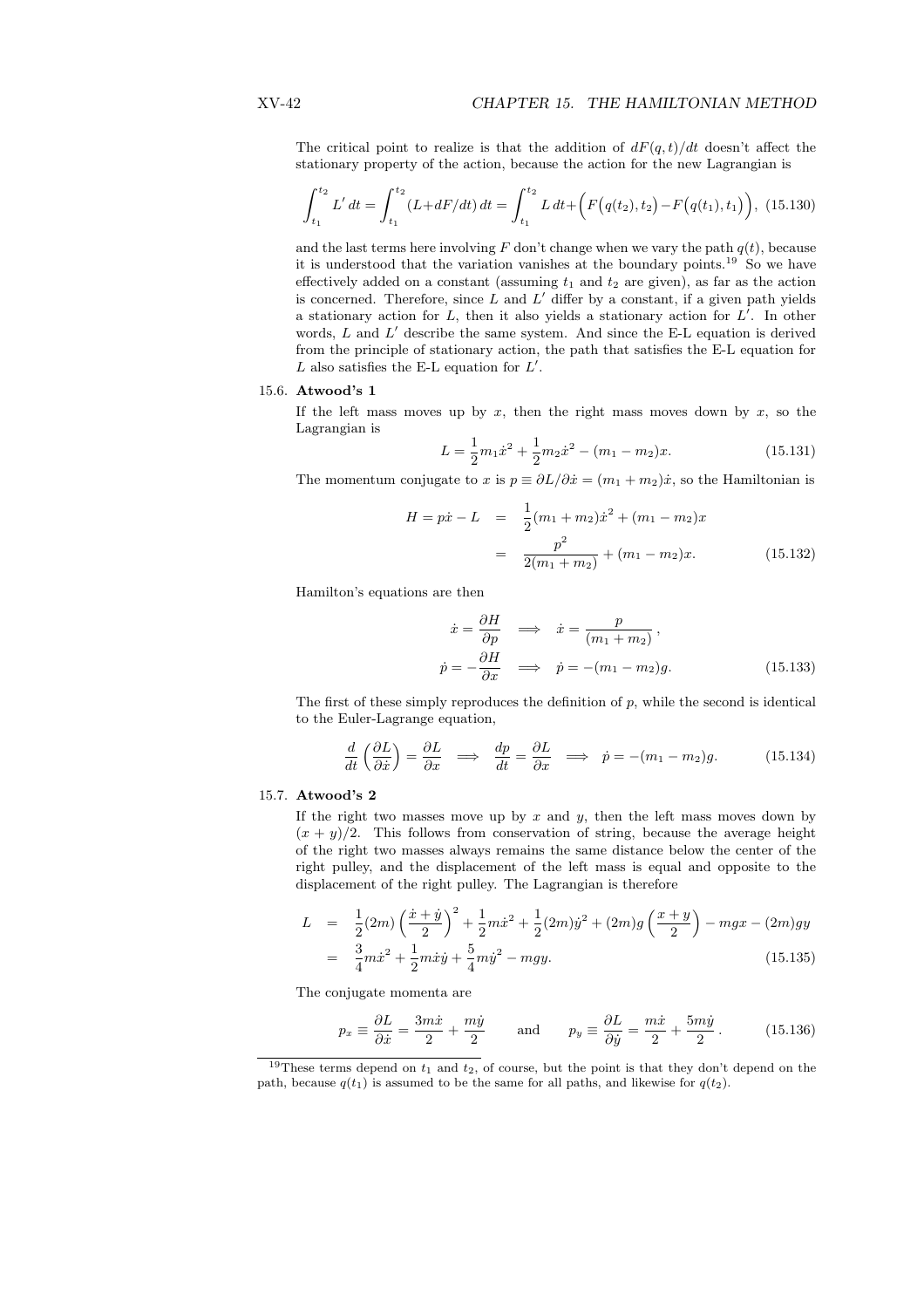Inverting these to solve for  $\dot{x}$  and  $\dot{y}$  gives

$$
\dot{x} = \frac{1}{7m}(5p_x - p_y) \quad \text{and} \quad \dot{y} = \frac{1}{7m}(-p_x + 3p_y). \quad (15.137)
$$

Using these expressions to eliminate  $\dot{x}$  and  $\dot{y}$  in favor of  $p_x$  and  $p_y$ , you can verify that the Hamiltonian is

$$
H = p_x \dot{x} + p_y \dot{y} - L = \frac{3}{4} m \dot{x}^2 + \frac{1}{2} m \dot{x} \dot{y} + \frac{5}{4} m \dot{y}^2 + mgy
$$
  

$$
= \frac{1}{14m} (5p_x^2 - 2p_x p_y + 3p_y^2) + mgy. \tag{15.138}
$$

The four Hamilton's equations are then

$$
\begin{aligned}\n\dot{x} &= \frac{\partial H}{\partial p_x} \implies \dot{x} = \frac{1}{7m}(5p_x - p_y), \\
\dot{p}_x &= -\frac{\partial H}{\partial x} \implies \dot{p}_x = 0, \\
\dot{y} &= \frac{\partial H}{\partial p_y} \implies \dot{y} = \frac{1}{7m}(-p_x + 3p_y), \\
\dot{p}_y &= -\frac{\partial H}{\partial y} \implies \dot{p}_y = -mg.\n\end{aligned}
$$
\n(15.139)

The first and third of these simply reproduce Eq. (15.137), while the second and fourth are identical to the Euler-Lagrange equations,

$$
\frac{d}{dt}\left(\frac{\partial L}{\partial \dot{x}}\right) = \frac{\partial L}{\partial x} \implies \frac{dp_x}{dt} = \frac{\partial L}{\partial x} \implies \dot{p}_x = 0,
$$
\n
$$
\frac{d}{dt}\left(\frac{\partial L}{\partial \dot{y}}\right) = \frac{\partial L}{\partial y} \implies \frac{dp_y}{dt} = \frac{\partial L}{\partial y} \implies \dot{p}_y = -mg. \tag{15.140}
$$

REMARKS: The conservation of  $p_x$  is a consequence of the fact that x is a cyclic coordinate, which in turn is a consequence of our specific choice of the masses. For randomly chosen masses, in general neither coordinate is cyclic.

Using the  $p_x$  in Eq. (15.136),  $\dot{p}_x = 0$  implies that  $\ddot{y} = -3\ddot{x}$  at all times. That is, the downward acceleration of the right mass is three times the upward acceleration of the middle mass. If we plug this relation into the fourth of Hamilton's equations, which says that (using the  $p_y$  in Eq. (15.136))  $m\ddot{x}/2 + 5m\ddot{y}/2 = -mg$ , we find that the accelerations of the right two masses are  $\ddot{x} = g/7$  and  $\ddot{y} = -3g/7$ . And then the acceleration of the left mass is the negative of the average of these, which equals  $g/7$ . If you wish, you can verify these accelerations by solving this problem with  $F = ma$ .

If you want to demonstrate how the Hamiltonian method can be monumentally more cumbersome than the Lagrangian method, you can try to solve this problem in the case of three general masses,  $m_1, m_2, m_3$ .

#### 15.8. Two masses and a spring

The position of the right mass is  $x + z$ , so the Lagrangian is

$$
L = \frac{1}{2}m\dot{x}^2 + \frac{1}{2}m(\dot{x} + \dot{z})^2 - \frac{1}{2}kz^2.
$$
 (15.141)

The conjugate momenta are

$$
p_x \equiv \frac{\partial L}{\partial \dot{x}} = 2m\dot{x} + m\dot{z} \quad \text{and} \quad p_z \equiv \frac{\partial L}{\partial \dot{z}} = m(\dot{x} + \dot{z}). \quad (15.142)
$$

Inverting these to solve for  $\dot{x}$  and  $\dot{z}$  gives

$$
\dot{x} = \frac{1}{m}(p_x - p_z)
$$
 and  $\dot{z} = \frac{1}{m}(-p_x + 2p_z).$  (15.143)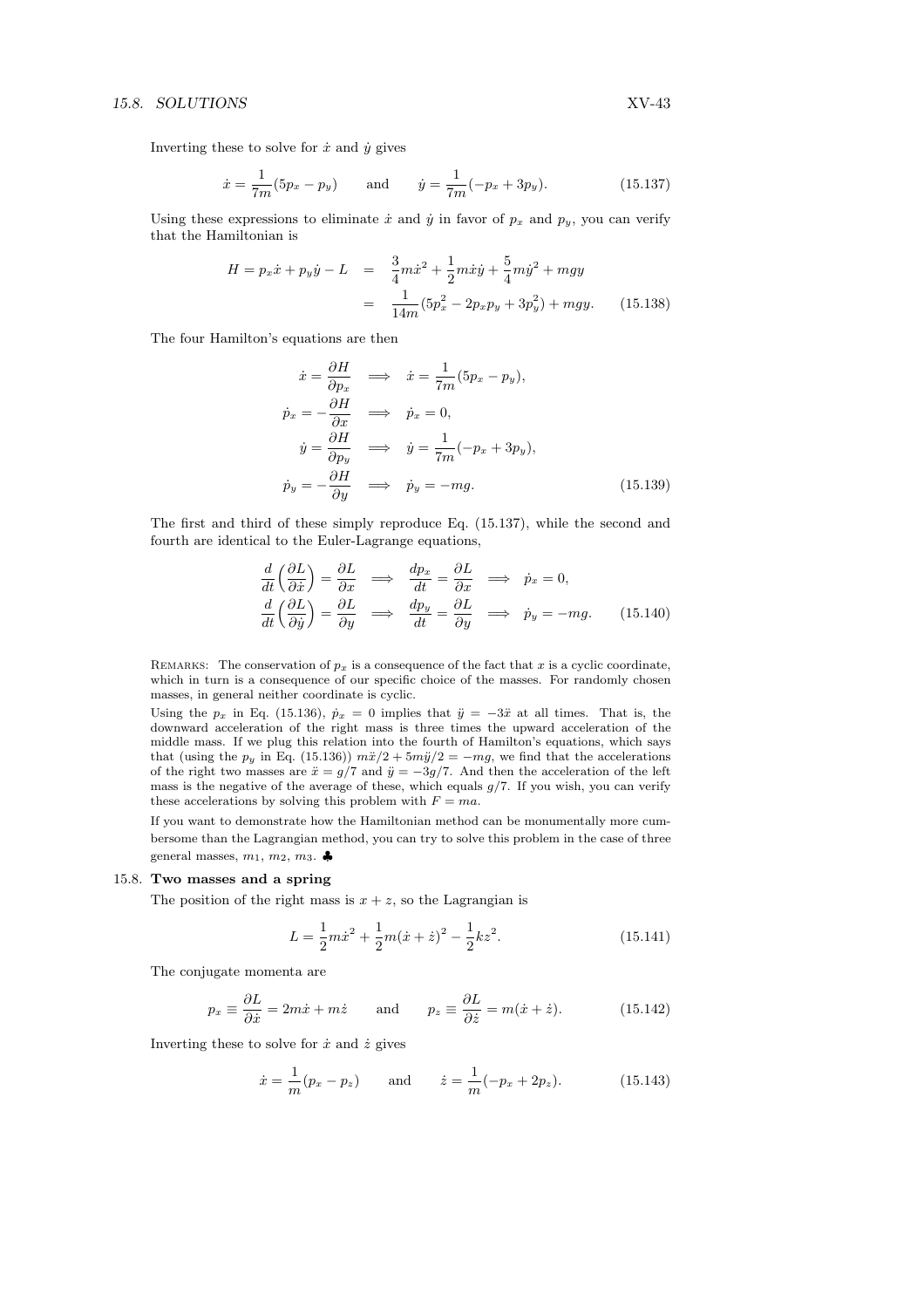Using these expressions to eliminate  $\dot{x}$  and  $\dot{z}$  in favor of  $p_x$  and  $p_z$ , you can verify that the Hamiltonian is

$$
H = p_x \dot{x} + p_z \dot{z} - L = \frac{1}{2} m \dot{x}^2 + \frac{1}{2} m (\dot{x} + \dot{z})^2 + \frac{1}{2} k z^2
$$
  

$$
= \frac{1}{m} \left( \frac{p_x^2}{2} - p_x p_z + p_z^2 \right) + \frac{1}{2} k z^2.
$$
 (15.144)

The four Hamilton's equations are then

$$
\begin{aligned}\n\dot{x} &= \frac{\partial H}{\partial p_x} \implies \dot{x} = \frac{1}{m}(p_x - p_z), \\
\dot{p}_x &= -\frac{\partial H}{\partial x} \implies \dot{p}_x = 0, \\
\dot{z} &= \frac{\partial H}{\partial p_z} \implies \dot{z} = \frac{1}{m}(-p_x + 2p_z), \\
\dot{p}_z &= -\frac{\partial H}{\partial z} \implies \dot{p}_z = -kz.\n\end{aligned}
$$
(15.145)

The first and third of these simply reproduce Eq. (15.143), while the second and fourth are identical to the Euler-Lagrange equations,

$$
\frac{d}{dt}\left(\frac{\partial L}{\partial \dot{x}}\right) = \frac{\partial L}{\partial x} \implies \frac{dp_x}{dt} = \frac{\partial L}{\partial x} \implies \dot{p}_x = 0,
$$
\n
$$
\frac{d}{dt}\left(\frac{\partial L}{\partial \dot{z}}\right) = \frac{\partial L}{\partial z} \implies \frac{dp_z}{dt} = \frac{\partial L}{\partial z} \implies \dot{p}_z = -kz.
$$
\n(15.146)

The  $p_x$  equation is the statement that the total momentum of the system is conserved, because  $p_x = m\dot{x} + m(\dot{x} + \dot{z}) \equiv m\dot{x}_1 + m\dot{x}_2$ , where  $x_1$  and  $x_2$  are the positions of the two masses. The  $\dot{p}_z = -kz$  equation is equivalent to  $(d/dt)(mx_2) = -kz$ , which is simply the  $F = ma$  statement for the right mass.

#### 15.9.  $y = f(x)$  constraint

The horizontal speed is  $\dot{x}$ , and the vertical speed is  $\dot{x}$  times the slope, or  $\dot{x} \cdot f'(x)$ . So the Lagrangian is (with f and f' written as shorthand for  $f(x)$  and  $f'(x)$ )

$$
L = \frac{1}{2}m(1 + f'^2)\dot{x}^2 - mgf.
$$
 (15.147)

The momentum conjugate to x is  $p \equiv \partial L/\partial \dot{x} = m(1 + f'^2)\dot{x}$ , so the Hamiltonian is

$$
H = p\dot{x} - L = \frac{1}{2}m(1 + f'^2)\dot{x}^2 + mgf
$$
  
= 
$$
\frac{p^2}{2m(1 + f'^2)} + mgf.
$$
 (15.148)

Hamilton's equations are then

∂H

$$
\begin{aligned}\n\dot{x} &= \frac{\partial H}{\partial p} \quad \Longrightarrow \quad \dot{x} = \frac{p}{m(1 + f'^2)},\\ \n\dot{p} &= -\frac{\partial H}{\partial x} \quad \Longrightarrow \quad \dot{p} = \frac{p^2 f' f''}{m(1 + f'^2)^2} - mgf'.\n\end{aligned} \tag{15.149}
$$

The first of these simply reproduces the definition of  $p$ . The second one can be rewritten as

$$
\frac{d}{dt}\left(m(1+f'^2)\dot{x}\right) = \frac{\left(m(1+f'^2)\dot{x}\right)^2 f' f''}{m(1+f'^2)^2} - mgf'
$$
\n
$$
\implies \frac{d}{dt}\left((1+f'^2)\dot{x}\right) = f'f''\dot{x}^2 - gf'.
$$
\n(15.150)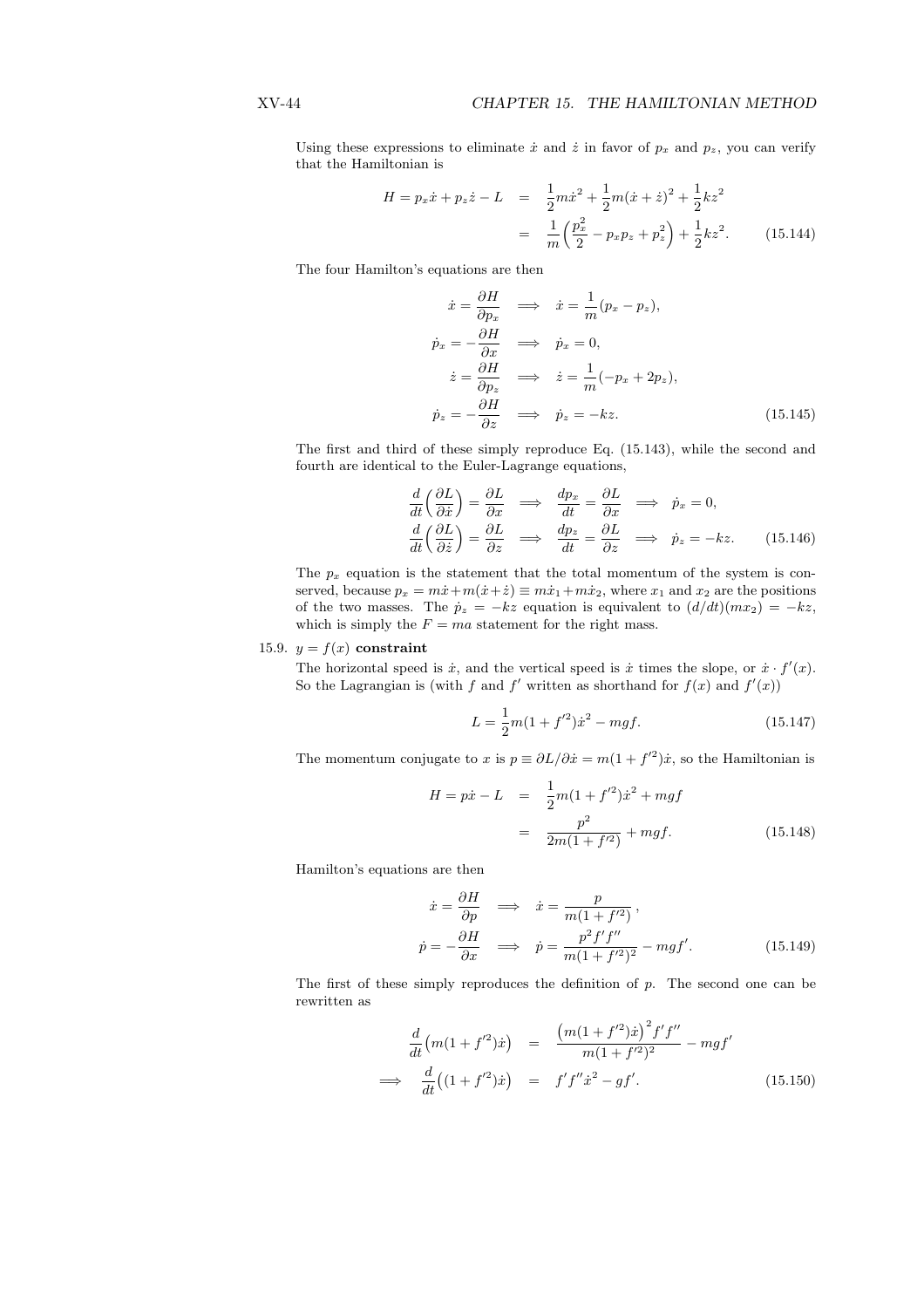This is the same are the E-L equation, namely

$$
\frac{d}{dt}\left(\frac{\partial L}{\partial \dot{x}}\right) = \frac{\partial L}{\partial x} \implies \frac{d}{dt}\left((1+f'^2)\dot{x}\right) = f'f''\dot{x}^2 - gf'.\tag{15.151}
$$

REMARK: Note that if we simplify Eq. (15.151), it becomes

$$
(1+f'^2)\ddot{x} + (2f'f''\dot{x})\dot{x} = f'f''\dot{x}^2 - gf'
$$
  
\n
$$
\implies (1+f'^2)\ddot{x} + f'f''\dot{x}^2 + gf' = 0.
$$
 (15.152)

This is just a disguised form of conservation of energy, because in view of the energy given by the first form of the Hamiltonian in Eq. (15.148), the conservation-of-energy statement is

$$
0 = \frac{d}{dt} \left( \frac{1}{2}m(1+f'^2)\dot{x}^2 + mgf \right)
$$
  
\n
$$
\implies 0 = (1+f'^2)\dot{x}\ddot{x} + (f'f''\dot{x})\dot{x}^2 + gf'\dot{x}
$$
  
\n
$$
\implies 0 = (1+f'^2)\ddot{x} + f'f''\dot{x}^2 + gf'.
$$
 (15.153)

It is no surprise that the E-L equation (or Hamilton's second equation) is equivalent to the conservation-of-energy statement, because the E-L equation was used in the derivation of energy conservation back in Chapter 6 (see Eq. (6.53)). Alternatively, we originally derived conservation of E by using  $F = ma$  back in Chapter 5 (see the beginning of Section 5.1), and we know that the E-L equation contains the same information as  $F = ma$ .

#### 15.10. Spring and moving wall

The position of the mass with respect to the location of the wall at  $t = 0$  (which we'll arbitrarily take as our origin) is  $\ell_0 + z + X_{\text{wall}}$ , because the definition of z implies that  $\ell_0 + z$  is the position with respect to the wall. So the velocity of the mass is  $\dot{z} + \dot{X}_{\text{wall}} = \dot{z} + A\omega \cos \omega t$ . The Lagrangian is therefore

$$
L = \frac{1}{2}m(\dot{z} + A\omega\cos\omega t)^2 - \frac{1}{2}kz^2.
$$
 (15.154)

The momentum conjugate to z is  $p \equiv \partial L/\partial \dot{z} = m(\dot{z} + A\omega \cos \omega t)$ , which can be inverted to give  $\dot{z} = p/m - A\omega \cos \omega t$ . So the Hamiltonian is

$$
H = p\dot{z} - L = p\left(\frac{p}{m} - A\omega\cos\omega t\right) - \left(\frac{p^2}{2m} - \frac{1}{2}kz^2\right)
$$

$$
= \frac{p^2}{2m} - p(A\omega\cos\omega t) + \frac{1}{2}kz^2.
$$
(15.155)

Hamilton's equations are then

$$
\dot{z} = \frac{\partial H}{\partial p} \implies \dot{z} = \frac{p}{m} - A\omega \cos \omega t,
$$
  

$$
\dot{p} = -\frac{\partial H}{\partial z} \implies \dot{p} = -kz.
$$
 (15.156)

The first of these simply reproduces the definition of  $p$ , while the second is identical to the Euler-Lagrange equation,

$$
\frac{d}{dt}\left(\frac{\partial L}{\partial \dot{z}}\right) = \frac{\partial L}{\partial z} \implies \frac{dp}{dt} = \frac{\partial L}{\partial z} \implies \dot{p} = -kz.
$$
 (15.157)

This is simply the  $F = ma$  statement, because the force on the mass is  $-kz$  (and p is indeed the actual linear momentum). If we use  $p = m(\dot{z} + A\omega \cos \omega t)$  to write everything in terms of  $z$ , the E-L equation becomes

$$
m\ddot{z} - m A \omega^2 \sin \omega t = -kz \implies m\ddot{z} + kz = m A \omega^2 \sin \omega t, \qquad (15.158)
$$

which looks like the equation for a driven undamped oscillator. But note that  $z$ represents the stretch of the spring, and not the actual position of the mass.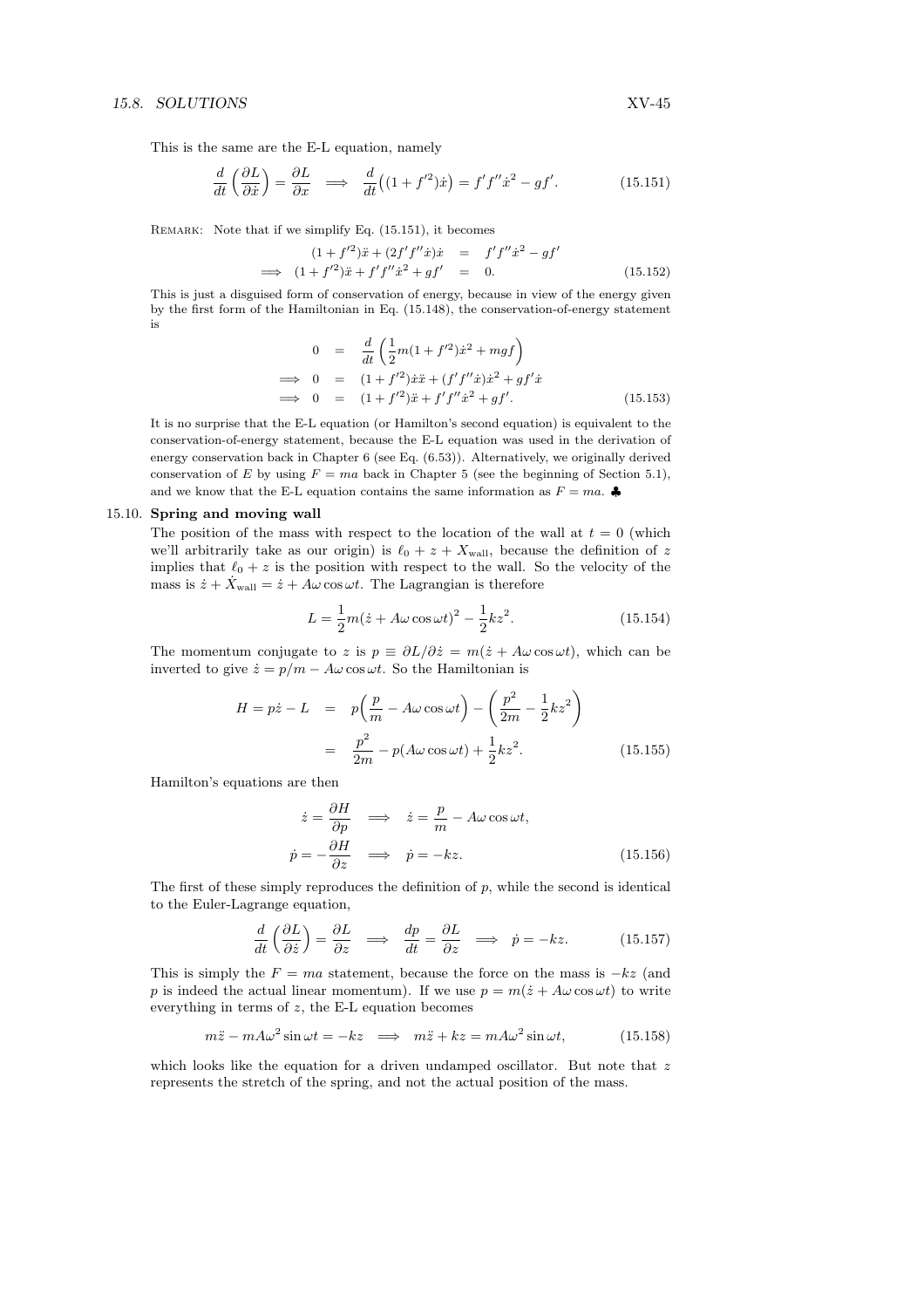The Hamiltonian in Eq. (15.155) is not the energy, because the relation between the stretch z and the Cartesian coordinate x is  $x = z + X_{\text{wall}}$  (plus a constant, depending on the choice of origin). And since  $X_{wall} = A \sin \omega t$ , the relation between z and x involves t, thereby causing  $H$  to not be the energy, by Theorem 15.1. And  $H$  is not conserved, because there is explicit  $t$  dependence in  $L$ .

REMARK: *H* isn't conserved, and it isn't the energy. So might the energy in fact be conserved? Let's see. Since  $p$  is the actual linear momentum, the energy of the spring-plusmass system is  $E = p^2/2m + kz^2/2$ , so we have  $\mathbf{r}$ 

$$
\frac{dE}{dt} = \frac{d}{dt} \left( \frac{p^2}{2m} + \frac{kz^2}{2} \right) = \frac{p}{m}\dot{p} + kz\dot{z}.
$$
 (15.159)

Using the definition of  $p$  and the second of Hamilton's equations to rewrite  $p$  and  $\dot{p}$ , respectively, this becomes

$$
\frac{dE}{dt} = (\dot{z} + A\omega\cos\omega t)(-kz) + kz\dot{z} = (-kz)(A\omega\cos\omega t). \tag{15.160}
$$

Since this is not identically equal to zero, the energy is not conserved.

The result in Eq. (15.160) makes sense, because it is the rate at which work is done (that is, the power  $P$ ) on the end of the spring that is attached to the wall. This is true because

$$
P = \frac{dW}{dt} = F \frac{dX_{\text{wall}}}{dt} = (-kz)(A\omega\cos\omega t). \tag{15.161}
$$

The force that the wall applies to the spring is  $F = -kz$  here, due to Newton's third law and the fact that the spring applies a force of  $+kz$  to the wall.

#### 15.11. Bead on a rotating hoop

The velocity components along the hoop and perpendicular to it (in the direction perpendicular to the plane of the page) are  $R\dot{\theta}$  and  $(R\sin\theta)\omega$ . And the potential energy relative to the center is  $-mgR\cos\theta$ . So the Lagrangian is

$$
L = \frac{1}{2}m(R^2\dot{\theta}^2 + R^2\omega^2\sin^2\theta) + mgR\cos\theta.
$$
 (15.162)

The momentum conjugate to  $\theta$  is  $p \equiv \partial L/\partial \dot{\theta} = mR^2 \dot{\theta}$ , so the Hamiltonian is

$$
H = p\dot{\theta} - L = \frac{1}{2}m(R^2\dot{\theta}^2 - R^2\omega^2\sin^2\theta) - mgR\cos\theta
$$

$$
= \frac{p^2}{2mR^2} - \frac{1}{2}mR^2\omega^2\sin^2\theta - mgR\cos\theta. \tag{15.163}
$$

Hamilton's equations are then

$$
\dot{\theta} = \frac{\partial H}{\partial p} \implies \dot{\theta} = \frac{p}{mR^2},
$$
\n
$$
\dot{p} = -\frac{\partial H}{\partial \theta} \implies \dot{p} = mR^2\omega^2 \sin\theta \cos\theta - mgR\sin\theta. \tag{15.164}
$$

The first of these simply reproduces the definition of  $p$ , while the second is identical to the Euler-Lagrange equation,

$$
\frac{d}{dt}\left(\frac{\partial L}{\partial \dot{\theta}}\right) = \frac{\partial L}{\partial \theta} \implies \frac{dp}{dt} = \frac{\partial L}{\partial \theta} \implies \dot{p} = mR^2\omega^2 \sin\theta \cos\theta - mgR\sin\theta. \tag{15.165}
$$

Using the definition of p, this can be written as  $mR^2\ddot{\theta} = mR^2\omega^2 \sin\theta \cos\theta$  $mgR\sin\theta$ . See Problem 6.11 for the interesting implications of this equation of motion.

The Hamiltonian in Eq. (15.163) is not the energy, because the Cartesian coordinates  $(x, y)$  in the horizontal plane are related to  $\theta$  by  $(x, y) = R \sin \theta(\cos \omega t, \sin \omega t)$ , up to a phase. Since this relation involves  $t$ , the Hamiltonian is not the energy. But  $H$ is in fact conserved, because there is no  $t$  dependence in  $L$ .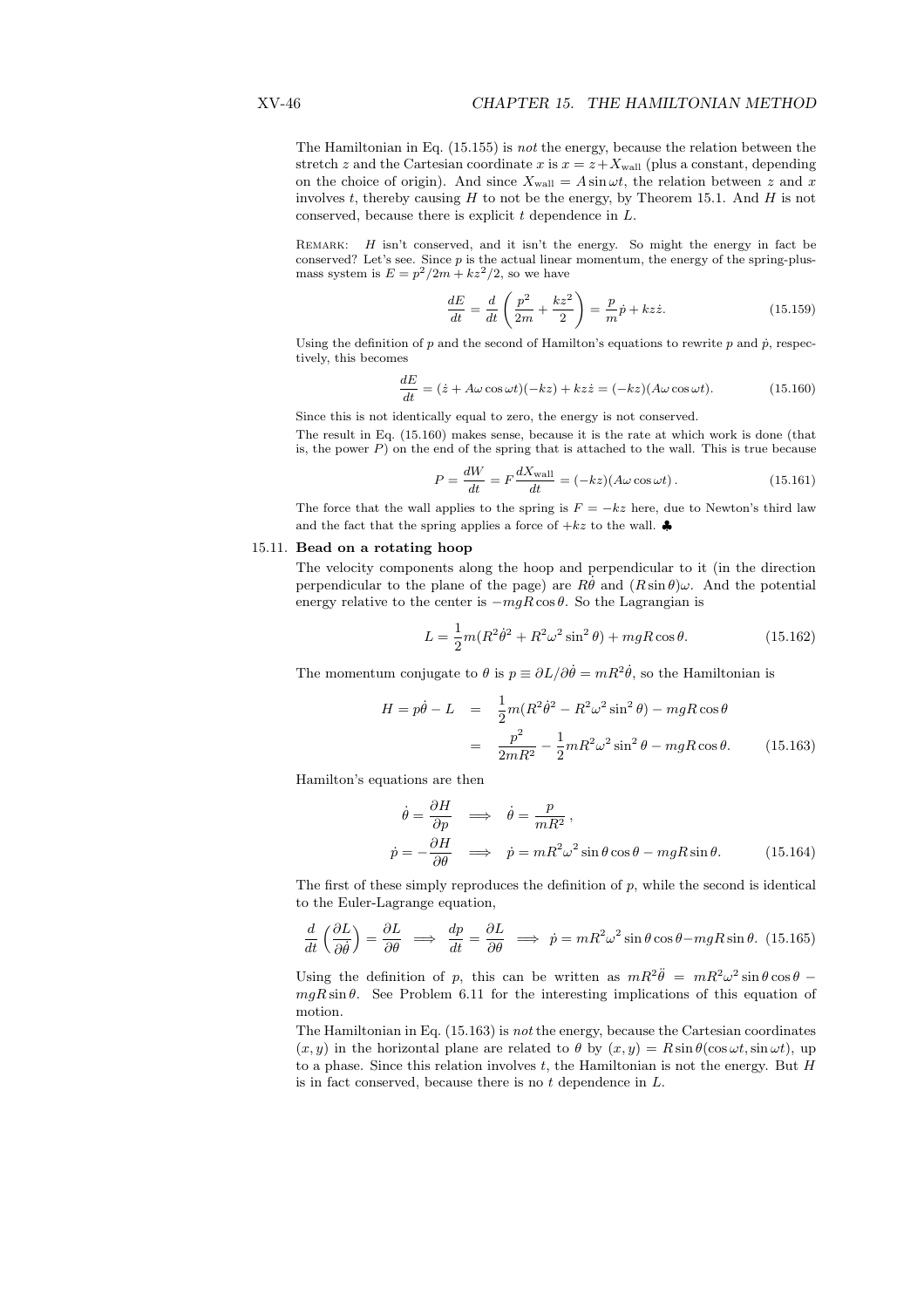REMARK: The Hamiltonian in Eq. (15.163) differs from the energy due to the minus sign in the second term. So this means that the energy equals  $H + mR^2\omega^2 \sin^2\theta$ . But as noted above, H is conserved. So the energy takes the form of a constant plus  $mR^2\omega^2\sin^2\theta$ . That is, the energy is larger when mass is farther away from the axis of rotation. Where does this additional energy come from? It comes from the work that the hoop does on the bead, due to the normal force perpendicular to the plane of the hoop. We can be quantitative about this as follows.

To find the normal force, note that the angular momentum around the vertical axis is given by  $m(R\sin\theta)^2\omega$ . The time derivative of this (which equals the torque) is

$$
\tau = 2mR^2\omega\sin\theta\cos\theta\,\dot{\theta} = (R\sin\theta)(2mRw\cos\theta\,\dot{\theta}).\tag{15.166}
$$

Since the "lever arm" is  $R\sin\theta$ , the normal force must be  $2mR\omega\cos\theta\dot{\theta}$ . (You can also derive this by using the fact that the normal force must balance the Coriolis force in the rotating frame.)

In a small time dt, the mass moves a distance  $(R \sin \theta)(\omega dt)$  horizontally, so the work done by the normal force during this time is  $(2mR\omega \cos \theta \dot{\theta})(R \sin \theta \omega dt)$ . The total work done by the time the mass reaches an angle  $\theta$  is therefore

$$
\int (2mR\omega\cos\theta(d\theta/dt))(R\sin\theta\omega dt) = \int_0^\theta 2mR^2\omega^2\sin\theta\cos\theta d\theta = mR^2\omega^2\sin^2\theta,
$$
\n(15.167)

which agrees with the additional energy we found above. ♣

15.12.  $F(x) = x^n$ 

We have  $s \equiv F'(x) = nx^{n-1}$ , so  $x(s) = (s/n)^{1/(n-1)}$ . The Legendre transform of  $F(r)$  is then

$$
G(s) = sx(s) - F(x(s)) = s \cdot \left(\frac{s}{n}\right)^{1/(n-1)} - \left(\left(\frac{s}{n}\right)^{1/(n-1)}\right)^n
$$
  
=  $n\left(\frac{s}{n}\right) \cdot \left(\frac{s}{n}\right)^{1/(n-1)} - \left(\frac{s}{n}\right)^{n/(n-1)}$   
=  $(n-1)\left(\frac{s}{n}\right)^{n/(n-1)}$ . (15.168)

Therefore,  $dG(s)/ds = (s/n)^{1/(n-1)}$ , which equals x, as expected.

# 15.13. Alternate definition of  $G(s)$

For a given value of s, consider the line with slope s that passes through the point  $(x_0, F(x_0))$ , as shown in Fig. 15.34. From the reasoning in the first paragraph of Section 15.3.2, the negative of the y intercept of this line equals  $sx_0 - F(x_0)$ . (So  $sx_0 - F(x_0)$  is the *distance* below the x axis, as shown.) Now imagine varying the value of  $x_0$  (while keeping s fixed) to obtain the series of lines shown in Fig. 15.35. (Note that  $s$  is *not* the slope of the lines at any of the intersection points in this graph, except for the lowest line.) We see that the maximum value of  $sx - F(x)$ is achieved in the case of the lowest line which is tangent to the  $F(x)$  curve. (If we lower the line any farther, it won't intersect with  $F(x)$ .) Hence, the present definition of the Legendre transform (where  $G(s)$ ) is defined to be the maximum value of  $sx - F(x)$ ) agrees with the definition in the text (where  $G(s)$ ) was defined to be the negative  $y$  intercept of the tangent line with slope  $s$ ).

# 15.14. Equal  $G(s)$  values

**Equal G**(s) values<br>The value of  $G(s(x))$  as a function of x is  $F'(x) \cdot x - F(x)$ . We are given that this function has the same value for two different values of x. Call them  $x_1$  and  $x_2$ . The mean value theorem then tells us that there must be a point between  $x_1$  and  $x_2$ where the derivative of  $F'(x) \cdot x - F(x)$  is zero (in other words,  $F'(x) \cdot x - F(x)$ ) achieves a max or min somewhere between  $x_1$  and  $x_2$ ). So there must be an x for which

$$
0 = \frac{d(F'(x) \cdot x - F(x))}{dx}
$$







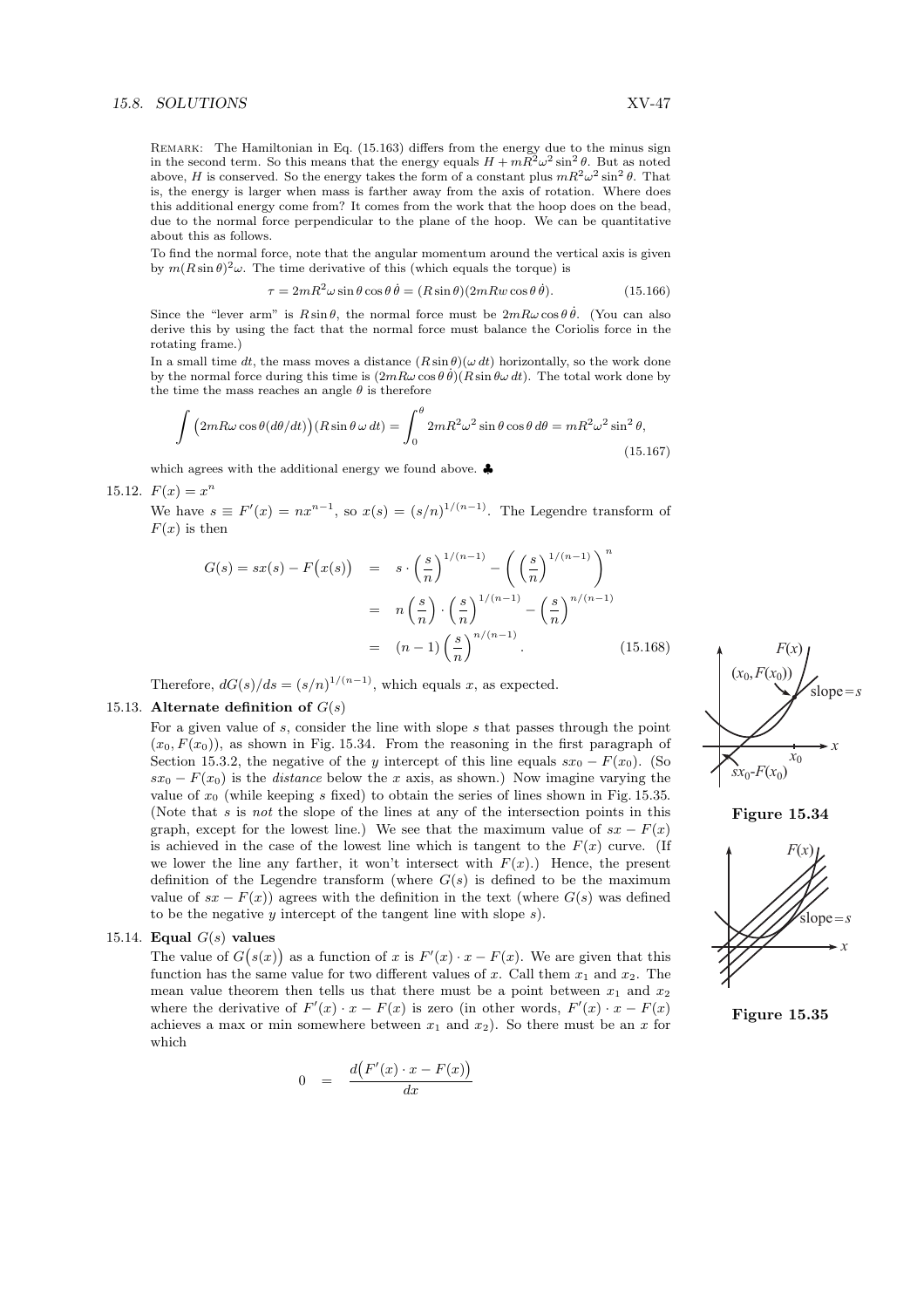#### XV-48 CHAPTER 15. THE HAMILTONIAN METHOD

$$
= (F''(x) \cdot x + F'(x)) - F'(x)
$$
  
= F''(x) \cdot x. (15.169)

Since we are assuming that  $x_1$  and  $x_2$  have the same sign, the factor of x here can't be zero. So we are left with  $F''(x) = 0$  as the only option, which means that there exists an inflection point.

It's possible to solve this problem by not calculating the derivative in Eq. (15.169) and instead by just looking at all the possible type of graphs (one of which is shown in Fig. 15.8). But there are a number of cases to consider (depending on which tangent line gets hit first, and whether  $F(x)$  is above or below each tangent line), and it's hard to be sure you've covered them all.

REMARK: The  $x = 0$  root of Eq. (15.169) is relevant if we remove the restriction that the two  $x$ 's have the same sign. If you imagine increasing the value of  $x$  in Fig. 15.7, the tangent line "rolls" on  $F(x)$  as it migrates from slope  $s_1$  to  $s_2$ . The highest y intercept (which equals the negative of  $F'(x) \cdot x - F(x)$ ) occurs when the tangent line is tangent to  $F(x)$  at  $x = 0$  (because every other tangent line has a y intercept below this point). So the minimum value of  $F'(x) \cdot x - F(x)$  is achieved at  $x = 0$ , which means that its derivative is zero at  $x = 0$ , consistent with Eq. (15.169).

#### 15.15. Double-valued  $G(s)$

Let  $x_1$  and  $x_2$  be the associated values of x where the lines of slope s are tangent to  $F(x)$ . Since  $x_1 \neq x_2$  (because  $F(x)$  is assumed to be well defined), we see that two different values of  $x$  yield the same slope. Consider the slope as a function of x. Because the slopes are equal at  $x_1$  and  $x_2$ , the mean value theorem tells us that there must be a point between  $x_1$  and  $x_2$  where the derivative of the slope is zero. In other words, the second derivative of  $F(x)$  is zero, as we wanted to show.

#### 15.16. Straight lines

We claim that straight lines remain straight if and only if the velocity vector  $(\dot{q}, \dot{p})$ is at most a linear function of the coordinates, that is, if it takes the form, ¡ ¢

$$
\mathbf{v}(q,p) \equiv (\dot{q}(q,p), \dot{p}(q,p)) = (a_1 + a_2q + a_3p, \ b_1 + b_2q + b_3p). \tag{15.170}
$$

The constant  $(a_1, b_1)$  part of this velocity is irrelevant, because it corresponds to a uniform shift of all points in the plane, which doesn't affect the straightness of lines. So we'll ignore it. The velocity is then  $\mathbf{v}(q, p) = (a_2q + a_3p, b_2q + b_3p)$ . With this form, you can quickly check that (with  $\mathbf{r}_i \equiv (q_i, p_i)$ )

$$
\mathbf{v}(\mathbf{r}_1 + \mathbf{r}_2) = \mathbf{v}(\mathbf{r}_1) + \mathbf{v}(\mathbf{r}_2), \quad \text{and} \quad \mathbf{v}(k\mathbf{r}) = k\mathbf{v}(\mathbf{r}). \tag{15.171}
$$

Consider now two points in phase space, **r** and  $\mathbf{r} + \mathbf{a}$ . Any other point lying on the line determined by these two points takes the form of  $\mathbf{r} + k\mathbf{a}$ , where k is some number.

Our strategy will be to show that after a small time dt, the points  $\mathbf{r}, \mathbf{r} + \mathbf{a}$ , and  $\mathbf{r} + k\mathbf{a}$  still lie on a line (with k being an arbitrary number, thus accounting for the whole line). And since any flow in phase space can be built up from many little steps of time dt, it then follows that a line remains a line for all times if the velocity takes the form in Eq. (15.170). Our three points end up at

$$
\mathbf{r} \longrightarrow \mathbf{r} + \mathbf{v}(\mathbf{r})dt, \qquad (15.172)
$$
\n
$$
\mathbf{r} + \mathbf{a} \longrightarrow \mathbf{r} + \mathbf{a} + \mathbf{v}(\mathbf{r} + \mathbf{a})dt = \mathbf{r} + \mathbf{a} + \mathbf{v}(\mathbf{r})dt + \mathbf{v}(\mathbf{a})dt, \qquad \mathbf{r} + k\mathbf{a} \longrightarrow \mathbf{r} + k\mathbf{a} + \mathbf{v}(\mathbf{r} + k\mathbf{a})dt = \mathbf{r} + k\mathbf{a} + \mathbf{v}(\mathbf{r})dt + k\mathbf{v}(\mathbf{a})dt.
$$

Regrouping, the three new points are ∶<br>∕

$$
(\mathbf{r} + \mathbf{v}(\mathbf{r})dt),\n(\mathbf{r} + \mathbf{v}(\mathbf{r})dt) + (\mathbf{a} + \mathbf{v}(\mathbf{a})dt),\n(\mathbf{r} + \mathbf{v}(\mathbf{r})dt) + k(\mathbf{a} + \mathbf{v}(\mathbf{a})dt).
$$
\n(15.173)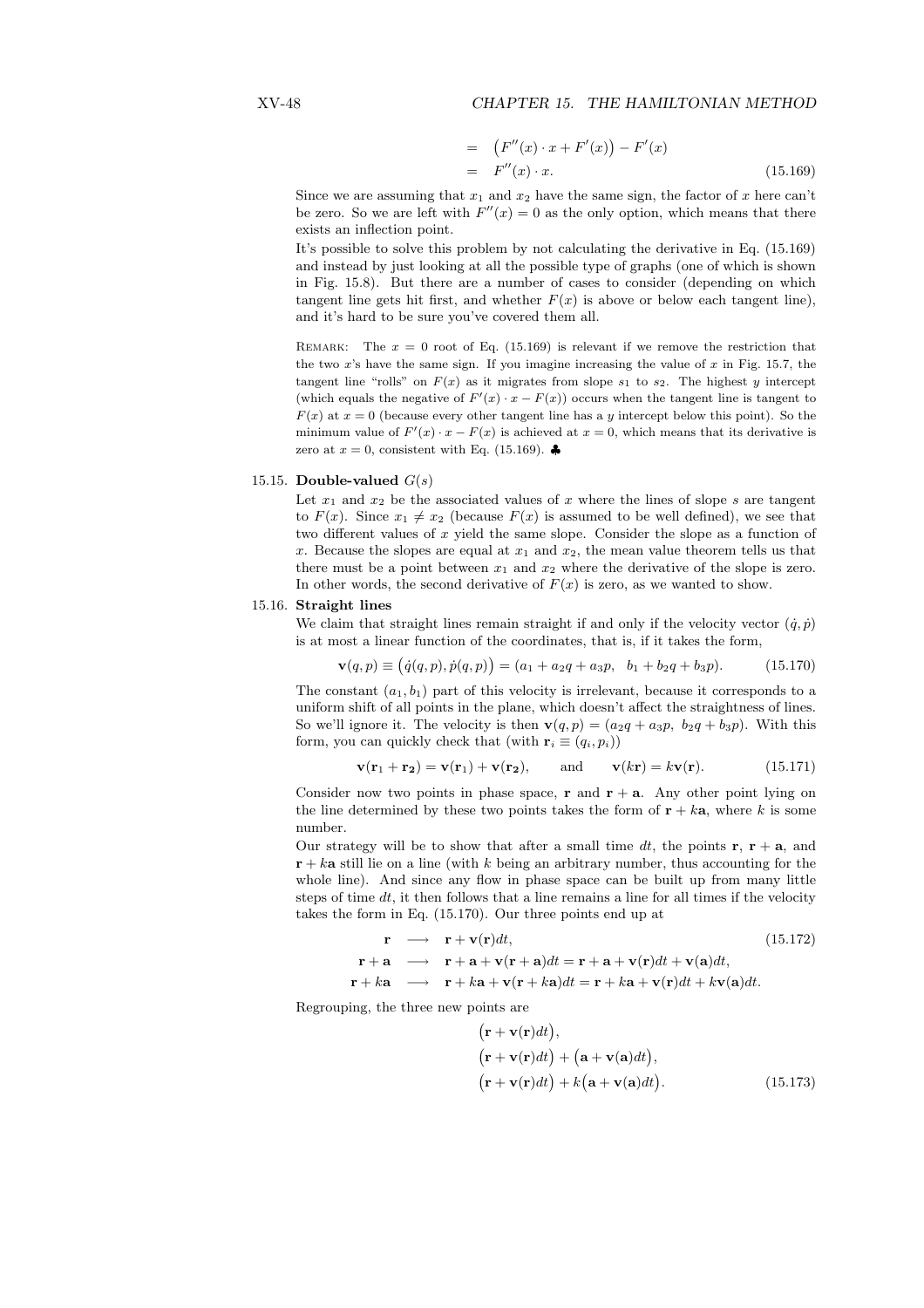#### 15.8. SOLUTIONS XV-49

These have the same general form (where the difference between the first and third is a multiple of the difference between the first and second) as the three initial points, so they do indeed lie on a line, as we wanted to show.

Conversely, if the velocity is not of the form in Eq. (15.170), then the relations in Eq. (15.171) fail to hold for at least some positions, causing the final positions to not take the form in Eq. 15.173.

Interestingly, for 1-D Hamiltonians of the standard form,  $p^2/2m + V(q)$ , the only potentials that lead to phase-space velocities of the form in Eq. (15.170) are  $V(q)$ C,  $V(q) \propto q$ , and  $V(q) \propto q^2$ , which exactly correspond to the "Constant velocity," "Falling balls," and "Harmonic oscillator" examples in Section 15.5.1. So, although these three examples might have led you to the inductive conclusion that straight lines remain straight in any setup, these examples are actually the only ones (with Hamiltonians of the form  $p^2/2m + V(q)$  for which this is true.

#### 15.17. No branching

First, note that Hamilton's equations uniquely determine the velocity vector  $(\dot{q}, \dot{p}) =$  $(\partial H/\partial p, -\partial H/\partial q)$  at a given point  $(q, p)$ . So the two paths must have the same velocity at the branching point if there is any chance of a branch actually existing. However, this argument also applies to all higher derivatives. For example, taking the derivative of  $\dot{q} = \partial H/\partial p$  yields  $\ddot{q}$  in terms of q and p, and also  $\dot{q}$  and  $\dot{p}$  by the chain rule. But  $\dot{q}$  and  $\dot{p}$  can be rewritten in terms of q and p via the previous knowledge of the velocity vector  $(\dot{q}, \dot{p})$ . Likewise for  $\ddot{p}$ . So the second derivatives can be written in terms of only  $q$  and  $p$  (that is, no derivatives are needed), and are therefore uniquely determined by a given point  $(q, p)$ . In this manner, we can work our way up to all higher derivatives, expressing them in terms of only  $q$  and  $p$ .

Therefore, at the branching point the derivatives of q and p to all orders for one path must be equal to the corresponding derivatives for the other path. But if two functions have their derivatives equal to all orders, they must actually be the same function. Hence, the two paths are actually the same path, and there is in fact no branching.<sup>20</sup> This reasoning also implies that paths can't merge, because we could imagine time running backwards, in which case we would end up with a fork.

#### 15.18. Liouville for higher N

In the same manner that we obtained Eq. (15.94) in the proof for the  $N = 1$  case in the text, we obtain

$$
\frac{dV}{dt} = \int_{S} \mathbf{v} \cdot d\mathbf{A}.\tag{15.174}
$$

Here V is the 2N-dimensional "volume" enclosed by the  $(2N-1)$ -dimensional surface S. The vector  $dA$  points perpendicular to the surface and has its magnitude equal to the area of a small  $(2N-1)$ -dimensional patch. The velocity vector **v** is the 2N-dimensional vector  $(\dot{q}_1, \dot{p}_1, \dot{q}_2, \dot{p}_2, \dots, \dot{q}_N, \dot{p}_N)$ . Combining Eq. (15.174) with the divergence theorem,

$$
\int_{V} \nabla \cdot \mathbf{v} \, dV = \int_{S} \mathbf{v} \cdot d\mathbf{A},\tag{15.175}
$$

gives

$$
\frac{dV}{dt} = \int_{V} \nabla \cdot \mathbf{v} \, dV
$$
\n
$$
= \int_{V} \left( \frac{\partial}{\partial q_{1}} , \frac{\partial}{\partial p_{1}} , \dots , \frac{\partial}{\partial q_{N}} , \frac{\partial}{\partial p_{N}} \right) \cdot (q_{1}, \dot{p}_{1}, \dots, \dot{q}_{N}, \dot{p}_{N}) \, dV
$$
\n
$$
= \int_{V} \left( \frac{\partial \dot{q}_{1}}{\partial q_{1}} + \frac{\partial \dot{p}_{1}}{\partial p_{1}} + \dots + \frac{\partial \dot{q}_{N}}{\partial q_{N}} + \frac{\partial \dot{p}_{N}}{\partial p_{N}} \right) dV.
$$
\n(15.176)

<sup>&</sup>lt;sup>20</sup>There are some classic pathological examples of unequal mathematical functions whose derivatives agree to all orders at a given point (for example,  $y = 0$  and  $y = e^{-1/x^2}$ , at  $x = 0$ ), but we won't worry about such things here.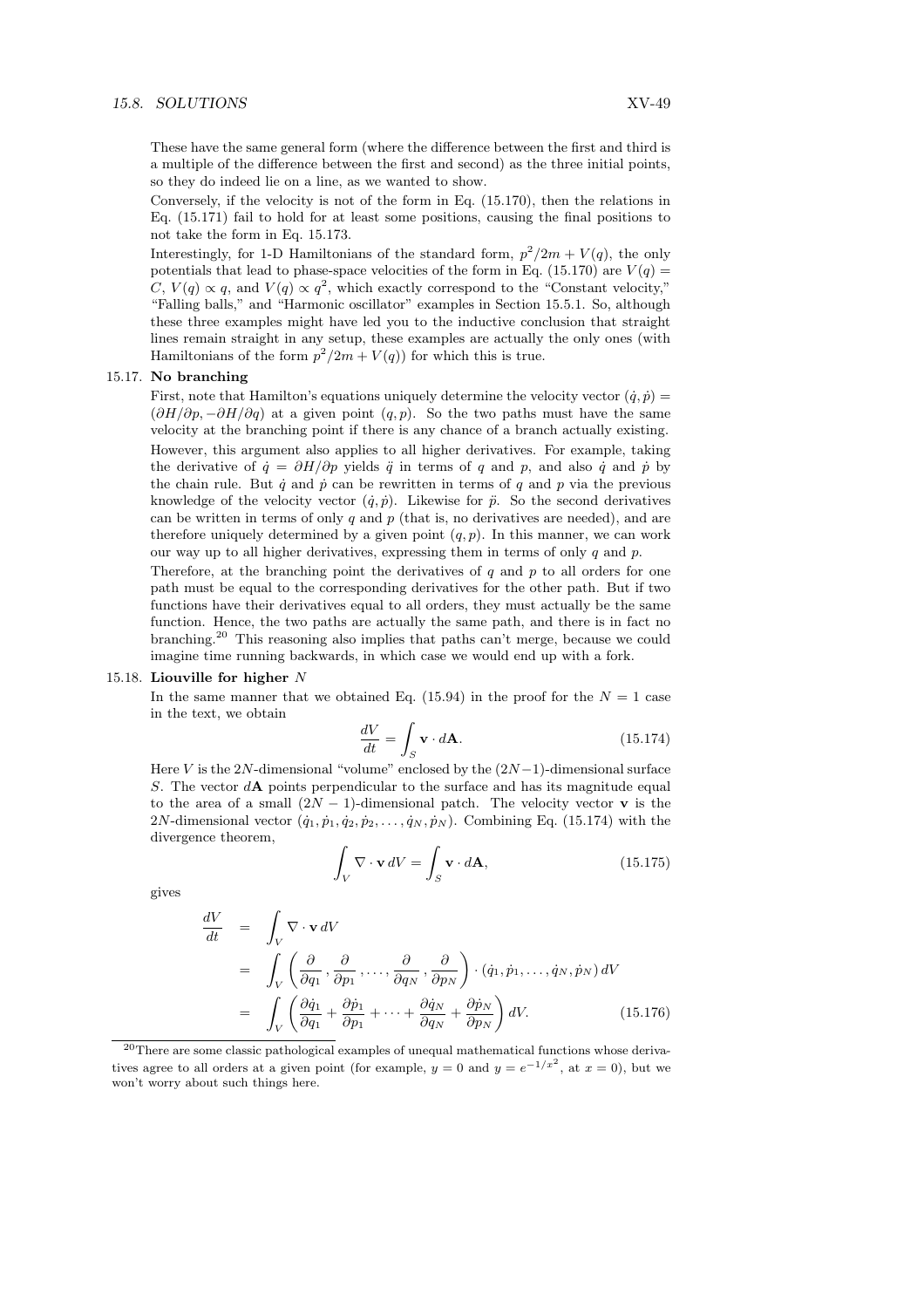But the 2N Hamilton's equations are

$$
\dot{q}_i = \frac{\partial H}{\partial p_i}
$$
, and  $\dot{p}_i = -\frac{\partial H}{\partial q_i}$ , for  $1 \le i \le N$ . (15.177)

Plugging these into Eq. (15.176) gives

$$
\frac{dV}{dt} = \int_{V} \left( \left( \frac{\partial^2 H}{\partial q_1 \partial p_1} - \frac{\partial^2 H}{\partial p_1 \partial q_1} \right) + \dots + \left( \frac{\partial^2 H}{\partial q_N \partial p_N} - \frac{\partial^2 H}{\partial p_N \partial q_N} \right) \right) dV
$$
\n
$$
= 0, \qquad (15.178)
$$

where we have used the fact that partial derivatives commute.

#### 15.19. Harmonic oscillator

The four corners of the initial rectangle have coordinates  $(x_0, p_0)$ ,  $(x_0 + \Delta x, p_0)$ ,  $(x_0, p_0 + \Delta p)$ , and  $(x_0 + \Delta x, p_0 + \Delta p)$ . Using Eq. (15.105), these four corners get mapped into the points, respectively (with  $S \equiv \sin \omega t$  and  $C \equiv \cos \omega t$ ),

$$
(x, p)_1 = \left( x_0 C + \frac{p_0}{m\omega} S, -m\omega x_0 S + p_0 C \right),
$$
  
\n
$$
(x, p)_2 = \left( (x_0 + \Delta x) C + \frac{p_0}{m\omega} S, -m\omega (x_0 + \Delta x) S + p_0 C \right),
$$
  
\n
$$
(x, p)_3 = \left( x_0 C + \frac{p_0 + \Delta p}{m\omega} S, -m\omega x_0 S + (p_0 + \Delta p) C \right),
$$
  
\n
$$
(x, p)_4 = \left( (x_0 + \Delta x) C + \frac{p_0 + \Delta p}{m\omega} S, -m\omega (x_0 + \Delta x) S + (p_0 + \Delta p) C \right).
$$
  
\n(15.179)

Relative to  $(x, y)_1$ , the corners are therefore located at the points

$$
(x, p)1 = (0, 0),(x, p)2 = (\Delta x C, -m\omega \Delta x S),(x, p)3 = (\frac{\Delta p}{m\omega} S, \Delta p C),(x, p)4 = (\Delta x C + \frac{\Delta p}{m\omega} S, -m\omega \Delta x S + \Delta p C). \t(15.180)
$$

These points form the vertices of a parallelogram, as shown in Fig. 15.36. The area



Figure 15.36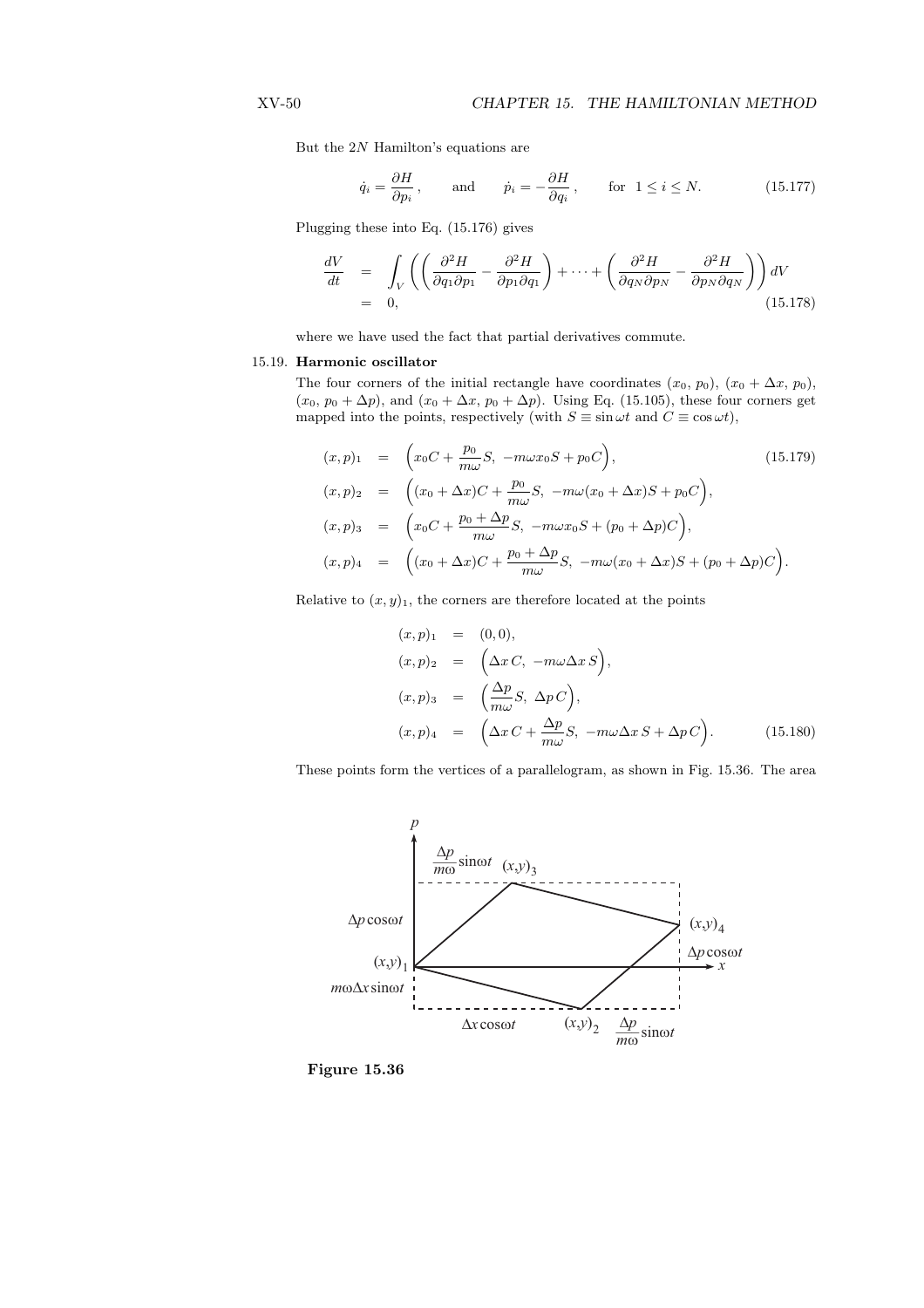of this parallelogram equals the area of the dotted rectangle minus the area of the four triangles, so we have

$$
A = \left(\Delta x C + \frac{\Delta p}{m\omega} S\right) \left(m\omega \Delta x S + \Delta p C\right)
$$
  
\n
$$
-2\left(\frac{1}{2}\Delta x C \cdot m\omega \Delta x S + \frac{1}{2}\frac{\Delta p}{m\omega} S \cdot \Delta p C\right)
$$
  
\n
$$
= \Delta x C \cdot \Delta p C + \frac{\Delta p}{m\omega} S \cdot m\omega \Delta x S \qquad \text{(only the cross terms survive)}
$$
  
\n
$$
= \Delta x \Delta p (C^2 + S^2)
$$
  
\n
$$
= \Delta x \Delta p,
$$
  
\n(15.181)

as desired. This result for the harmonic oscillator holds for a rectangle of any size, so in particular it holds for an infinitesimal rectangle. And since any region of arbitrary shape can be built up from infinitesimal rectangles, we see that the area of any region remains constant as it flows (and invariably distorts) through phase space.

#### 15.20. Harmonic oscillator, easier method \*\*

If we write the time development in matrix form, we have

$$
\begin{pmatrix} z(t) \\ p(t) \end{pmatrix} = \begin{pmatrix} \cos \omega t & \sin \omega t \\ -\sin \omega t & \cos \omega t \end{pmatrix} \begin{pmatrix} z_i \\ p_i \end{pmatrix}.
$$
 (15.182)

This is the familiar matrix that represents a clockwise rotation in the plane through an angle  $\omega t$ . So all points in the z-p plane move in circles with the same frequency  $\omega$ , which means that any given initial region R<sub>i</sub> simply rotates around the origin in the  $z-p$  plane, as shown in Fig. 15.37. Therefore, since every region keeps its same shape as it rotates in the plane, areas are conserved in the  $z-p$  plane.

But what about the  $x-p$  plane? To see how regions evolve in this plane, we simply have to shrink the z-p plane by a factor of  $1/m\omega$  on the horizontal axis (because  $x \equiv z/m\omega$ , while keeping the vertical axis the same. Fig. 15.38 shows the result for the case where  $m\omega = 2$  (in appropriate units). The transformation in the x-p plane doesn't represent a rotation anymore (the shape of the region clearly gets distorted). But the area does remain constant, because the uniform horizontal scaling by the factor  $1/m\omega$  changes the areas of both  $R_i$  and  $R(t)$  by this same factor. (Imagine slicing each region up into many thin horizontal rectangles; every rectangle has its area decreased by the factor  $1/m\omega$ , so the same result must be true for the entire region.) And since we showed above that the areas are equal in the  $z-p$  plane, they must therefore also be equal in the  $x-p$  plane.

#### 15.21. Liuoville's theorem

If every point moves through the plane with the same velocity, then the initial rectangle simply gets translated into another rectangle, and the area trivially remains the same. However, if the velocities differ throughout the plane, then the area need not remain the same. For example, if points on the right side of the rectangle have a larger  $\dot{x}$  than points on the left, then the rectangle gets stretched, and the area increases (due to this effect, at least).

Let's be quantitative about this. From the definition of the partial derivative of  $\dot{x}$ , the value of  $\dot{x}$  at point 2 in Fig.15.39 is larger than the value at point 1 by  $(\partial \dot{x}/\partial x)\Delta x$ (to leading order in  $\Delta x$ ). So after an infinitesimal time dt, the difference in the x values of points 1 and 2 has grown by  $(\partial \dot{x}/\partial x) \Delta x dt$  compared with what it was initially (which was  $\Delta x$ ). The difference in the x values at time dt is therefore  $\Delta x +$  $(\partial \dot{x}/\partial x)\Delta x dt$ . Likewise, the difference in the p values at time dt is  $0+(\partial \dot{p}/\partial x)\Delta x dt$ . By analogous reasoning (or by simply switching x and  $p$ ), The difference in the  $p$ values of points 1 and 3 at time dt is  $\Delta p + (\partial \dot{p}/\partial p) \Delta p dt$ , and the difference in the x values is  $0 + (\partial \dot{x}/\partial p) \Delta p dt$ .







Figure 15.38



Figure 15.39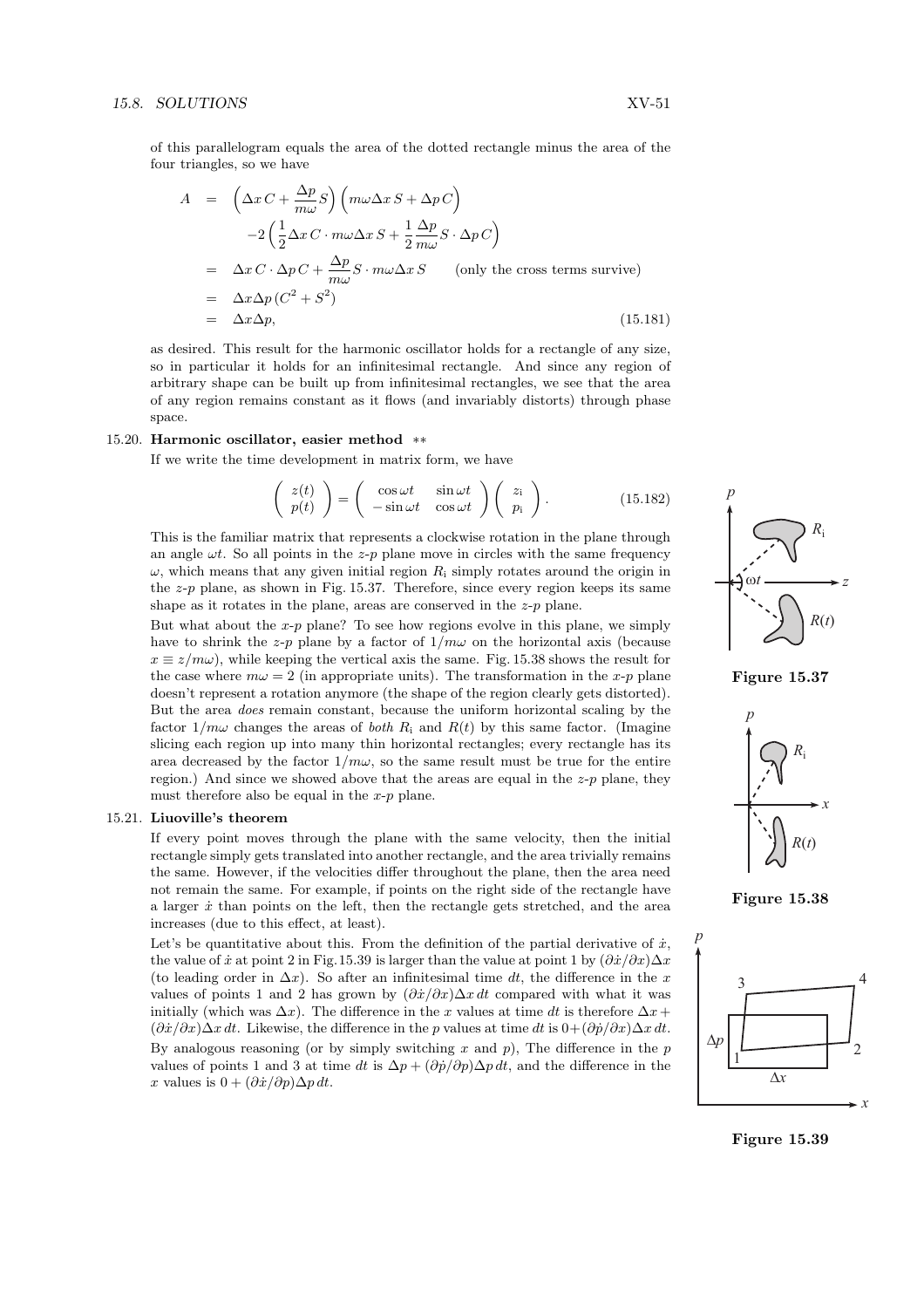

Figure 15.40

Finally (continuing to use the definition of the partial derivative), the difference in the x values of points 1 and 4 at time dt is  $\Delta x + (\partial \dot{x}/\partial x) \Delta x dt + (\partial \dot{x}/\partial p) \Delta p dt$ , and the difference in the p values is  $\Delta p + (\partial \dot{p}/\partial p) \Delta p dt + (\partial \dot{p}/\partial x) \Delta x dt$ . We therefore end up with the parallelogram shown in Fig. 15.40.

One method of finding the area of this parallelogram is to calculate the area of the "circumscribing" rectangle and then subtract off the area of the four triangles shown in Fig. 15.40, along with the two tiny rectangles at the upper left and lower right corners. To first order in  $dt$ , this does indeed yield the desired area for the parallelogram, given in Eq. (15.107), as you can check. (To keep things from getting too messy, you should immediately drop all terms of order  $dt^2$ . In particular, the two tiny rectangles are irrelevant.) But let's find the area in a nicer geometric way. Consider the situation shown in Fig. 15.41. To more easily compare the initial and final areas, we have translated the parallelogram 1,2,3,4 (which doesn't affect its area, of course) so that its lower left vertex coincides with the lower left corner of the original rectangle  $A, B, C, D$ . We can now imagine chopping off the lightlyshaded triangle from the parallelogram shown on the right side of the figure, and pasting into the left side of the figure, as shown. Likewise with the darker triangle. We therefore see that the area of the parallelogram equals the area of the rectangle  $A', B', C', D'$ . You might object that we have double counted the region where the shaded triangles overlap in the upper right part of the figure. However, using the



Figure 15.41